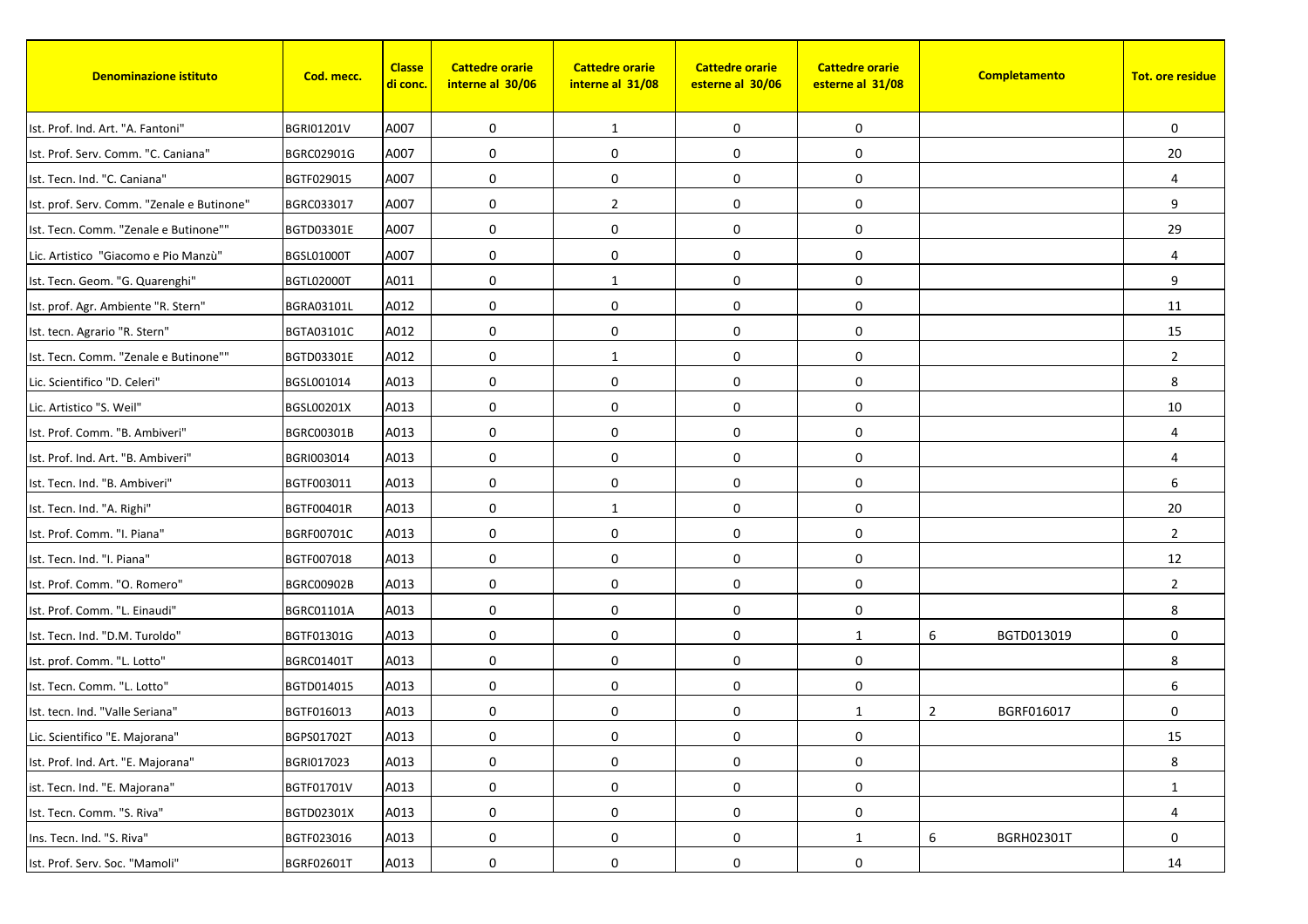| <b>Denominazione istituto</b>             | Cod. mecc.        | <b>Classe</b><br><mark>di conc.</mark> | <b>Cattedre orarie</b><br>interne al 30/06 | <b>Cattedre orarie</b><br>interne al 31/08 | <b>Cattedre orarie</b><br>esterne al 30/06 | <b>Cattedre orarie</b><br>esterne al 31/08 | Completamento          | <b>Tot. ore residue</b> |
|-------------------------------------------|-------------------|----------------------------------------|--------------------------------------------|--------------------------------------------|--------------------------------------------|--------------------------------------------|------------------------|-------------------------|
| Ist. Prof. Serv. Soc. "Mamoli" Serale     | BGRF026506        | A013                                   | 0                                          | $\mathbf 0$                                | 0                                          | 0                                          |                        | 1                       |
| Ist. Prof. Serv. Comm. "C. Caniana"       | BGRC02901G        | A013                                   | 0                                          | $\mathbf 0$                                | 0                                          | 0                                          |                        | 14                      |
| Ist. Tecn. Ind. "C. Caniana"              | BGTF029015        | A013                                   | 0                                          | 0                                          | 0                                          | 0                                          |                        | 9                       |
| Lic. Scientifico "G. Natta"               | BGPS03201V        | A013                                   | $\mathbf 0$                                | 1                                          | 0                                          | 0                                          |                        | $\mathbf 0$             |
| Ist. Tecn. Ind. "G. Natta"                | BGTF032011        | A013                                   | $\mathbf{1}$                               | $\mathbf 0$                                | 0                                          | 0                                          |                        | 11                      |
| Ist. Tecn. Ind. "G. Marconi"              | BGTF036018        | A013                                   | 0                                          | $\mathbf 0$                                | 0                                          | $\mathbf{1}$                               | 6<br><b>BGRI02101N</b> | $\mathbf 0$             |
| Ist. Prof. Alberghiero "A. Sonzogni"      | BGRH020009        | A013                                   | 0                                          | 0                                          | $\mathbf 0$                                | 0                                          |                        | 6                       |
| Ist. Tecn. Comm. Geo. Vilminore di Scalve | BGTD150004        | A013                                   | 0                                          | $\mathbf 0$                                | 0                                          | 0                                          |                        | $\overline{4}$          |
| Ist. Tecn. Ind. P. Paleocapa"             | BGTF010003        | A013                                   | 0                                          | 0                                          | 0                                          | 0                                          |                        | $\overline{7}$          |
| Ist. Tecn. Ind. P. Paleocapa" Serale      | <b>BGTF01050C</b> | A013                                   | 0                                          | $\mathbf 0$                                | $\pmb{0}$                                  | 0                                          |                        | 5                       |
| Ist. Tecn. Geom. "G. Quarenghi"           | BGTL02000T        | A013                                   | 0                                          | $\mathbf 0$                                | 0                                          | 0                                          |                        | 9                       |
| Ist. Tecn. Comm. Geo. "G. Rubini"         | BGTD006016        | A016                                   | 0                                          | $\mathbf 0$                                | 0                                          | 0                                          |                        | 15                      |
| Ist. Tecn. Ind. "A. Fantoni"              | BGTF01201Q        | A016                                   | 0                                          | $\mathbf 0$                                | 0                                          | 0                                          |                        | 6                       |
| Ist. Tecn. Comm. Geo. "D.M. Turoldo"      | BGTD013019        | A016                                   | 0                                          | $\mathbf 0$                                | $\mathbf 0$                                | 0                                          |                        | 12                      |
| Ist. Tecn. Comm. "L. Lotto"               | BGTD014015        | A016                                   | $\mathbf 0$                                | 0                                          | 0                                          | 0                                          |                        | 5                       |
| Ist. Tecn. Comm. Geo. Vilminore di Scalve | BGTD150004        | A016                                   | 0                                          | $\mathbf 0$                                | 0                                          | 0                                          |                        | 3                       |
| Ist. Tecn. Geom. "G. Quarenghi"           | BGTL02000T        | A016                                   | 0                                          | $\mathbf 0$                                | 0                                          | 0                                          |                        | 13                      |
| Ist. Prof. Comm. "B. Ambiveri"            | BGRC00301B        | A017                                   | 0                                          | $\mathbf 0$                                | 0                                          | 0                                          |                        | 5                       |
| Ist. Prof. Comm. "G. Rubini"              | BGRF00601L        | A017                                   | 0                                          | $\mathbf 0$                                | 0                                          | 0                                          |                        | 6                       |
| Ist. Prof. Ind. Art. "G. Rubini"          | BGRI00601G        | A017                                   | 0                                          | 1                                          | 0                                          | 0                                          |                        | 0                       |
| Ist. Prof. Comm. "I. Piana"               | BGRF00701C        | A017                                   | 0                                          | $\mathbf 0$                                | 0                                          | 0                                          |                        | 8                       |
| Ist. Tecn. Comm. "I. Piana"               | BGTD007012        | A017                                   | $\mathbf 0$                                | $\mathbf 0$                                | 0                                          | 0                                          |                        | $\overline{7}$          |
| Ist. Tecn. Comm. "M. da Ponte"            | BGTD00801T        | A017                                   | 0                                          | $\mathbf 0$                                | 0                                          | 0                                          |                        | $\Delta$                |
| Ist. Prof. Comm. "O. Romero"              | <b>BGRC00902B</b> | A017                                   | 0                                          | 0                                          | 0                                          | 0                                          |                        | 8                       |
| Ist. Tecn. Comm. "O. Romero"              | BGTD00901N        | A017                                   | 1                                          | 0                                          | 0                                          | $\boldsymbol{0}$                           |                        | 6                       |
| Ist. Prof. Comm. "L. Einaudi"             | BGRC01101A        | A017                                   | 0                                          | 0                                          | 0                                          | 0                                          |                        | 18                      |
| Ist. Tecn. Comm. Geo. "O. Romero"         | BGTD01101N        | A017                                   | 0                                          | 0                                          | 0                                          | 0                                          |                        | 6                       |
| Ist. Tecn. Comm. Geo. "A. Fantoni"        | BGTD01201D        | A017                                   | 0                                          | 0                                          | $\pmb{0}$                                  | 0                                          |                        | 4                       |
| Ist. prof. Comm. "L. Lotto"               | BGRC01401T        | A017                                   | $\pmb{0}$                                  | 0                                          | 0                                          | 0                                          |                        | 5                       |
| Ist. Tecn. Comm. "L. Lotto"               | BGTD014015        | A017                                   | 1                                          | 0                                          | 0                                          | 0                                          |                        | 27                      |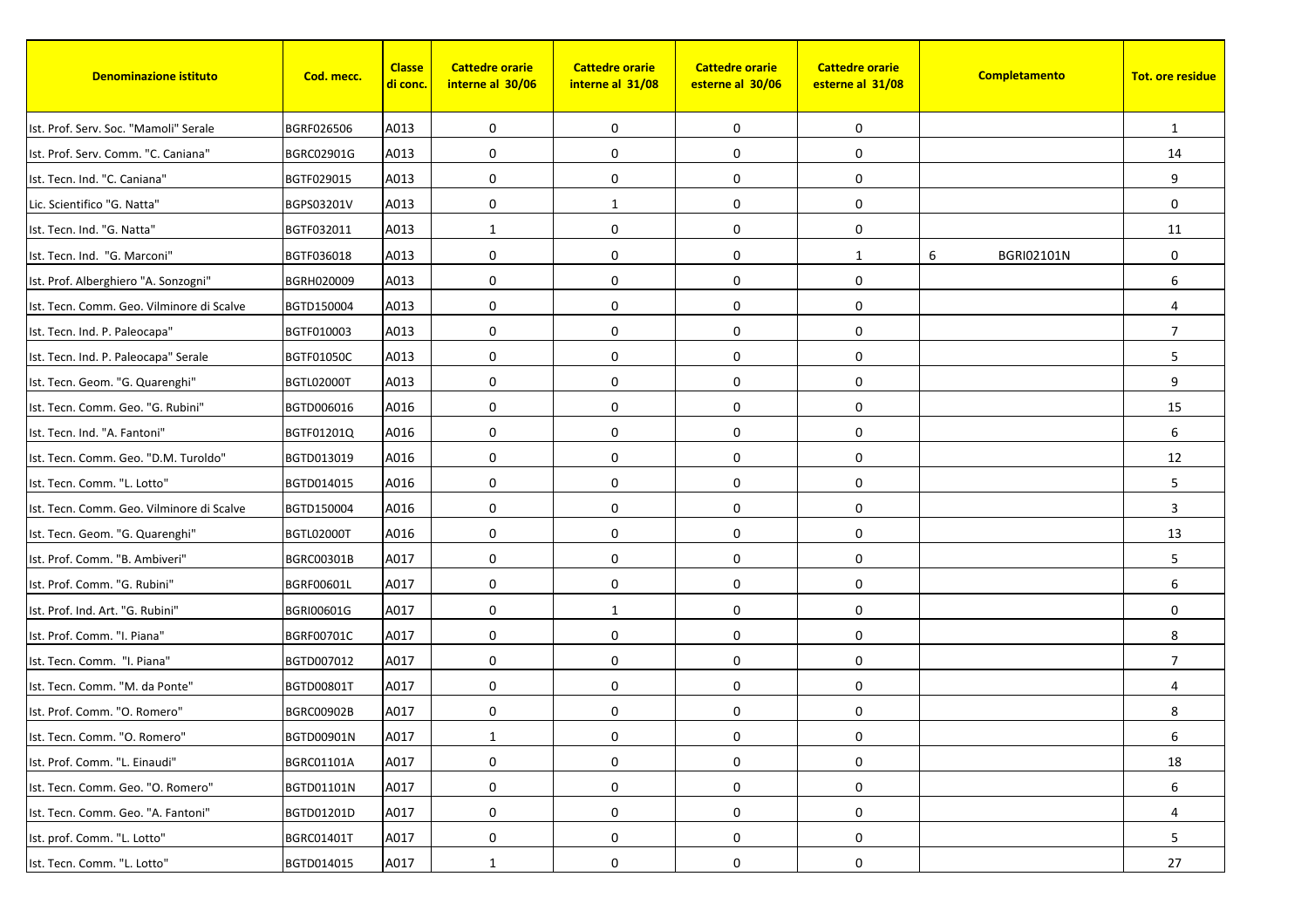| <b>Denominazione istituto</b>              | Cod. mecc.        | <b>Classe</b><br><u>di conc.</u> | <b>Cattedre orarie</b><br>interne al 30/06 | <b>Cattedre orarie</b><br>interne al 31/08 | <b>Cattedre orarie</b><br>esterne al 30/06 | <b>Cattedre orarie</b><br>esterne al 31/08 | Completamento   | <b>Tot. ore residue</b> |
|--------------------------------------------|-------------------|----------------------------------|--------------------------------------------|--------------------------------------------|--------------------------------------------|--------------------------------------------|-----------------|-------------------------|
| Ist. Prof. Serv. Soc. "Valle Seriana"      | BGRF016017        | A017                             | 0                                          | 0                                          | 0                                          | 0                                          |                 | 8                       |
| Ist. Prof. Alberghiero "S. Riva"           | <b>BGRH02301T</b> | A017                             | 0                                          | $\mathbf 0$                                | 0                                          | 0                                          |                 | 4                       |
| Ist. Tecn. Comm. "S. Riva"                 | BGTD02301X        | A017                             | 0                                          | 0                                          | 0                                          | 0                                          |                 | 18                      |
| Ist. Prof. Serv. Soc. "Mamoli"             | BGRF02601T        | A017                             | $\mathbf 0$                                | 0                                          | 0                                          | 0                                          |                 | $\overline{2}$          |
| Ist. Prof. Serv. Soc. "Mamoli" Serale      | BGRF026506        | A017                             | 0                                          | 0                                          | 0                                          | 0                                          |                 | 4                       |
| Ist. Prof. Serv. Comm. "C. Caniana"        | BGRC02901G        | A017                             | 0                                          | $\mathbf 0$                                | $\pmb{0}$                                  | 0                                          |                 | $\overline{7}$          |
| Ist. Prof. Serv. Comm. "C. Caniana"        | BGRC02901G        | A017                             | $\mathbf 0$                                | $\mathbf 0$                                | $\mathbf 0$                                | 0                                          |                 | 14                      |
| Ist. Tecn. Comm. "Zenale e Butinone""      | BGTD03301E        | A017                             | 0                                          | 0                                          | 0                                          | 0                                          |                 | $\overline{4}$          |
| Ist. Tecn. Comm. "G. Oberdan"              | BGTD03701T        | A017                             | 0                                          | 0                                          | 0                                          | 0                                          |                 | 4                       |
| Ist. Tecn. Comm. "G. Oberdan" Serale       | BGTD037517        | A017                             | 0                                          | $\mathbf 0$                                | $\mathbf{1}$                               | 0                                          | 8<br>BGTF03701T | 11                      |
| Ist. Prof. Serv. Comm. "G. Galli"          | BGRC03801A        | A017                             | 0                                          | 0                                          | 0                                          | 0                                          |                 | 12                      |
| Ist. Tecn. Comm. "G. Galli"                | BGTD03801N        | A017                             | 0                                          | 0                                          | 0                                          | 0                                          |                 | 6                       |
| Ist. Prof. Alberghiero S. Pellegrino Terme | <b>BGRH01000P</b> | A017                             | 0                                          | $\mathbf 0$                                | $\pmb{0}$                                  | 0                                          |                 | 11                      |
| Ist. Prof. Alberghiero S. Pellegrino Terme | BGRH01000P        | A017                             | $\mathbf 0$                                | $\mathbf 0$                                | $\mathbf 0$                                | 0                                          |                 | 6                       |
| Ist. Prof. Alberghiero S. Pellegrino Terme | <b>BGRH01000P</b> | A017                             | $\mathbf 0$                                | 0                                          | 0                                          | 0                                          |                 | $\overline{2}$          |
| Ist. Prof. Alberghiero "A. Sonzogni"       | BGRH020009        | A017                             | $\mathbf 0$                                | 0                                          | $\pmb{0}$                                  | 0                                          |                 | 33                      |
| Ist. Tecn. Comm. "V. Emanuele II"          | BGTD030002        | A017                             | 0                                          | 0                                          | 0                                          | 0                                          |                 | 22                      |
| Ist. Tecn. Comm. "V. Emanuele II" Serale   | <b>BGTD03050B</b> | A017                             | $\mathbf 0$                                | 0                                          | $\mathbf 0$                                | 0                                          |                 | 18                      |
| Ist. Tecn. Comm. Geo. Vilminore di Scalve  | BGTD150004        | A017                             | 0                                          | $\mathbf 0$                                | 0                                          | 0                                          |                 | $\overline{4}$          |
| Lic. Scientifico "D. Celeri"               | BGSL001014        | A018                             | 0                                          | 0                                          | 0                                          | 0                                          |                 | 14                      |
| Lic. Artistico "S. Weil"                   | BGSL00201X        | A018                             | 0                                          | 0                                          | $\pmb{0}$                                  | 0                                          |                 | 15                      |
| Lic. Artistico "Giacomo e Pio Manzù"       | <b>BGSL01000T</b> | A018                             | $\mathbf 0$                                | 1                                          | 0                                          | 0                                          |                 | 3                       |
| Ist. Prof. Ind. Art. "B. Ambiveri"         | BGRI003014        | A019                             | 0                                          | $\mathbf 0$                                | $\mathbf 0$                                | 0                                          |                 | 6                       |
| Ist. Prof. Ind. Art. "B. Ambiveri"         | BGTF003011        | A019                             | 0                                          | 0                                          | 0                                          | 0                                          |                 | $\overline{4}$          |
| Ist. Tecn. Ind. "A. Righi"                 | BGTF00401R        | A019                             | 0                                          | 1                                          | 0                                          | 0                                          |                 | 6                       |
| Ist. Prof. Comm. "G. Rubini"               | BGRF00601L        | A019                             | 0                                          | 0                                          | 0                                          | 0                                          |                 | $\overline{2}$          |
| Ist. Prof. Ind. Art. "G. Rubini"           | BGRI00601G        | A019                             | 0                                          | 0                                          | $\boldsymbol{0}$                           | 0                                          |                 | $\overline{2}$          |
| Ist. Tecn. Comm. Geo. "G. Rubini"          | BGTD006016        | A019                             | 0                                          | $\mathbf 0$                                | 0                                          | 0                                          |                 | 8                       |
| Ist. Prof. Comm. "I. Piana"                | BGRF00701C        | A019                             | $\boldsymbol{0}$                           | 0                                          | $\boldsymbol{0}$                           | 0                                          |                 | 6                       |
| Ist. Tecn. Comm. "I. Piana"                | BGTD007012        | A019                             | 1                                          | 0                                          | 0                                          | 0                                          |                 | 0                       |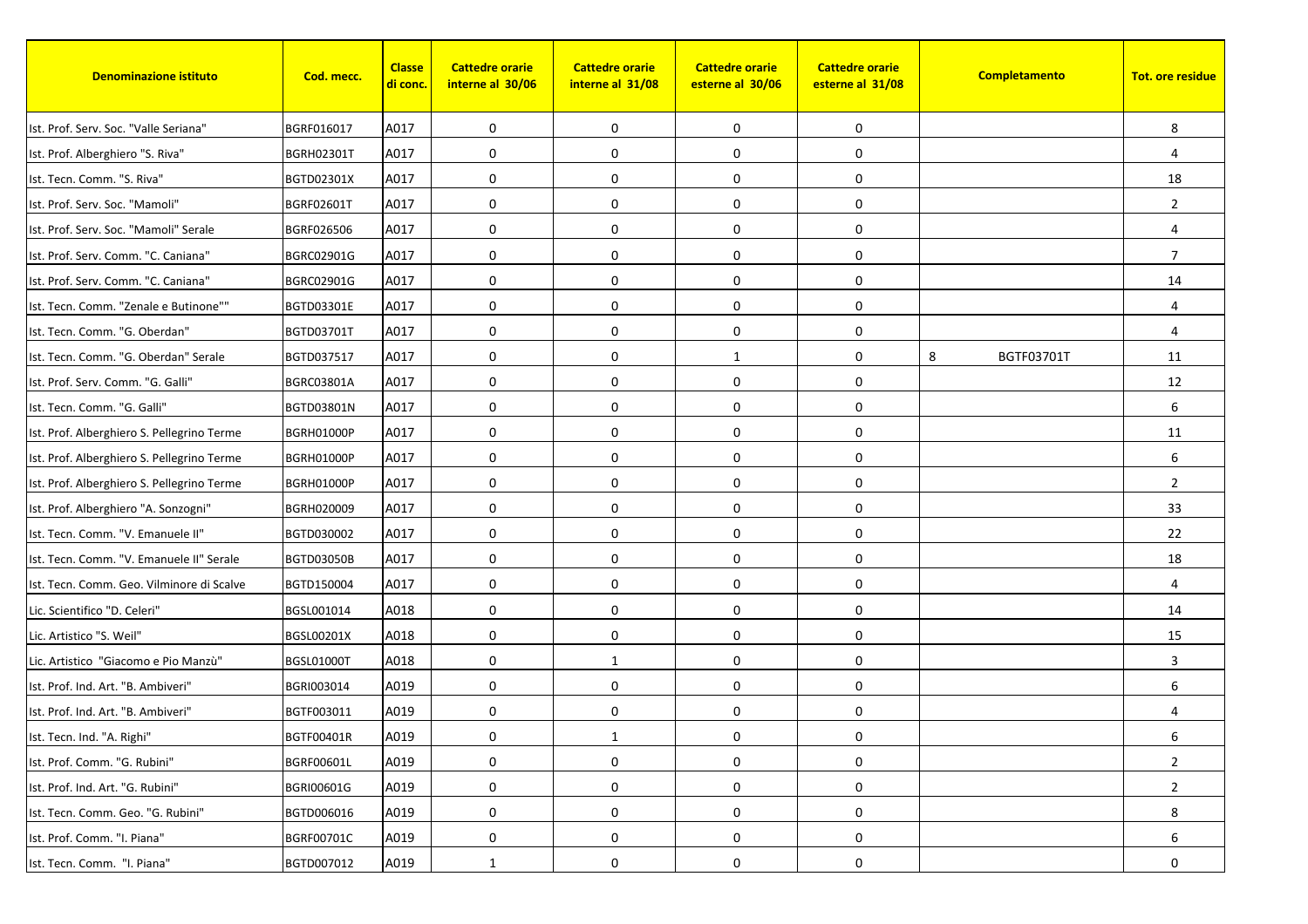| <b>Denominazione istituto</b>            | Cod. mecc.        | <b>Classe</b><br><mark>di conc.</mark> | <b>Cattedre orarie</b><br>interne al 30/06 | <b>Cattedre orarie</b><br>interne al 31/08 | <b>Cattedre orarie</b><br>esterne al 30/06 | <b>Cattedre orarie</b><br>esterne al 31/08 | Completamento   | <b>Tot. ore residue</b> |
|------------------------------------------|-------------------|----------------------------------------|--------------------------------------------|--------------------------------------------|--------------------------------------------|--------------------------------------------|-----------------|-------------------------|
| Ist. Tecn. Ind. "I. Piana"               | BGTF007018        | A019                                   | 0                                          | $\mathbf 0$                                | 0                                          | 0                                          |                 | $\overline{2}$          |
| Ist. Tecn. Comm. "M. da Ponte"           | BGTD00801T        | A019                                   | 0                                          | 0                                          | 0                                          | 0                                          |                 | 14                      |
| Lic. Scienze Umane "O. Romero"           | BGPM00901V        | A019                                   | 0                                          | 0                                          | 0                                          | 0                                          |                 | $\overline{2}$          |
| Lic. Scienze Umane "O. Romero"           | BGPM00901V        | A019                                   | $\mathbf 0$                                | 0                                          | 0                                          | 0                                          |                 | $\overline{4}$          |
| Lic. Scienze Umane "D.M. Turoldo"        | BGPM01302G        | A019                                   | 0                                          | $\mathbf 0$                                | 0                                          | 0                                          |                 | 8                       |
| Ist. Prof. Ind. Art. "D.M. Turoldo"      | <b>BGRI01301P</b> | A019                                   | 0                                          | $\mathbf 0$                                | 0                                          | 0                                          |                 | 8                       |
| Ist. Tecn. Ind. "D.M. Turoldo"           | BGTF01301G        | A019                                   | 0                                          | 0                                          | $\mathbf 0$                                | 0                                          |                 | $\overline{4}$          |
| Ist. prof. Comm. "L. Lotto"              | <b>BGRC01401T</b> | A019                                   | 0                                          | $\mathbf 0$                                | 0                                          | 0                                          |                 | 8                       |
| Ist. Tecn. Comm. "L. Lotto"              | BGTD014015        | A019                                   | 0                                          | 0                                          | 0                                          | 0                                          |                 | 3                       |
| Ist. Prof. Serv. Soc. "Valle Seriana"    | BGRF016017        | A019                                   | 0                                          | 0                                          | $\pmb{0}$                                  | 0                                          |                 | 8                       |
| Ist. tecn. Ind. "Valle Seriana"          | BGTF016013        | A019                                   | 0                                          | $\mathbf 0$                                | 0                                          | 0                                          |                 | 6                       |
| Ist. Prof. Ind. Art. "E. Majorana"       | BGRI017023        | A019                                   | 0                                          | $\mathbf 0$                                | 0                                          | 0                                          |                 | 10                      |
| Ist. Prof. Alberghiero "S. Riva"         | <b>BGRH02301T</b> | A019                                   | 0                                          | 0                                          | $\pmb{0}$                                  | $\mathbf{1}$                               | 6<br>BGTF023016 | $\mathbf 0$             |
| Ist. Tecn. Comm. "S. Riva"               | BGTD02301X        | A019                                   | 0                                          | $\mathbf 0$                                | $\mathbf 0$                                | 0                                          |                 | 6                       |
| Ins. Tecn. Ind. "S. Riva"                | BGTF023016        | A019                                   | 0                                          | 0                                          | 0                                          | 0                                          |                 | $\overline{2}$          |
| Lic. Scienze Umane "Mamoli"              | BGPM02601L        | A019                                   | 0                                          | $\mathbf 0$                                | 0                                          | 0                                          |                 | 6                       |
| Ist. Prof. Serv. Soc. "Mamoli"           | BGRF02601T        | A019                                   | 0                                          | $\mathbf 0$                                | 0                                          | 0                                          |                 | 24                      |
| Ist. Prof. Serv. Soc. "Mamoli" Serale    | BGRF026506        | A019                                   | $\mathbf 0$                                | $\mathbf 0$                                | 0                                          | 0                                          |                 | 13                      |
| Ist. prof. Agr. Ambiente "C. Cantoni"    | BGRA027011        | A019                                   | 0                                          | $\mathbf 0$                                | 0                                          | 0                                          |                 | 8                       |
| Ist. Prof. Serv. Comm. "C. Caniana"      | BGRC02901G        | A019                                   | 0                                          | 0                                          | 0                                          | 0                                          |                 | $\overline{4}$          |
| Ist. Tecn. Ind. "C. Caniana"             | BGTF029015        | A019                                   | 0                                          | 0                                          | $\pmb{0}$                                  | 0                                          |                 | 6                       |
| Ist. Tecn. Comm. "Zenale e Butinone""    | BGTD03301E        | A019                                   | 0                                          | $\mathbf 0$                                | 0                                          | 0                                          |                 | 8                       |
| Lic. Scienze Umane "Don L. Milani"       | BGPM03401G        | A019                                   | 0                                          | 0                                          | 0                                          | 0                                          |                 | 12                      |
| Ist. Tecn. Comm. "G. Oberdan"            | <b>BGTD03701T</b> | A019                                   | 0                                          | 0                                          | $\pmb{0}$                                  | 0                                          |                 | 11                      |
| Ist. Prof. Serv. Comm. "G. Galli"        | BGRC03801A        | A019                                   | $\overline{c}$                             | 0                                          | 0                                          | $\boldsymbol{0}$                           |                 | 28                      |
| Lic. Scienze Umane "P. Secco Suardo"     | BGPM010002        | A019                                   | 0                                          | $\mathbf 0$                                | 0                                          | $\boldsymbol{0}$                           |                 | 6                       |
| Ist. Prof. Alberghiero "A. Sonzogni"     | BGRH020009        | A019                                   | 0                                          | 0                                          | $\pmb{0}$                                  | $\boldsymbol{0}$                           |                 | 10                      |
| Ist. Tecn. Comm. "V. Emanuele II"        | BGTD030002        | A019                                   | $\mathbf{1}$                               | $\mathbf 0$                                | $\pmb{0}$                                  | 0                                          |                 | 8                       |
| Ist. Tecn. Comm. "V. Emanuele II" Serale | BGTD03050B        | A019                                   | $\pmb{0}$                                  | $\boldsymbol{0}$                           | $\pmb{0}$                                  | 0                                          |                 | 9                       |
| Ist. Tecn. Comm. "B. Belotti"            | BGTD06000T        | A019                                   | 0                                          | 0                                          | 0                                          | 0                                          |                 | 36                      |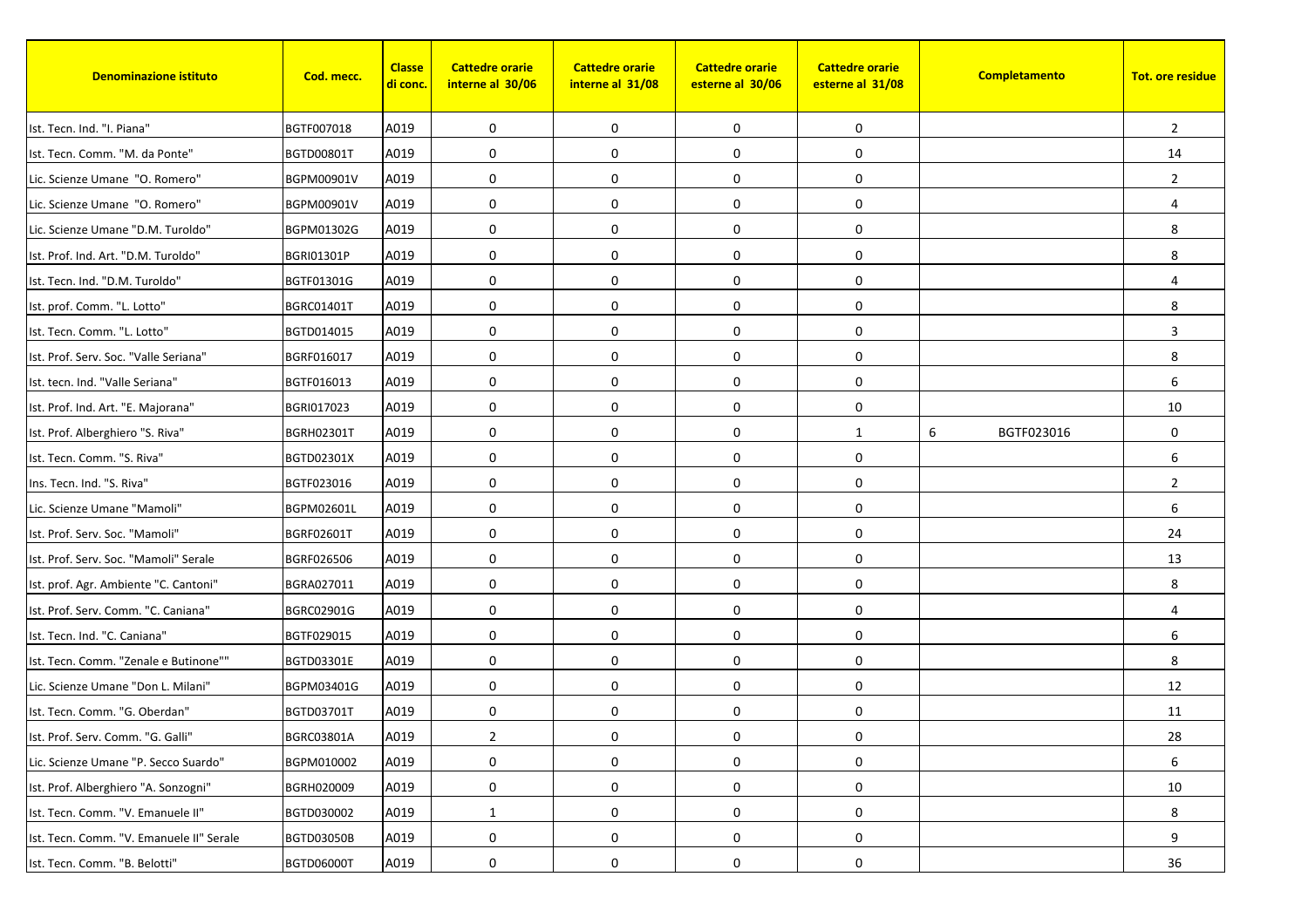| <b>Denominazione istituto</b>              | Cod. mecc.        | <b>Classe</b><br><u>di conc.</u> | <b>Cattedre orarie</b><br>interne al 30/06 | <b>Cattedre orarie</b><br>interne al 31/08 | <b>Cattedre orarie</b><br>esterne al 30/06 | <b>Cattedre orarie</b><br>esterne al 31/08 | Completamento | <b>Tot. ore residue</b> |
|--------------------------------------------|-------------------|----------------------------------|--------------------------------------------|--------------------------------------------|--------------------------------------------|--------------------------------------------|---------------|-------------------------|
| Ist. Tecn. Comm. Geo. Vilminore di Scalve  | BGTD150004        | A019                             | 0                                          | 0                                          | 0                                          | 0                                          |               | $\overline{4}$          |
| Ist. Tecn. Ind. P. Paleocapa"              | BGTF010003        | A019                             | 0                                          | $\mathbf 0$                                | 0                                          | 0                                          |               | 24                      |
| Ist. Tecn. Ind. P. Paleocapa" Serale       | <b>BGTF01050C</b> | A019                             | 0                                          | $\mathbf 0$                                | 0                                          | 0                                          |               | $\overline{2}$          |
| Ist. Tecn. Geom. "G. Quarenghi"            | <b>BGTL02000T</b> | A019                             | 0                                          | $\mathbf 0$                                | $\boldsymbol{0}$                           | 0                                          |               | 9                       |
| Ist. Tecn. Ind. "A. Righi"                 | BGTF00401R        | A020                             | 0                                          | $\mathbf 0$                                | 0                                          | 0                                          |               | 6                       |
| Ist. Tecn. Ind. "A. Righi" Serale          | BGTF004505        | A020                             | 0                                          | $\mathbf 0$                                | $\boldsymbol{0}$                           | 0                                          |               | 6                       |
| Ist. Prof. Ind. Art. "G. Rubini"           | BGRI00601G        | A020                             | 0                                          | 1                                          | $\mathbf 0$                                | 0                                          |               | 9                       |
| Ist. Tecn. Ind. "I. Piana"                 | BGTF007018        | A020                             | 0                                          | $\mathbf 0$                                | 0                                          | 0                                          |               | 17                      |
| Ist. Tecn. Ind. "D.M. Turoldo"             | BGTF01301G        | A020                             | 0                                          | $\overline{2}$                             | 0                                          | 0                                          |               | 4                       |
| Ist. tecn. Ind. "Valle Seriana"            | BGTF016013        | A020                             | 0                                          | $\mathbf{1}$                               | $\pmb{0}$                                  | 0                                          |               | 14                      |
| ist. Tecn. Ind. "E. Majorana"              | BGTF01701V        | A020                             | 0                                          | $\mathbf 0$                                | 0                                          | 0                                          |               | 12                      |
| ist. prof. Ind. Art. "C. Pesenti"          | <b>BGRI02101N</b> | A020                             | 0                                          | $\mathbf 0$                                | 0                                          | 0                                          |               | 31                      |
| ist. prof. Ind. Art. "C. Pesenti" Serale   | BGRI021513        | A020                             | 0                                          | $\mathbf 0$                                | $\boldsymbol{0}$                           | 0                                          |               | 3                       |
| ist. Prof. Ind. Art. "S. Riva"             | BGRI023019        | A020                             | 0                                          | 1                                          | $\mathbf 0$                                | 0                                          |               | $\mathbf 0$             |
| Ins. Tecn. Ind. "S. Riva"                  | BGTF023016        | A020                             | 0                                          | $\mathbf 0$                                | $\pmb{0}$                                  | 0                                          |               | 25                      |
| Ist. Tecn. Ind. "G. Marconi"               | BGTF036018        | A020                             | 0                                          | 1                                          | 0                                          | 0                                          |               | 18                      |
| Ist. Prof. Alberghiero S. Pellegrino Terme | <b>BGRH01000P</b> | A020                             | 0                                          | 0                                          | 0                                          | 0                                          |               | 9                       |
| Ist. Prof. Alberghiero "A. Sonzogni"       | BGRH020009        | A020                             | 0                                          | $\mathbf 0$                                | 0                                          | 0                                          |               | 12                      |
| Ist. Tecn. Ind. P. Paleocapa"              | BGTF010003        | A020                             | 0                                          | $\mathbf 0$                                | 0                                          | 0                                          |               | 24                      |
| Ist. Tecn. Ind. P. Paleocapa" Serale       | <b>BGTF01050C</b> | A020                             | 0                                          | $\mathbf 0$                                | 0                                          | 0                                          |               | 6                       |
| Lic. Scientifico "D. Celeri"               | BGSL001014        | A021                             | 0                                          | $\mathbf 0$                                | 0                                          | 0                                          |               | 5                       |
| Lic. Artistico "S. Weil"                   | BGSL00201X        | A021                             | 0                                          | $\mathbf 0$                                | 0                                          | 0                                          |               | $\overline{4}$          |
| Lic. Artistico "Giacomo e Pio Manzù"       | <b>BGSL01000T</b> | A021                             | 0                                          | $\mathbf 0$                                | 0                                          | 0                                          |               | 18                      |
| Lic. Artistico "S. Weil"                   | BGSL00201X        | A022                             | 0                                          | $\mathbf 0$                                | 0                                          | 0                                          |               | 6                       |
| Lic. Artistico "Giacomo e Pio Manzù"       | BGSL01000T        | A022                             | 0                                          | $\mathbf{1}$                               | 0                                          | 0                                          |               | 14                      |
| Ist. Prof. Serv. Comm. "C. Caniana"        | BGRC02901G        | A024                             | 0                                          | $\mathbf 0$                                | 0                                          | 0                                          |               | 26                      |
| Lic. Classico "D. Celeri"                  | BGPS001017        | A025                             | 0                                          | $\mathbf 0$                                | 0                                          | 0                                          |               | 4                       |
| Ist. Prof. Comm. "I. Piana"                | BGRF00701C        | A025                             | 0                                          | 0                                          | 0                                          | 0                                          |               | 6                       |
| Lic. Scientifico "M. da Ponte"             | BGPS008012        | A025                             | 0                                          | $\mathbf 0$                                | 0                                          | 0                                          |               | 4                       |
| Lic. Scienze Umane "O. Romero"             | BGPM00901V        | A025                             | 0                                          | 0                                          | 0                                          | 0                                          |               | $\overline{2}$          |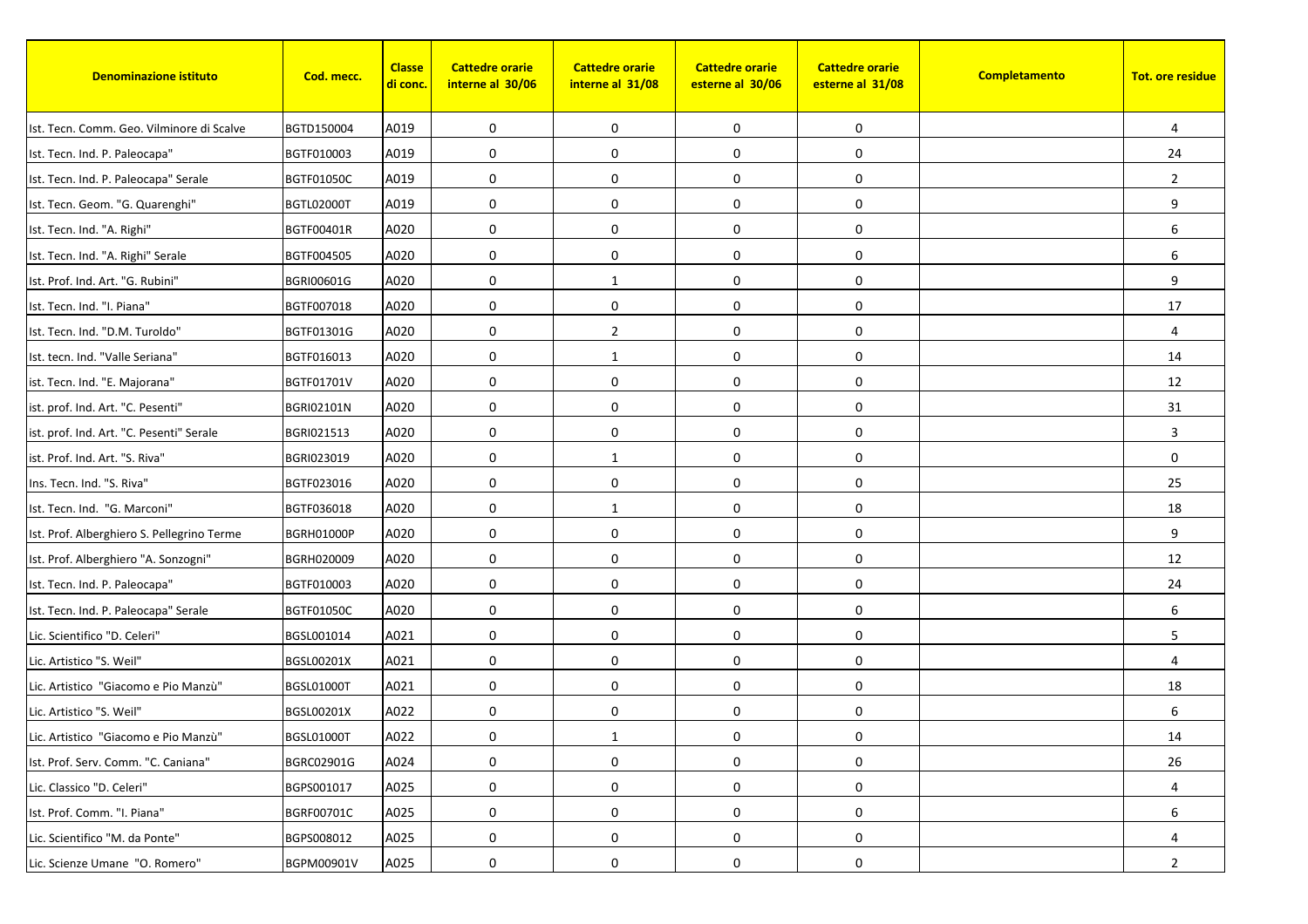| <b>Denominazione istituto</b>              | Cod. mecc.        | <b>Classe</b><br><mark>di conc.</mark> | <b>Cattedre orarie</b><br>interne al 30/06 | <b>Cattedre orarie</b><br>interne al 31/08 | <b>Cattedre orarie</b><br>esterne al 30/06 | <b>Cattedre orarie</b><br>esterne al 31/08 | Completamento          | <b>Tot. ore residue</b> |
|--------------------------------------------|-------------------|----------------------------------------|--------------------------------------------|--------------------------------------------|--------------------------------------------|--------------------------------------------|------------------------|-------------------------|
| Lic. Scientifico "L. Einaudi"              | BGPS01101T        | A025                                   | 0                                          | $\mathbf 0$                                | 0                                          | 0                                          |                        | 6                       |
| Ist. Prof. Comm. "L. Einaudi"              | <b>BGRC01101A</b> | A025                                   | 0                                          | 0                                          | 0                                          | 0                                          |                        | $\overline{2}$          |
| Lic. Scientifico "A. Fantoni"              | BGPS01201N        | A025                                   | 0                                          | 0                                          | 0                                          | 0                                          |                        | 1                       |
| Ist. Prof. Ind. Art. "A. Fantoni"          | <b>BGRI01201V</b> | A025                                   | $\mathbf 0$                                | 0                                          | 0                                          | 0                                          |                        | 3                       |
| Lic. Scienze Umane "D.M. Turoldo"          | BGPM01302G        | A025                                   | 0                                          | $\mathbf 0$                                | 0                                          | 0                                          |                        | 10                      |
| Lic. Scientifico "D.M. Turoldo"            | BGPS01301D        | A025                                   | 0                                          | $\mathbf 0$                                | 0                                          | 0                                          |                        | $\overline{2}$          |
| Ist. prof. Comm. "L. Lotto"                | <b>BGRC01401T</b> | A025                                   | 0                                          | 0                                          | $\mathbf 0$                                | 0                                          |                        | 6                       |
| Ist. Prof. Serv. Soc. "Valle Seriana"      | BGRF016017        | A025                                   | 0                                          | $\mathbf 0$                                | 0                                          | 0                                          |                        | $\overline{4}$          |
| Lic. Scientifico "E. Majorana"             | <b>BGPS01702T</b> | A025                                   | 0                                          | 0                                          | 0                                          | 0                                          |                        | 8                       |
| Lic. Scienze Umane "L. Federici"           | BGPM024011        | A025                                   | 0                                          | 0                                          | $\pmb{0}$                                  | 0                                          |                        | 10                      |
| Lic. Scientifico "L. Federici"             | BGPS02401X        | A025                                   | 0                                          | $\mathbf 0$                                | 0                                          | 0                                          |                        | $\overline{2}$          |
| Lic. Scienze Umane "Mamoli"                | BGPM02601L        | A025                                   | 0                                          | $\mathbf 0$                                | 0                                          | 0                                          |                        | 14                      |
| Ist. Prof. Serv. Soc. "Mamoli"             | <b>BGRF02601T</b> | A025                                   | 0                                          | 0                                          | $\pmb{0}$                                  | 0                                          |                        | $\overline{2}$          |
| Ist. Prof. Serv. Soc. "Mamoli" Serale      | BGRF026506        | A025                                   | 0                                          | $\mathbf 0$                                | $\mathbf 0$                                | 0                                          |                        | 1                       |
| Ist. Prof. Serv. Comm. "C. Caniana"        | BGRC02901G        | A025                                   | 0                                          | 0                                          | 0                                          | 0                                          |                        | 10                      |
| Lic. Scientifico "G. Natta"                | BGPS03201V        | A025                                   | 0                                          | $\mathbf 0$                                | 0                                          | 0                                          |                        | 12                      |
| Ist. prof. Serv. Comm. "Zenale e Butinone" | BGRC033017        | A025                                   | 0                                          | $\mathbf 0$                                | 0                                          | 0                                          |                        | 16                      |
| Lic. Scienze Umane "Don L. Milani"         | BGPM03401G        | A025                                   | $\mathbf 0$                                | 0                                          | 0                                          | 0                                          |                        | $\overline{2}$          |
| Lic. Scientifico "Don L. Milani"           | BGPS03401E        | A025                                   | 0                                          | $\mathbf 0$                                | 0                                          | 0                                          |                        | 8                       |
| Lic. Linguistico "G. Falcone"              | <b>BGPM02000L</b> | A025                                   | 0                                          | 0                                          | 0                                          | 0                                          |                        | $\overline{2}$          |
| Lic. Scientifico "G. Galilei"              | <b>BGPS04000R</b> | A025                                   | 0                                          | 0                                          | 0                                          | $\mathbf{1}$                               | 6<br>BGRC01101A        | 0                       |
| Ist. Prof. Ind. Art. "B. Ambiveri"         | BGRI003014        | A029                                   | 0                                          | $\mathbf 0$                                | 0                                          | 0                                          |                        | $\overline{2}$          |
| Ist. Prof. Ind. Art. "O. Mozzali"          | <b>BGRI00401X</b> | A029                                   | 0                                          | 0                                          | 0                                          | $\mathbf{1}$                               | 6<br><b>BGTF00401R</b> | $\mathbf 0$             |
| Ist. Tecn. Ind. "A. Righi" Serale          | BGTF004505        | A029                                   | 0                                          | 0                                          | $\pmb{0}$                                  | 0                                          |                        | $\overline{2}$          |
| Ist. Prof. Comm. "G. Rubini"               | BGRF00601L        | A029                                   | 0                                          | 0                                          | 0                                          | $\boldsymbol{0}$                           |                        | 6                       |
| Ist. Prof. Ind. Art. "G. Rubini"           | BGRI00601G        | A029                                   | 0                                          | 0                                          | 0                                          | 0                                          |                        | 15                      |
| Ist. Prof. Comm. "I. Piana"                | BGRF00701C        | A029                                   | 0                                          | 0                                          | 0                                          | 0                                          |                        | 4                       |
| Ist. Tecn. Ind. "I. Piana"                 | BGTF007018        | A029                                   | 0                                          | 0                                          | 0                                          | 0                                          |                        | 4                       |
| Lic. Scientifico "M. da Ponte"             | BGPS008012        | A029                                   | $\pmb{0}$                                  | 0                                          | 0                                          | 0                                          |                        | 6                       |
| Ist. Tecn. Comm. "M. da Ponte"             | BGTD00801T        | A029                                   | 0                                          | 0                                          | 0                                          | $\mathbf{1}$                               | BGPM02000L<br>10       | $\overline{2}$          |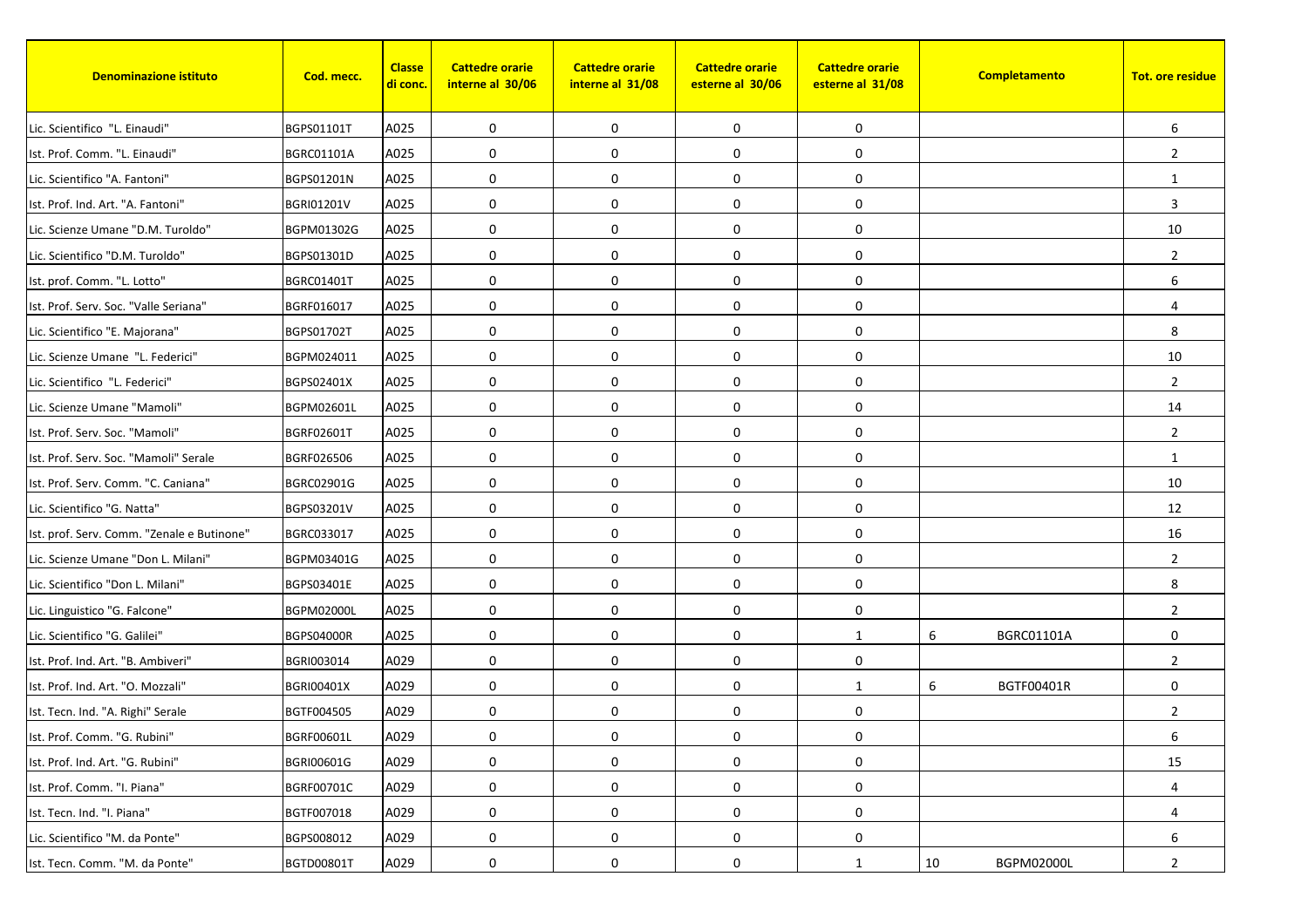| <b>Denominazione istituto</b>              | Cod. mecc.        | <b>Classe</b><br><mark>di conc.</mark> | <b>Cattedre orarie</b><br>interne al 30/06 | <b>Cattedre orarie</b><br>interne al 31/08 | <b>Cattedre orarie</b><br>esterne al 30/06 | <b>Cattedre orarie</b><br>esterne al 31/08 |   | Completamento | <b>Tot. ore residue</b> |
|--------------------------------------------|-------------------|----------------------------------------|--------------------------------------------|--------------------------------------------|--------------------------------------------|--------------------------------------------|---|---------------|-------------------------|
| Lic. Scienze Umane "O. Romero"             | BGPM00901V        | A029                                   | 0                                          | $\mathbf 0$                                | 0                                          | 0                                          |   |               | 6                       |
| Ist. Prof. Comm. "O. Romero"               | <b>BGRC00902B</b> | A029                                   | 0                                          | 0                                          | 0                                          | $\mathbf{1}$                               | 8 | BGPS016011    | $\mathbf 0$             |
| Ist. Tecn. Comm. "O. Romero"               | BGTD00901N        | A029                                   | 0                                          | 0                                          | 0                                          | 0                                          |   |               | 8                       |
| Lic. Scientifico "A. Fantoni"              | BGPS01201N        | A029                                   | $\mathbf 0$                                | 0                                          | 0                                          | 0                                          |   |               | $\overline{2}$          |
| Ist. Tecn. Comm. Geo. "A. Fantoni"         | BGTD01201D        | A029                                   | 0                                          | $\mathbf 0$                                | 0                                          | 0                                          |   |               | 4                       |
| Lic. Scienze Umane "D.M. Turoldo"          | BGPM01302G        | A029                                   | 0                                          | $\mathbf 0$                                | $\pmb{0}$                                  | 0                                          |   |               | 6                       |
| Lic. Scientifico "D.M. Turoldo"            | BGPS01301D        | A029                                   | 0                                          | 0                                          | $\mathbf 0$                                | 0                                          |   |               | 4                       |
| Ist. prof. Comm. "L. Lotto"                | <b>BGRC01401T</b> | A029                                   | $\mathbf 0$                                | $\mathbf 0$                                | 0                                          | $\mathbf{1}$                               | 6 | BGTD014015    | $\overline{2}$          |
| Ist. Tecn. Comm. "L. Lotto"                | BGTD014015        | A029                                   | 0                                          | 0                                          | 0                                          | 0                                          |   |               | $\overline{2}$          |
| Lic. Scientifico "Valle Seriana"           | BGPS016011        | A029                                   | 0                                          | 0                                          | $\pmb{0}$                                  | 0                                          |   |               | $\overline{2}$          |
| Ist. tecn. Ind. "Valle Seriana"            | BGTF016013        | A029                                   | 0                                          | $\mathbf 0$                                | 0                                          | 0                                          |   |               | $\overline{2}$          |
| Ist. Prof. Ind. Art. "E. Majorana"         | BGRI017023        | A029                                   | 0                                          | $\mathbf 0$                                | 0                                          | 0                                          |   |               | 6                       |
| ist. Tecn. Ind. "E. Majorana"              | <b>BGTF01701V</b> | A029                                   | 0                                          | 0                                          | $\pmb{0}$                                  | 0                                          |   |               | 12                      |
| Ist. Prof. Alberghiero "S. Riva"           | BGRH02301T        | A029                                   | 0                                          | $\mathbf 0$                                | $\mathbf 0$                                | 0                                          |   |               | 4                       |
| ist. Prof. Ind. Art. "S. Riva"             | BGRI023019        | A029                                   | 0                                          | 0                                          | $\mathbf 0$                                | 0                                          |   |               | 8                       |
| Ist. Tecn. Comm. "S. Riva"                 | BGTD02301X        | A029                                   | 0                                          | $\mathbf 0$                                | $\pmb{0}$                                  | 0                                          |   |               | $\overline{2}$          |
| Ins. Tecn. Ind. "S. Riva"                  | BGTF023016        | A029                                   | 0                                          | 1                                          | 0                                          | 0                                          |   |               | $\overline{2}$          |
| Lic. Scienze Umane "Mamoli"                | BGPM02601L        | A029                                   | $\mathbf 0$                                | $\mathbf 0$                                | $\mathbf 0$                                | 0                                          |   |               | $\overline{2}$          |
| Ist. Prof. Serv. Soc. "Mamoli"             | BGRF02601T        | A029                                   | 0                                          | $\mathbf 0$                                | 0                                          | 0                                          |   |               | 14                      |
| Ist. Prof. Serv. Soc. "Mamoli" Serale      | BGRF026506        | A029                                   | 0                                          | 0                                          | 0                                          | 0                                          |   |               | 5                       |
| Ist. prof. Agr. Ambiente "C. Cantoni"      | BGRA027011        | A029                                   | 0                                          | 1                                          | $\pmb{0}$                                  | 0                                          |   |               | $\overline{2}$          |
| Ist. Prof. Serv. Comm. "C. Caniana"        | BGRC02901G        | A029                                   | 0                                          | $\mathbf 0$                                | 0                                          | 0                                          |   |               | 12                      |
| Lic. Scientifico "G. Natta"                | BGPS03201V        | A029                                   | 0                                          | 0                                          | 0                                          | 0                                          |   |               | 6                       |
| Ist. prof. Serv. Comm. "Zenale e Butinone" | BGRC033017        | A029                                   | 0                                          | 0                                          | $\pmb{0}$                                  | $\mathbf{1}$                               | 4 | BGTA02701R    | $\mathbf 0$             |
| Lic. Scienze Umane "Don L. Milani"         | BGPM03401G        | A029                                   | 0                                          | 0                                          | 0                                          | $\boldsymbol{0}$                           |   |               | 4                       |
| Lic. Scientifico "Don L. Milani"           | BGPS03401E        | A029                                   | 0                                          | 0                                          | 0                                          | 0                                          |   |               | 8                       |
| Ist. Prof. Ind. Art. "G. Marconi"          | <b>BGRI03601B</b> | A029                                   | 0                                          | 0                                          | 0                                          | 0                                          |   |               | 6                       |
| Lic. Classico "P. Sarpi"                   | BGPC02000C        | A029                                   | 0                                          | 0                                          | 0                                          | 0                                          |   |               | 10                      |
| Lic. Linguistico "G. Falcone"              | <b>BGPM02000L</b> | A029                                   | $\pmb{0}$                                  | 0                                          | 0                                          | 0                                          |   |               | 4                       |
| Lic. Scientifico "G. Galilei"              | <b>BGPS04000R</b> | A029                                   | 0                                          | 0                                          | 0                                          | 0                                          |   |               | 4                       |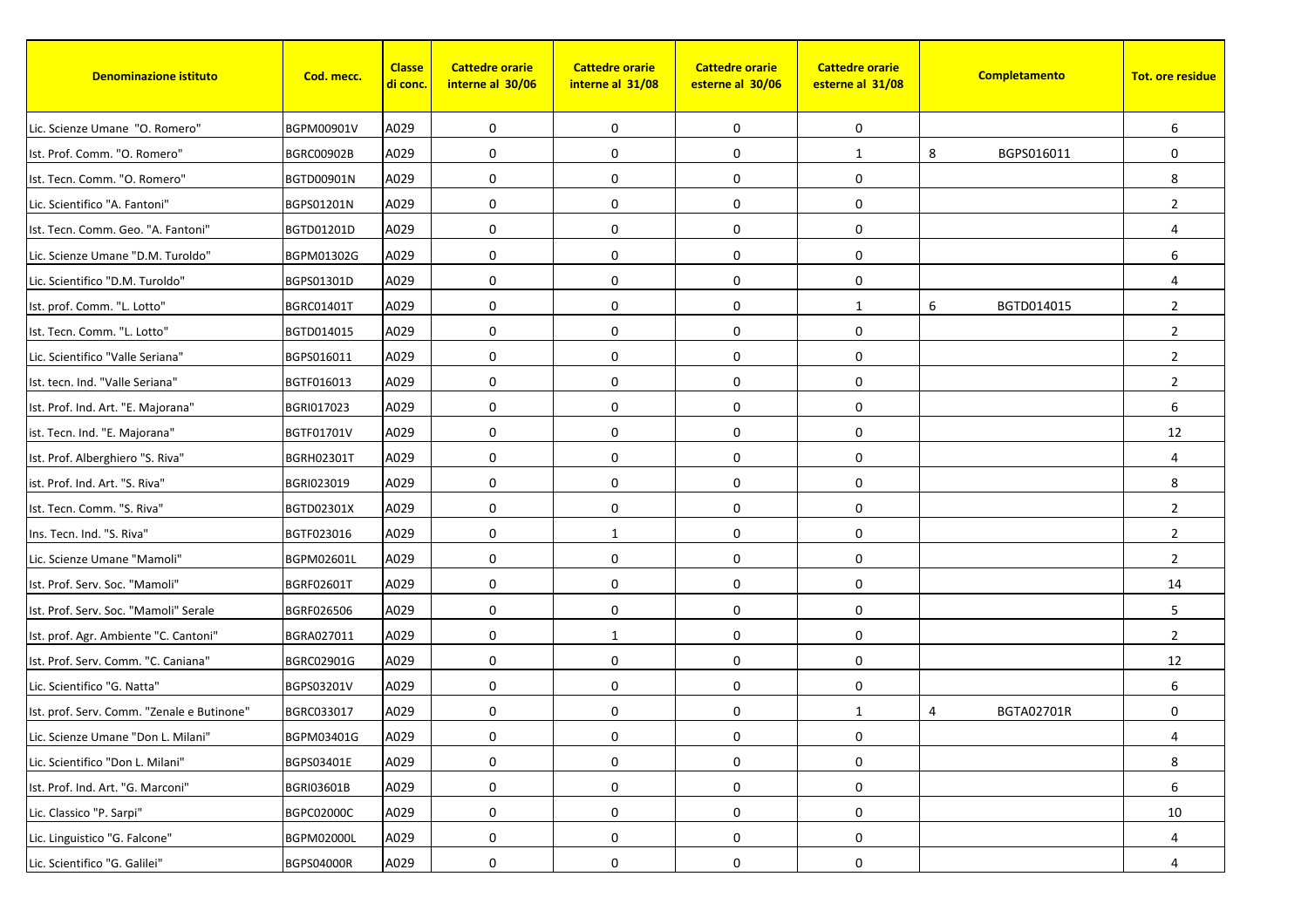| <b>Denominazione istituto</b>              | Cod. mecc.        | <b>Classe</b><br><mark>di conc.</mark> | <b>Cattedre orarie</b><br>interne al 30/06 | <b>Cattedre orarie</b><br>interne al 31/08 | <b>Cattedre orarie</b><br>esterne al 30/06 | <b>Cattedre orarie</b><br>esterne al 31/08 | Completamento   | <b>Tot. ore residue</b> |
|--------------------------------------------|-------------------|----------------------------------------|--------------------------------------------|--------------------------------------------|--------------------------------------------|--------------------------------------------|-----------------|-------------------------|
| Lic. Scientifico "L. Mascheroni"           | <b>BGPS05000B</b> | A029                                   | 0                                          | $\mathbf 0$                                | 0                                          | 0                                          |                 | 10                      |
| Lic. Scientifico "E. Amaldi"               | BGPS17000D        | A029                                   | 0                                          | $\mathbf 0$                                | 0                                          | 0                                          |                 | 16                      |
| Ist. Prof. Alberghiero S. Pellegrino Terme | <b>BGRH01000P</b> | A029                                   | 0                                          | 1                                          | 0                                          | 0                                          |                 | 6                       |
| Lic. Artistico "Giacomo e Pio Manzù"       | <b>BGSL01000T</b> | A029                                   | $\mathbf 0$                                | $\mathbf 0$                                | 0                                          | 0                                          |                 | 10                      |
| Ist. Tecn. Comm. "V. Emanuele II" Serale   | <b>BGTD03050B</b> | A029                                   | 0                                          | $\mathbf 0$                                | 0                                          | 0                                          |                 | 8                       |
| Ist. Tecn. Comm. "B. Belotti"              | <b>BGTD06000T</b> | A029                                   | 0                                          | $\mathbf 0$                                | 0                                          | 0                                          |                 | $\overline{4}$          |
| Ist. Tecn. Comm. Geo. Vilminore di Scalve  | BGTD150004        | A029                                   | 0                                          | 0                                          | $\mathbf 0$                                | 0                                          |                 | $\overline{4}$          |
| Ist. Tecn. Geom. "G. Quarenghi"            | BGTL02000T        | A029                                   | 0                                          | $\mathbf 0$                                | 0                                          | 0                                          |                 | $\overline{2}$          |
| Ist. Prof. Comm. "G. Rubini"               | <b>BGRF00601L</b> | A031                                   | 0                                          | $\mathbf 0$                                | 0                                          | 0                                          |                 | 4                       |
| Ist. Prof. Comm. "I. Piana"                | BGRF00701C        | A031                                   | 0                                          | 0                                          | $\pmb{0}$                                  | 0                                          |                 | $\overline{4}$          |
| Ist. Prof. Comm. "L. Einaudi"              | <b>BGRC01101A</b> | A031                                   | 0                                          | $\mathbf 0$                                | 0                                          | 0                                          |                 | 6                       |
| Ist. prof. Comm. "L. Lotto"                | <b>BGRC01401T</b> | A031                                   | 0                                          | $\mathbf 0$                                | 0                                          | 0                                          |                 | 6                       |
| Ist. Prof. Serv. Soc. "Valle Seriana"      | BGRF016017        | A031                                   | 0                                          | $\mathbf 0$                                | 0                                          | 0                                          |                 | 4                       |
| Ist. Prof. Serv. Soc. "Mamoli"             | BGRF02601T        | A031                                   | 0                                          | $\mathbf 0$                                | $\mathbf 0$                                | 0                                          |                 | $\overline{2}$          |
| Ist. Prof. Serv. Soc. "Mamoli" Serale      | BGRF026506        | A031                                   | $\mathbf 0$                                | 0                                          | 0                                          | 0                                          |                 | 1                       |
| Ist. Tecn. Ind. "A. Fantoni"               | BGTF01201Q        | A034                                   | 0                                          | $\mathbf 0$                                | 0                                          | 0                                          |                 | 3                       |
| Ist. Prof. Ind. Art. "D.M. Turoldo"        | <b>BGRI01301P</b> | A034                                   | 0                                          | $\mathbf 0$                                | 0                                          | 0                                          |                 | 6                       |
| Ist. Prof. Ind. Art. "E. Majorana"         | BGRI017023        | A034                                   | $\mathbf 0$                                | $\mathbf 0$                                | 0                                          | 0                                          |                 | 18                      |
| ist. Tecn. Ind. "E. Majorana"              | BGTF01701V        | A034                                   | 0                                          | $\mathbf 0$                                | 0                                          | 0                                          |                 | 22                      |
| ist. prof. Ind. Art. "C. Pesenti"          | <b>BGRI02101N</b> | A034                                   | 0                                          | $\mathbf 0$                                | 0                                          | 0                                          |                 | 9                       |
| ist. prof. Ind. Art. "C. Pesenti" Serale   | BGRI021513        | A034                                   | 0                                          | $\mathbf 0$                                | 0                                          | 0                                          |                 | $\overline{3}$          |
| Ist. Tecn. Ind. P. Paleocapa"              | BGTF010003        | A034                                   | $\mathbf 0$                                | $\mathbf 0$                                | 0                                          | 0                                          |                 | 10                      |
| Ist. Tecn. Ind. "I. Piana"                 | BGTF007018        | A035                                   | 0                                          | $\mathbf 0$                                | 0                                          | 0                                          |                 | 11                      |
| Ist. Prof. Ind. Art. "E. Majorana"         | BGRI017023        | A035                                   | 0                                          | 0                                          | 0                                          | 0                                          |                 | 4                       |
| ist. Tecn. Ind. "E. Majorana"              | BGTF01701V        | A035                                   | 0                                          | 0                                          | 0                                          | $\mathbf{1}$                               | 5<br>BGTF010003 | 0                       |
| Ist. Tecn. Ind. P. Paleocapa" Serale       | <b>BGTF01050C</b> | A035                                   | 0                                          | 0                                          | 0                                          | 0                                          |                 | 8                       |
| Lic. Artistico "D. Celeri"                 | BGSL001014        | A036                                   | 0                                          | 0                                          | 0                                          | 0                                          |                 | 10                      |
| Lic. Scienze Umane "B. Ambiveri"           | BGPM00301X        | A036                                   | 0                                          | 0                                          | 0                                          | 0                                          |                 | 13                      |
| Ist. Prof. Comm. "B. Ambiveri"             | BGRC00301B        | A036                                   | $\pmb{0}$                                  | 0                                          | 0                                          | 0                                          |                 | 4                       |
| Ist. Prof. Comm. "G. Rubini"               | BGRF00601L        | A036                                   | 0                                          | 0                                          | 0                                          | 0                                          |                 | 8                       |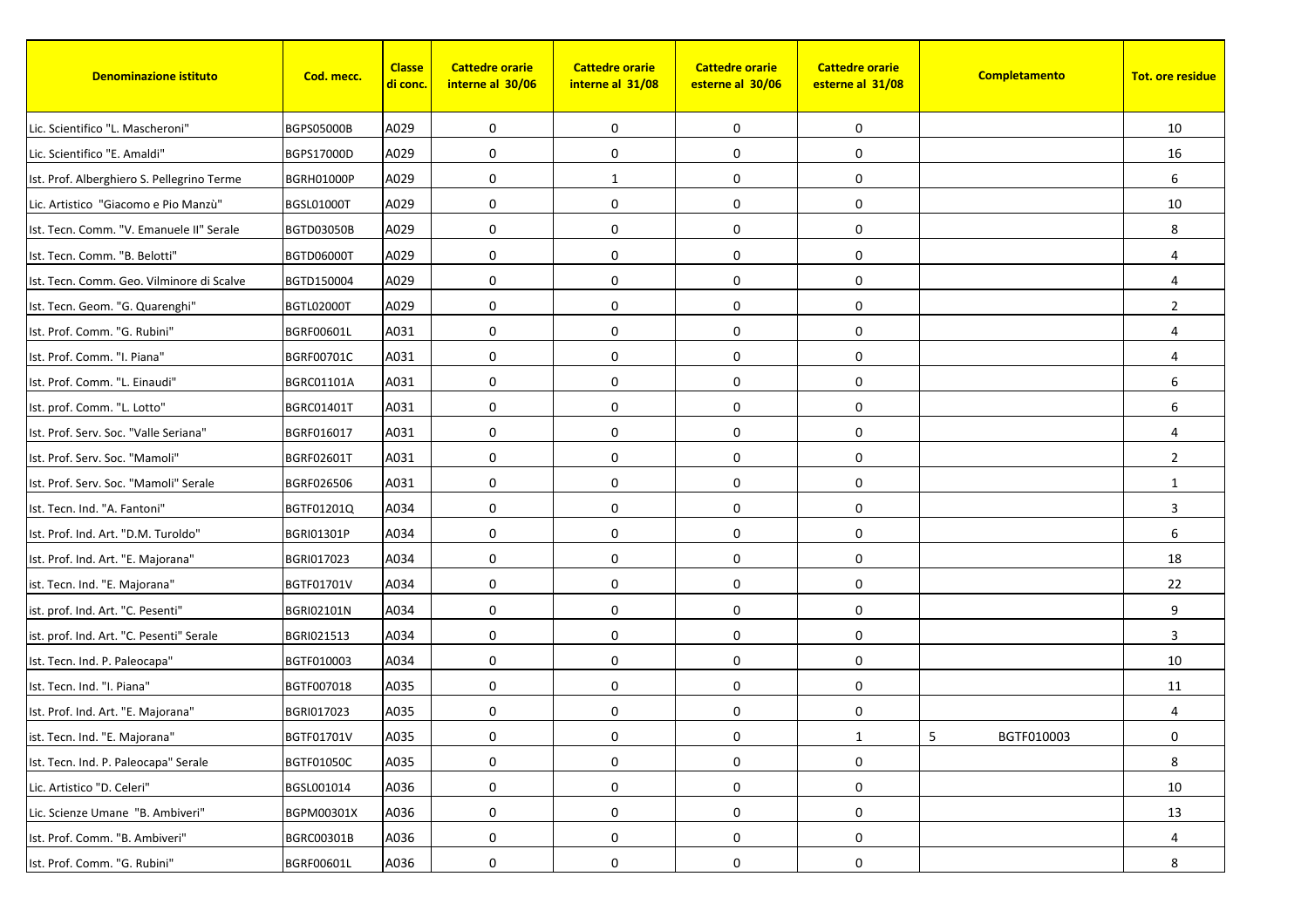| <b>Denominazione istituto</b>              | Cod. mecc.        | <b>Classe</b><br><mark>di conc.</mark> | <b>Cattedre orarie</b><br>interne al 30/06 | <b>Cattedre orarie</b><br>interne al 31/08 | <b>Cattedre orarie</b><br>esterne al 30/06 | <b>Cattedre orarie</b><br>esterne al 31/08 |   | Completamento     | <b>Tot. ore residue</b> |
|--------------------------------------------|-------------------|----------------------------------------|--------------------------------------------|--------------------------------------------|--------------------------------------------|--------------------------------------------|---|-------------------|-------------------------|
| Ist. Prof. Comm. "I. Piana"                | BGRF00701C        | A036                                   | 1                                          | $\mathbf 0$                                | 0                                          | 0                                          |   |                   | 16                      |
| Lic. Scienze Umane "O. Romero"             | BGPM00901V        | A036                                   | 0                                          | $\mathbf 0$                                | 0                                          | 0                                          |   |                   | 24                      |
| Ist. Prof. Comm. "O. Romero"               | <b>BGRC00902B</b> | A036                                   | 0                                          | 0                                          | 0                                          | 0                                          |   |                   | 6                       |
| Ist. Prof. Comm. "L. Einaudi"              | <b>BGRC01101A</b> | A036                                   | $\mathbf 0$                                | 0                                          | 0                                          | 0                                          |   |                   | 10                      |
| Lic. Scientifico "A. Fantoni"              | BGPS01201N        | A036                                   | 0                                          | $\mathbf 0$                                | 0                                          | 0                                          |   |                   | 15                      |
| Lic. Scienze Umane "D.M. Turoldo"          | BGPM01302G        | A036                                   | 0                                          | $\mathbf 0$                                | $\pmb{0}$                                  | 0                                          |   |                   | 5                       |
| Ist. prof. Comm. "L. Lotto"                | <b>BGRC01401T</b> | A036                                   | 0                                          | 0                                          | $\mathbf 0$                                | 0                                          |   |                   | 8                       |
| Ist. Prof. Serv. Soc. "Valle Seriana"      | BGRF016017        | A036                                   | $\mathbf 0$                                | $\mathbf 0$                                | 0                                          | 0                                          |   |                   | 18                      |
| Lic. Scienze Umane "Mamoli"                | BGPM02601L        | A036                                   | 0                                          | 0                                          | 0                                          | 0                                          |   |                   | 10                      |
| Ist. Prof. Serv. Soc. "Mamoli"             | BGRF02601T        | A036                                   | 0                                          | $\overline{2}$                             | $\pmb{0}$                                  | 0                                          |   |                   | 15                      |
| Ist. Prof. Serv. Comm. "C. Caniana"        | BGRC02901G        | A036                                   | 0                                          | $\mathbf 0$                                | 0                                          | 0                                          |   |                   | $\overline{4}$          |
| Ist. Tecn. Ind. "C. Caniana"               | BGTF029015        | A036                                   | 0                                          | $\mathbf 0$                                | 0                                          | $\mathbf{1}$                               | 8 | <b>BGRC00301B</b> | 0                       |
| Lic. Scientifico "G. Natta"                | BGPS03201V        | A036                                   | 0                                          | 0                                          | $\pmb{0}$                                  | $\mathbf{1}$                               | 4 | BGRC02901G        | $\mathbf 0$             |
| Ist. Tecn. Comm. "Zenale e Butinone""      | BGTD03301E        | A036                                   | 0                                          | $\mathbf 0$                                | $\mathbf 0$                                | 0                                          |   |                   | 14                      |
| Lic. Scienze Umane "Don L. Milani"         | BGPM03401G        | A036                                   | $\mathbf 0$                                | 0                                          | 0                                          | 0                                          |   |                   | 11                      |
| Ist. Prof. Serv. Comm. "G. Galli"          | <b>BGRC03801A</b> | A036                                   | 0                                          | $\mathbf 0$                                | $\mathbf 0$                                | 0                                          |   |                   | 12                      |
| Lic. Scienze Umane "P. Secco Suardo"       | BGPM010002        | A036                                   | 0                                          | $\mathbf 0$                                | 0                                          | 0                                          |   |                   | 51                      |
| Lic. Scienze Umane "P. Secco Suardo"       | BGPM010002        | A036                                   | $\mathbf 0$                                | 0                                          | $\mathbf 0$                                | 0                                          |   |                   | 3                       |
| Lic. Linguistico "G. Falcone"              | <b>BGPM02000L</b> | A036                                   | 0                                          | $\mathbf 0$                                | 0                                          | 0                                          |   |                   | 8                       |
| Ist. Prof. Alberghiero S. Pellegrino Terme | <b>BGRH01000P</b> | A036                                   | 0                                          | 0                                          | 0                                          | 0                                          |   |                   | $\overline{4}$          |
| Ist. Prof. Alberghiero "A. Sonzogni"       | BGRH020009        | A036                                   | 0                                          | 0                                          | $\pmb{0}$                                  | 0                                          |   |                   | 8                       |
| Lic. Classico "D. Celeri"                  | BGPS001017        | A037                                   | 0                                          | $\mathbf 0$                                | 0                                          | 0                                          |   |                   | 6                       |
| Lic. Classico "S. Weil"                    | BGPC00201X        | A037                                   | 0                                          | $\mathbf 0$                                | 0                                          | 0                                          |   |                   | 12                      |
| Lic. Scienze Umane "D.M. Turoldo"          | BGPM01302G        | A037                                   | 0                                          | 0                                          | 0                                          | 0                                          |   |                   | 6                       |
| Lic. Scientifico "D.M. Turoldo"            | BGPS01301D        | A037                                   | 0                                          | 0                                          | 0                                          | $\mathbf{1}$                               | 9 | BGPM01302G        | 0                       |
| Lic. Scientifico "E. Majorana"             | BGPS01702T        | A037                                   | 0                                          | 0                                          | 0                                          | 0                                          |   |                   | $\overline{4}$          |
| Lic. Scientifico "L. Federici"             | BGPS02401X        | A037                                   | 0                                          | 0                                          | 0                                          | 0                                          |   |                   | 8                       |
| Lic. Scientifico "Don L. Milani"           | BGPS03401E        | A037                                   | $\mathbf{1}$                               | 0                                          | 0                                          | 0                                          |   |                   | 0                       |
| Lic. Classico "C. Battisti"                | BGPC07000D        | A037                                   | 0                                          | 0                                          | $\pmb{0}$                                  | 0                                          |   |                   | $\overline{2}$          |
| Lic. Scientifico "G. Galilei"              | <b>BGPS04000R</b> | A037                                   | 0                                          | 0                                          | 0                                          | 0                                          |   |                   | 14                      |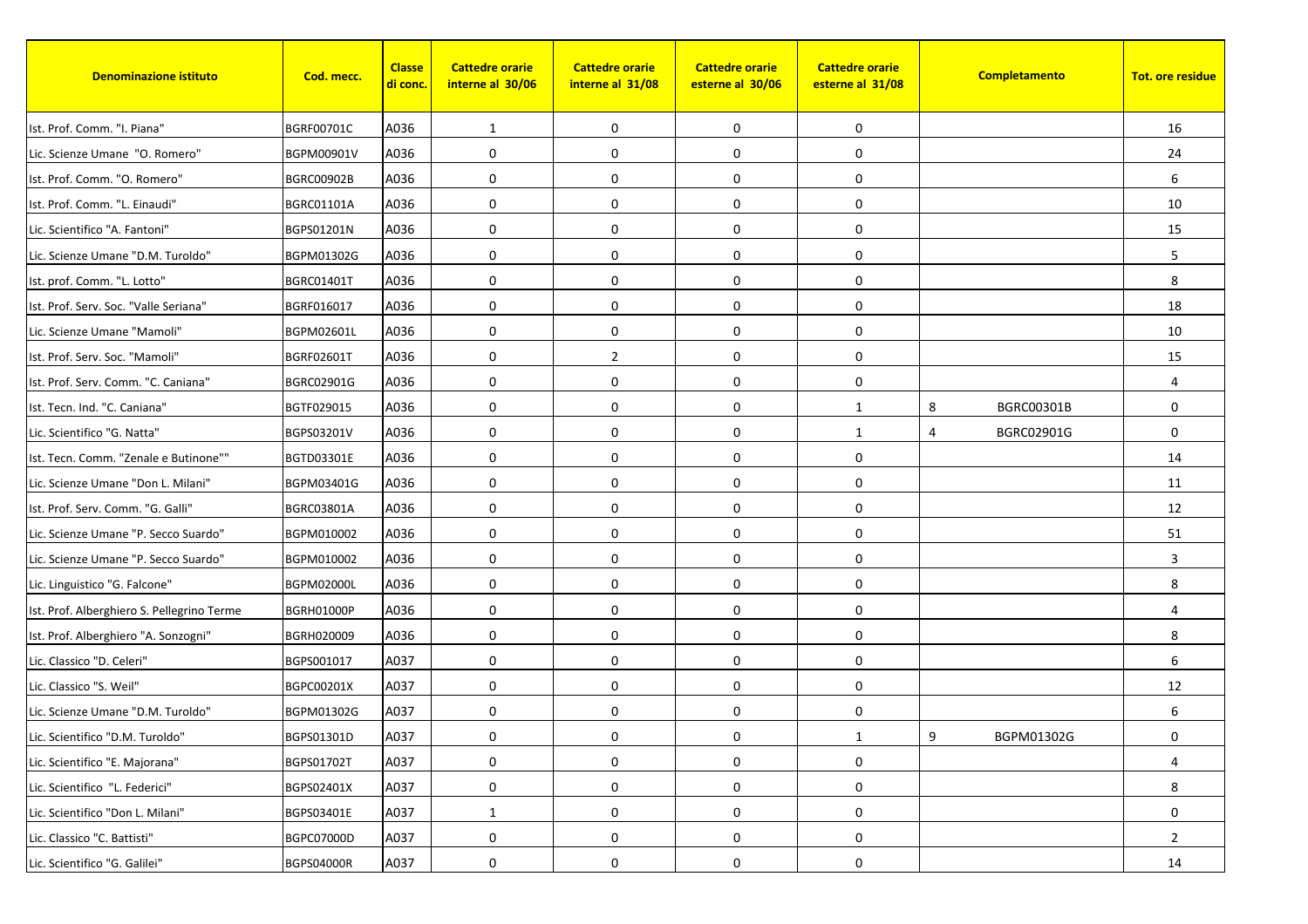| <b>Denominazione istituto</b>         | Cod. mecc.        | <b>Classe</b><br><u>di conc.</u> | <b>Cattedre orarie</b><br>interne al 30/06 | <b>Cattedre orarie</b><br>interne al 31/08 | <b>Cattedre orarie</b><br>esterne al 30/06 | <b>Cattedre orarie</b><br>esterne al 31/08 | Completamento               | <b>Tot. ore residue</b> |
|---------------------------------------|-------------------|----------------------------------|--------------------------------------------|--------------------------------------------|--------------------------------------------|--------------------------------------------|-----------------------------|-------------------------|
| Lic. Scientifico "L. Mascheroni"      | <b>BGPS05000B</b> | A037                             | 0                                          | $\mathbf 0$                                | 0                                          | 0                                          |                             | 7                       |
| Lic. Scientifico "E. Amaldi"          | BGPS17000D        | A037                             | 0                                          | 0                                          | 0                                          | 0                                          |                             | 30                      |
| Ist. Prof. Comm. "B. Ambiveri"        | BGRC00301B        | A038                             | 0                                          | $\mathbf 0$                                | 0                                          | 0                                          |                             | $\overline{2}$          |
| Ist. Prof. Ind. Art. "B. Ambiveri"    | BGRI003014        | A038                             | $\mathbf 0$                                | 0                                          | 0                                          | 0                                          |                             | $\overline{4}$          |
| Ist. Prof. Ind. Art. "B. Ambiveri"    | BGTF003011        | A038                             | 0                                          | 0                                          | $\pmb{0}$                                  | 0                                          |                             | 6                       |
| Ist. Tecn. Ind. "A. Righi" Serale     | BGRI004519        | A038                             | 0                                          | $\mathbf 0$                                | 0                                          | 0                                          |                             | $\overline{2}$          |
| Ist. Tecn. Comm. Geo. "G. Rubini"     | BGTD006016        | A038                             | $\mathbf 0$                                | $\mathbf 0$                                | 0                                          | 1                                          | 10<br>BGRF00601L BGTD03301E | $\mathbf 0$             |
| Ist. Prof. Comm. "I. Piana"           | <b>BGRF00701C</b> | A038                             | 0                                          | $\mathbf 0$                                | 0                                          | 0                                          |                             | 6                       |
| Ist. Tecn. Comm. "I. Piana"           | BGTD007012        | A038                             | 0                                          | $\mathbf 0$                                | 0                                          | 0                                          |                             | $\overline{2}$          |
| Ist. Tecn. Ind. "I. Piana"            | BGTF007018        | A038                             | 0                                          | $\mathbf 0$                                | 0                                          | 0                                          |                             | 6                       |
| Ist. Prof. Comm. "O. Romero"          | <b>BGRC00902B</b> | A038                             | $\mathbf 0$                                | $\mathbf 0$                                | 0                                          | 0                                          |                             | $\overline{2}$          |
| Ist. Tecn. Ind. "A. Fantoni"          | BGTF01201Q        | A038                             | 0                                          | 0                                          | $\pmb{0}$                                  | 0                                          |                             | 6                       |
| Ist. Prof. Ind. Art. "D.M. Turoldo"   | <b>BGRI01301P</b> | A038                             | 0                                          | $\mathbf 0$                                | $\mathbf 0$                                | 0                                          |                             | 8                       |
| Ist. Tecn. Comm. Geo. "D.M. Turoldo"  | BGTD013019        | A038                             | 0                                          | $\mathbf 0$                                | 0                                          | 0                                          |                             | 5                       |
| Ist. Tecn. Ind. "D.M. Turoldo"        | BGTF01301G        | A038                             | 0                                          | $\mathbf 0$                                | 0                                          | 0                                          |                             | 12                      |
| Ist. prof. Comm. "L. Lotto"           | BGRC01401T        | A038                             | 0                                          | 0                                          | 0                                          | 0                                          |                             | 8                       |
| Ist. Prof. Ind. Art. "E. Majorana"    | BGRI017023        | A038                             | 0                                          | 0                                          | 0                                          | 0                                          |                             | 8                       |
| ist. Tecn. Ind. "E. Majorana"         | BGTF01701V        | A038                             | 0                                          | $\mathbf 0$                                | 0                                          | 0                                          |                             | 8                       |
| ist. prof. Ind. Art. "C. Pesenti"     | <b>BGRI02101N</b> | A038                             | 0                                          | $\mathbf 0$                                | 0                                          | 0                                          |                             | 14                      |
| ist. Prof. Ind. Art. "S. Riva"        | BGRI023019        | A038                             | 0                                          | $\mathbf 0$                                | 0                                          | 0                                          |                             | 3                       |
| Ist. Tecn. Comm. "S. Riva"            | BGTD02301X        | A038                             | 0                                          | 0                                          | $\mathbf 0$                                | 0                                          |                             | 4                       |
| Ins. Tecn. Ind. "S. Riva"             | BGTF023016        | A038                             | $\mathbf 0$                                | 0                                          | $\mathbf 0$                                | $\mathbf{1}$                               | 6<br>BGRH02301T             | $\mathbf 0$             |
| Ist. Prof. Serv. Soc. "Mamoli"        | BGRF02601T        | A038                             | 0                                          | $\mathbf 0$                                | 0                                          | 0                                          |                             | 14                      |
| Ist. Prof. Serv. Soc. "Mamoli" Serale | BGRF026506        | A038                             | 0                                          | $\mathbf 0$                                | 0                                          | 0                                          |                             | 1                       |
| Ist. Prof. Serv. Comm. "C. Caniana"   | BGRC02901G        | A038                             | 0                                          | 0                                          | 0                                          | $\boldsymbol{0}$                           |                             | 4                       |
| Ist. Tecn. Ind. "G. Natta"            | BGTF032011        | A038                             | 0                                          | $\mathbf 0$                                | 0                                          | 0                                          |                             | 3                       |
| Ist. Tecn. Comm. "Zenale e Butinone"" | BGTD03301E        | A038                             | 0                                          | 0                                          | 0                                          | 0                                          |                             | 8                       |
| Ist. Tecn. Comm. "G. Oberdan"         | BGTD03701T        | A038                             | 0                                          | 0                                          | 0                                          | 0                                          |                             | 14                      |
| Ist. Prof. Serv. Comm. "G. Galli"     | BGRC03801A        | A038                             | 0                                          | 0                                          | 0                                          | 0                                          |                             | $\overline{4}$          |
| Ist. Tecn. Comm. "G. Galli"           | BGTD03801N        | A038                             | 0                                          | 0                                          | 0                                          | 0                                          |                             | 4                       |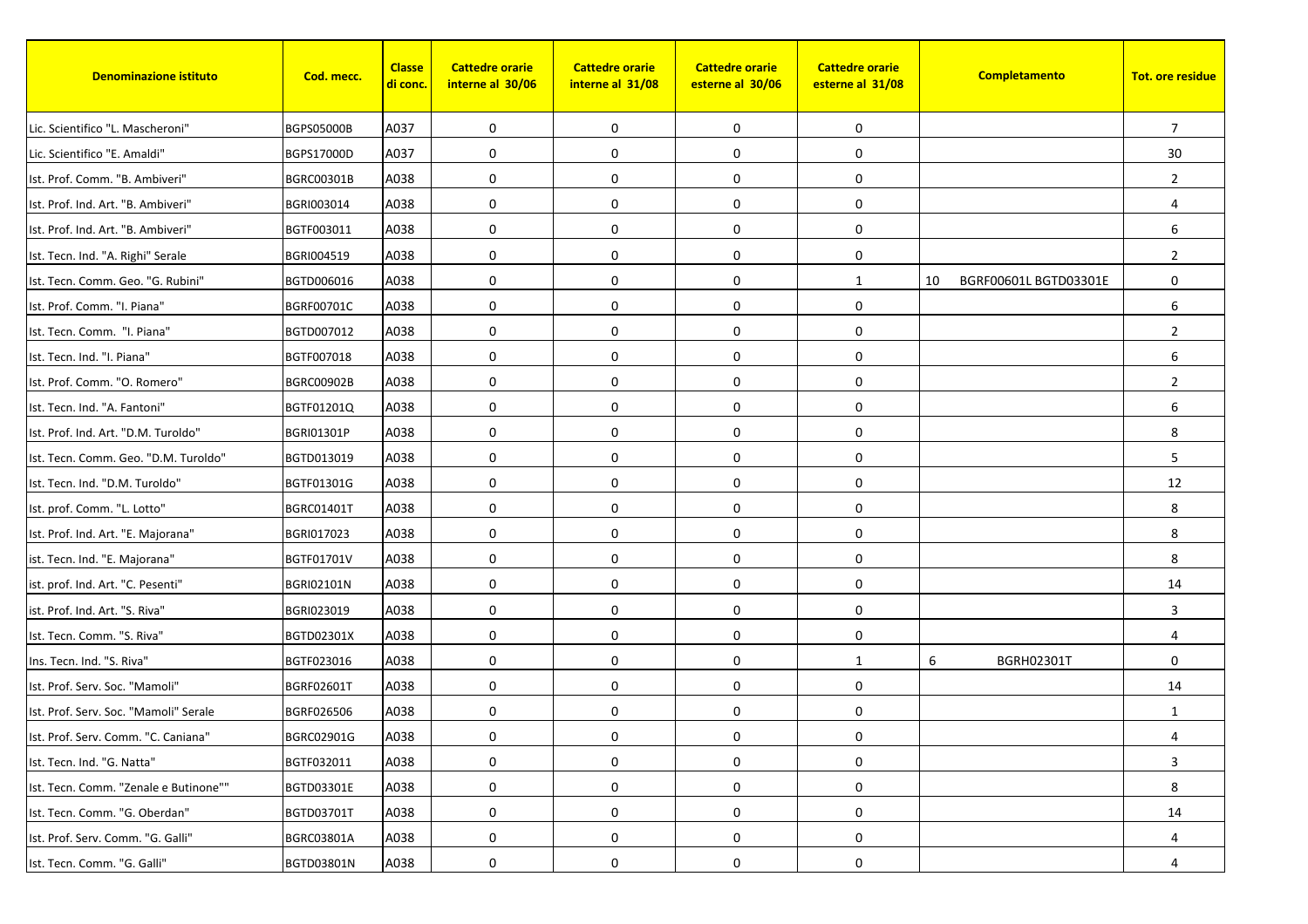| <b>Denominazione istituto</b>              | Cod. mecc.        | <b>Classe</b><br><mark>di conc.</mark> | <b>Cattedre orarie</b><br>interne al 30/06 | <b>Cattedre orarie</b><br>interne al 31/08 | <b>Cattedre orarie</b><br>esterne al 30/06 | <b>Cattedre orarie</b><br>esterne al 31/08 | Completamento   | <b>Tot. ore residue</b> |
|--------------------------------------------|-------------------|----------------------------------------|--------------------------------------------|--------------------------------------------|--------------------------------------------|--------------------------------------------|-----------------|-------------------------|
| Ist. Prof. Alberghiero "A. Sonzogni"       | BGRH020009        | A038                                   | 0                                          | $\mathbf 0$                                | 0                                          | 0                                          |                 | $\overline{2}$          |
| Ist. Tecn. Comm. "V. Emanuele II"          | BGTD030002        | A038                                   | 0                                          | 0                                          | 0                                          | 0                                          |                 | 6                       |
| Ist. Tecn. Comm. Geo. Vilminore di Scalve  | BGTD150004        | A038                                   | 0                                          | 0                                          | 0                                          | 0                                          |                 | 6                       |
| Ist. Tecn. Ind. P. Paleocapa"              | BGTF010003        | A038                                   | $\mathbf{1}$                               | $\mathbf 0$                                | 0                                          | 0                                          |                 | $\overline{4}$          |
| Ist. Tecn. Ind. P. Paleocapa" Serale       | <b>BGTF01050C</b> | A038                                   | 0                                          | $\mathbf 0$                                | 0                                          | 0                                          |                 | 5                       |
| Ist. Tecn. Ind. "A. Righi"                 | BGTF00401R        | A039                                   | 0                                          | $\mathbf 0$                                | 0                                          | 0                                          |                 | $\overline{2}$          |
| Ist. Prof. Ind. Art. "G. Rubini"           | BGRI00601G        | A039                                   | 0                                          | 0                                          | $\mathbf 0$                                | 0                                          |                 | 16                      |
| Ist. Tecn. Ind. "I. Piana"                 | BGTF007018        | A039                                   | $\mathbf 0$                                | $\mathbf 0$                                | 0                                          | 0                                          |                 | $\mathbf 0$             |
| Ist. Tecn. Comm. "M. da Ponte"             | BGTD00801T        | A039                                   | 0                                          | 0                                          | 0                                          | 0                                          |                 | 5                       |
| Ist. Tecn. Comm. Geo. "A. Fantoni"         | BGTD01201D        | A039                                   | 0                                          | 0                                          | $\pmb{0}$                                  | 0                                          |                 | 3                       |
| Ist. Tecn. Comm. Geo. "D.M. Turoldo"       | BGTD013019        | A039                                   | 0                                          | $\mathbf 0$                                | 0                                          | 0                                          |                 | 1                       |
| Ist. Tecn. Ind. "D.M. Turoldo"             | BGTF01301G        | A039                                   | 0                                          | $\mathbf 0$                                | 0                                          | 0                                          |                 | $\overline{2}$          |
| Ist. prof. Comm. "L. Lotto"                | <b>BGRC01401T</b> | A039                                   | 0                                          | 0                                          | $\pmb{0}$                                  | 0                                          |                 | $\overline{4}$          |
| Ist. Tecn. Comm. "L. Lotto"                | BGTD014015        | A039                                   | 0                                          | $\mathbf 0$                                | $\mathbf 0$                                | 0                                          |                 | 10                      |
| Ist. Prof. Serv. Soc. "Valle Seriana"      | BGRF016017        | A039                                   | 0                                          | 0                                          | 0                                          | 0                                          |                 | $\overline{2}$          |
| Ist. tecn. Ind. "Valle Seriana"            | BGTF016013        | A039                                   | 0                                          | $\mathbf 0$                                | $\pmb{0}$                                  | 0                                          |                 | 6                       |
| Ist. Prof. Ind. Art. "E. Majorana"         | BGRI017023        | A039                                   | 0                                          | $\mathbf 0$                                | 0                                          | 0                                          |                 | $\overline{2}$          |
| ist. Tecn. Ind. "E. Majorana"              | BGTF01701V        | A039                                   | $\mathbf 0$                                | $\mathbf 0$                                | 0                                          | 0                                          |                 | $\overline{7}$          |
| Ist. Prof. Alberghiero "S. Riva"           | <b>BGRH02301T</b> | A039                                   | 0                                          | $\mathbf 0$                                | 0                                          | 0                                          |                 | 3                       |
| Ist. Tecn. Comm. "S. Riva"                 | BGTD02301X        | A039                                   | 0                                          | 1                                          | 0                                          | 0                                          |                 | $\mathbf 0$             |
| Ins. Tecn. Ind. "S. Riva"                  | BGTF023016        | A039                                   | 0                                          | $\mathbf 0$                                | $\pmb{0}$                                  | 0                                          |                 | $\overline{2}$          |
| Ist. Prof. Serv. Comm. "C. Caniana"        | BGRC02901G        | A039                                   | 0                                          | $\mathbf 0$                                | 0                                          | 0                                          |                 | $\overline{4}$          |
| Ist. Tecn. Ind. "C. Caniana"               | BGTF029015        | A039                                   | 0                                          | $\mathbf 0$                                | 0                                          | 0                                          |                 | $\overline{2}$          |
| Ist. prof. Agr. Ambiente "R. Stern"        | BGRA03101L        | A039                                   | 0                                          | 0                                          | 0                                          | 0                                          |                 | $\overline{2}$          |
| Ist. tecn. Agrario "R. Stern"              | BGTA03101C        | A039                                   | 0                                          | 0                                          | 0                                          | 0                                          |                 | 7                       |
| Ist. Tecn. Ind. "G. Natta"                 | BGTF032011        | A039                                   | 0                                          | $\mathbf 0$                                | 0                                          | $\boldsymbol{0}$                           |                 | $\overline{7}$          |
| Ist. Tecn. Comm. "Zenale e Butinone""      | BGTD03301E        | A039                                   | 0                                          | $\boldsymbol{0}$                           | $\pmb{0}$                                  | $\boldsymbol{0}$                           |                 | 13                      |
| Ist. Prof. Serv. Comm. "G. Galli"          | BGRC03801A        | A039                                   | 0                                          | $\mathbf 0$                                | $\pmb{0}$                                  | $\mathbf 0$                                |                 | 9                       |
| Ist. Prof. Alberghiero S. Pellegrino Terme | BGRH01000P        | A039                                   | $\pmb{0}$                                  | $\boldsymbol{0}$                           | $\pmb{0}$                                  | $\mathbf{1}$                               | 9<br>BGTD013019 | 0                       |
| Ist. Prof. Alberghiero "A. Sonzogni"       | BGRH020009        | A039                                   | 0                                          | 0                                          | $\pmb{0}$                                  | 0                                          |                 | 6                       |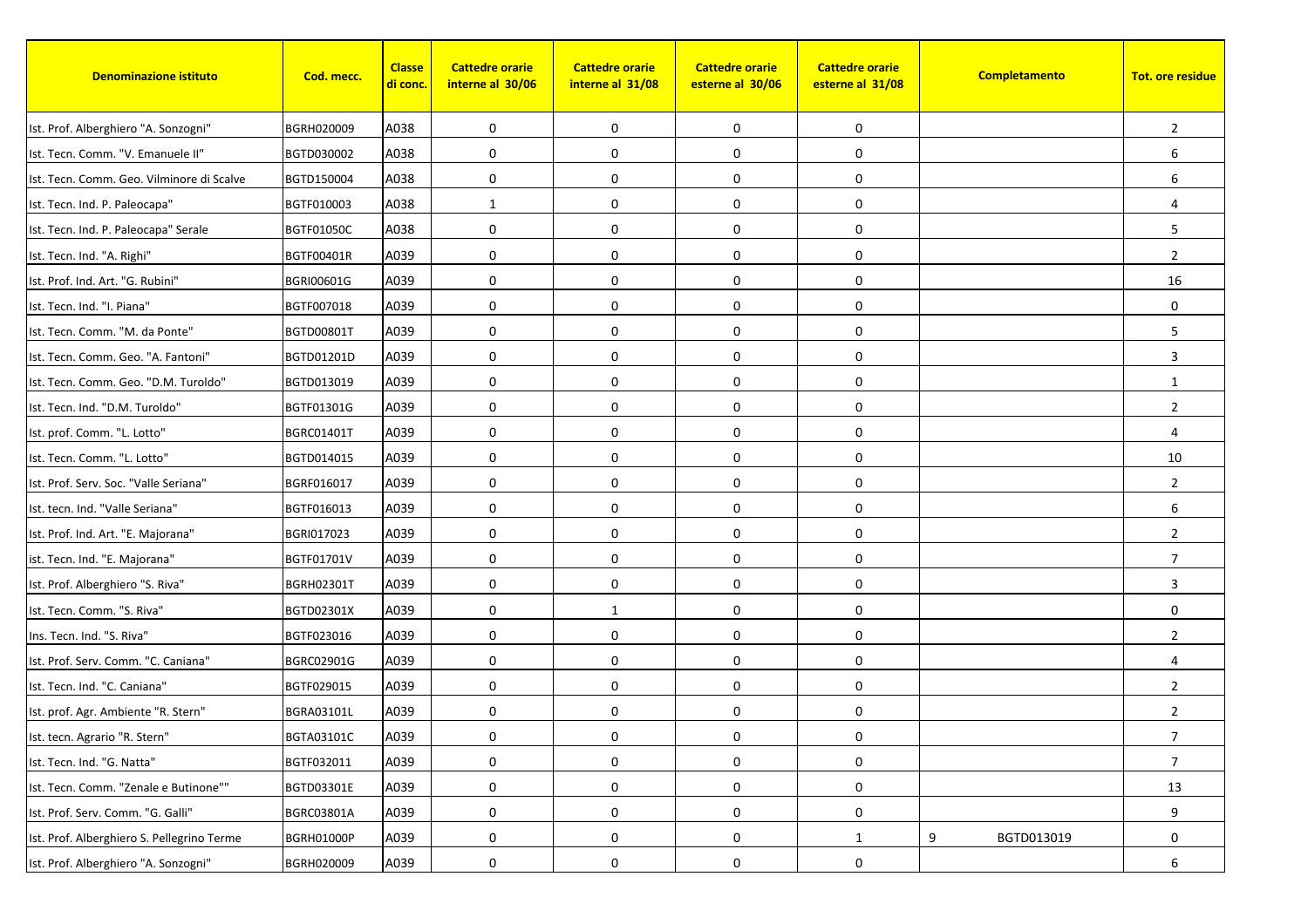| <b>Denominazione istituto</b>             | Cod. mecc.        | <b>Classe</b><br><mark>di conc.</mark> | <b>Cattedre orarie</b><br>interne al 30/06 | <b>Cattedre orarie</b><br>interne al 31/08 | <b>Cattedre orarie</b><br>esterne al 30/06 | <b>Cattedre orarie</b><br>esterne al 31/08 | Completamento   | <b>Tot. ore residue</b> |
|-------------------------------------------|-------------------|----------------------------------------|--------------------------------------------|--------------------------------------------|--------------------------------------------|--------------------------------------------|-----------------|-------------------------|
| Ist. Tecn. Comm. Geo. Vilminore di Scalve | BGTD150004        | A039                                   | 0                                          | $\mathbf 0$                                | 0                                          | 0                                          |                 | $\overline{2}$          |
| Ist. Tecn. Ind. P. Paleocapa"             | BGTF010003        | A039                                   | 0                                          | $\mathbf 0$                                | 0                                          | 0                                          |                 | 11                      |
| Ist. Prof. Comm. "G. Rubini"              | BGRF00601L        | A040                                   | 0                                          | 1                                          | 0                                          | 0                                          |                 | $\mathbf 0$             |
| Ist. Prof. Comm. "I. Piana"               | BGRF00701C        | A040                                   | $\mathbf 0$                                | 1                                          | 0                                          | 0                                          |                 | $\overline{4}$          |
| Ist. Prof. Comm. "L. Einaudi"             | <b>BGRC01101A</b> | A040                                   | 0                                          | 1                                          | 0                                          | 0                                          |                 | $\mathbf 0$             |
| Ist. prof. Comm. "L. Lotto"               | BGRC01401T        | A040                                   | 0                                          | 1                                          | 0                                          | 0                                          |                 | $\overline{4}$          |
| Ist. Prof. Serv. Soc. "Valle Seriana"     | BGRF016017        | A040                                   | 0                                          | 1                                          | $\mathbf 0$                                | 0                                          |                 | $\overline{4}$          |
| Ist. Prof. Serv. Soc. "Mamoli"            | <b>BGRF02601T</b> | A040                                   | 0                                          | $\mathbf 0$                                | 0                                          | 0                                          |                 | 18                      |
| Ist. Prof. Serv. Soc. "Mamoli" Serale     | BGRF026506        | A040                                   | 0                                          | 0                                          | 0                                          | 0                                          |                 | 12                      |
| Ist. Tecn. Ind. "G. Natta"                | BGTF032011        | A040                                   | 0                                          | 1                                          | $\pmb{0}$                                  | 0                                          |                 | 6                       |
| Lic. Classico "D. Celeri"                 | BGPS001017        | A042                                   | 0                                          | $\mathbf 0$                                | 0                                          | 0                                          |                 | 8                       |
| Ist. Prof. Comm. "B. Ambiveri"            | BGRC00301B        | A042                                   | 0                                          | 1                                          | 0                                          | 0                                          |                 | 0                       |
| Ist. Tecn. Ind. "A. Righi"                | <b>BGTF00401R</b> | A042                                   | 0                                          | $\overline{2}$                             | $\pmb{0}$                                  | 0                                          |                 | $\overline{7}$          |
| Ist. Tecn. Comm. "I. Piana"               | BGTD007012        | A042                                   | 0                                          | 1                                          | $\mathbf 0$                                | 0                                          |                 | $\Omega$                |
| Ist. Tecn. Comm. "M. da Ponte"            | BGTD00801T        | A042                                   | $\mathbf 0$                                | 0                                          | 0                                          | 0                                          |                 | 14                      |
| Ist. Tecn. Comm. "O. Romero"              | BGTD00901N        | A042                                   | 0                                          | 1                                          | 0                                          | 0                                          |                 | $\mathbf 0$             |
| Lic. Scientifico "L. Einaudi"             | BGPS01101T        | A042                                   | 0                                          | $\mathbf 0$                                | 0                                          | 0                                          |                 | 16                      |
| Ist. Tecn. Comm. Geo. "O. Romero"         | BGTD01101N        | A042                                   | 0                                          | $\mathbf 0$                                | 0                                          | 0                                          |                 | 12                      |
| Ist. Prof. Ind. Art. "A. Fantoni"         | <b>BGRI01201V</b> | A042                                   | 0                                          | $\mathbf 0$                                | 0                                          | 0                                          |                 | 10                      |
| Ist. Tecn. Comm. Geo. "A. Fantoni"        | BGTD01201D        | A042                                   | 0                                          | 0                                          | 0                                          | 0                                          |                 | $\overline{7}$          |
| Ist. Tecn. Ind. "A. Fantoni"              | BGTF01201Q        | A042                                   | 0                                          | 1                                          | 0                                          | 0                                          |                 | $\mathbf 0$             |
| Ist. Prof. Ind. Art. "D.M. Turoldo"       | BGRI01301P        | A042                                   | 0                                          | $\mathbf 0$                                | 0                                          | 0                                          |                 | 16                      |
| Ist. Tecn. Comm. Geo. "D.M. Turoldo"      | BGTD013019        | A042                                   | 0                                          | $\mathbf 0$                                | 0                                          | 0                                          |                 | 15                      |
| Ist. Tecn. Ind. "D.M. Turoldo"            | BGTF01301G        | A042                                   | 0                                          | 0                                          | 0                                          | 0                                          |                 | 6                       |
| Lic. Scientifico "Valle Seriana"          | BGPS016011        | A042                                   | 0                                          | $\mathbf{1}$                               | 0                                          | $\boldsymbol{0}$                           |                 | $10\,$                  |
| Ist. tecn. Ind. "Valle Seriana"           | BGTF016013        | A042                                   | 0                                          | $\overline{2}$                             | 0                                          | 0                                          |                 | 9                       |
| ist. Tecn. Ind. "E. Majorana"             | BGTF01701V        | A042                                   | 0                                          | $\mathbf{1}$                               | 0                                          | $\mathbf{1}$                               | 8<br>BGPS01702T | 6                       |
| ist. Prof. Ind. Art. "S. Riva"            | BGRI023019        | A042                                   | 0                                          | $\pmb{0}$                                  | $\pmb{0}$                                  | $\boldsymbol{0}$                           |                 | 6                       |
| Ist. Tecn. Comm. "S. Riva"                | BGTD02301X        | A042                                   | $\pmb{0}$                                  | 0                                          | 0                                          | 0                                          |                 | 12                      |
| Ins. Tecn. Ind. "S. Riva"                 | BGTF023016        | A042                                   | 0                                          | $\overline{2}$                             | 0                                          | 0                                          |                 | 7                       |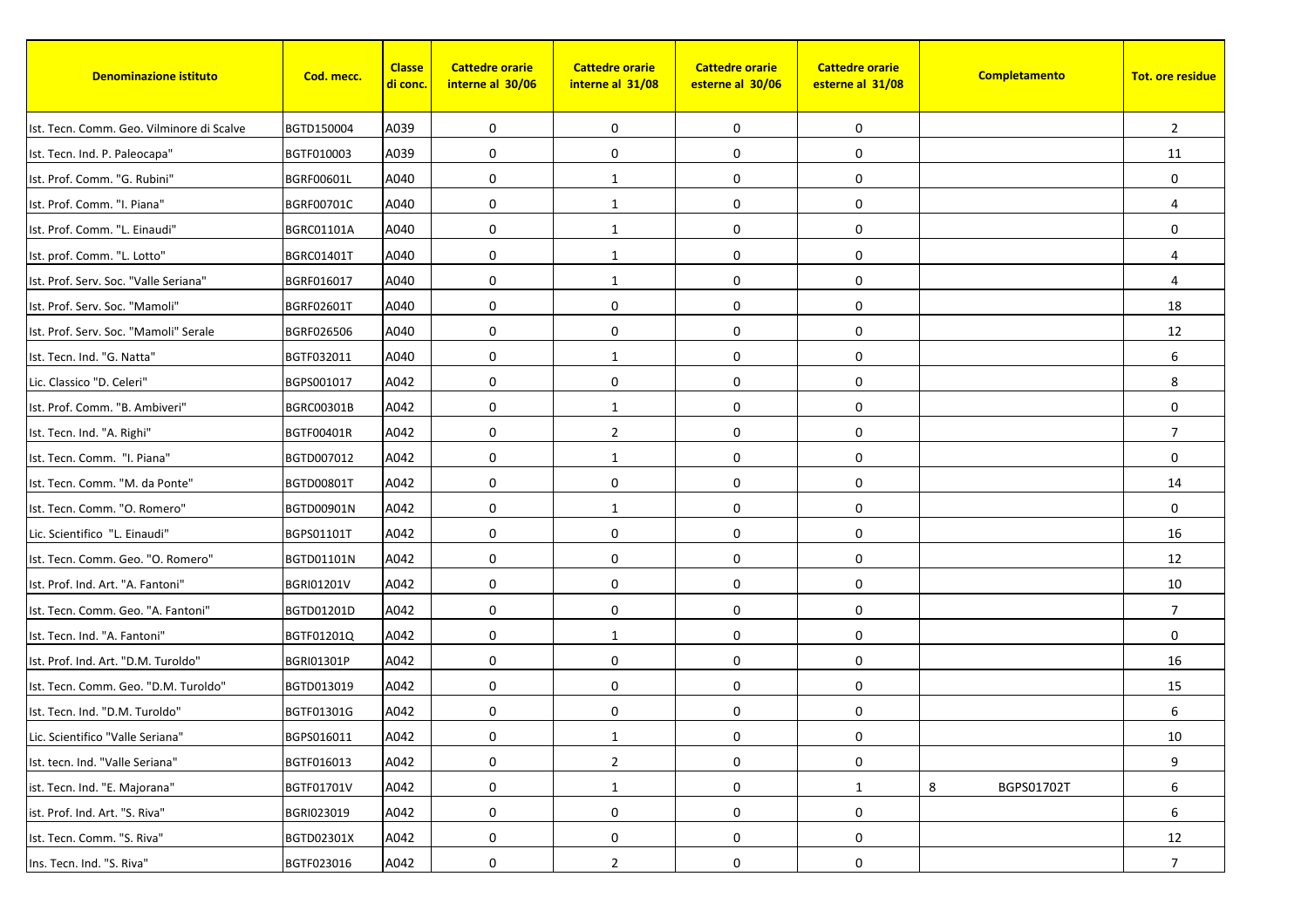| <b>Denominazione istituto</b>             | Cod. mecc.        | <b>Classe</b><br><u>di conc.</u> | <b>Cattedre orarie</b><br>interne al 30/06 | <b>Cattedre orarie</b><br>interne al 31/08 | <b>Cattedre orarie</b><br>esterne al 30/06 | <b>Cattedre orarie</b><br>esterne al 31/08 | Completamento | <b>Tot. ore residue</b> |
|-------------------------------------------|-------------------|----------------------------------|--------------------------------------------|--------------------------------------------|--------------------------------------------|--------------------------------------------|---------------|-------------------------|
| Lic. Scientifico "L. Federici"            | BGPS02401X        | A042                             | 0                                          | 0                                          | 0                                          | 0                                          |               | 12                      |
| Ist. prof. Agr. Ambiente "C. Cantoni"     | BGRA027011        | A042                             | 0                                          | $\mathbf 0$                                | 0                                          | 0                                          |               | 10                      |
| Ist. Prof. Serv. Comm. "C. Caniana"       | BGRC02901G        | A042                             | 0                                          | 0                                          | 0                                          | 0                                          |               | 18                      |
| Ist. Tecn. Ind. "C. Caniana"              | BGTF029015        | A042                             | $\mathbf 0$                                | 0                                          | 0                                          | 0                                          |               | 3                       |
| Lic. Scientifico "G. Natta"               | BGPS03201V        | A042                             | 0                                          | $\mathbf 0$                                | 0                                          | 0                                          |               | 6                       |
| Ist. Tecn. Ind. "G. Natta"                | BGTF032011        | A042                             | 0                                          | 1                                          | 0                                          | 0                                          |               | 3                       |
| Ist. Tecn. Comm. "Zenale e Butinone""     | BGTD03301E        | A042                             | $\mathbf 0$                                | $\mathbf 0$                                | $\mathbf 0$                                | 0                                          |               | 12                      |
| Lic. Scientifico "Don L. Milani"          | BGPS03401E        | A042                             | $\mathbf 0$                                | 1                                          | 0                                          | 0                                          |               | $\mathbf 0$             |
| Ist. Tecn. Ind. "G. Marconi"              | BGTF036018        | A042                             | 0                                          | $\overline{2}$                             | 0                                          | 0                                          |               | 0                       |
| Ist. Tecn. Comm. "G. Oberdan"             | BGTD03701T        | A042                             | 0                                          | $\mathbf 0$                                | 0                                          | 0                                          |               | $\overline{2}$          |
| Ist. Tecn. Comm. "G. Oberdan" Serale      | BGTD037517        | A042                             | $\mathbf 0$                                | 0                                          | 0                                          | 0                                          |               | 1                       |
| Lic. Scientifico "F. Lussana"             | BGPS02000G        | A042                             | 0                                          | 1                                          | 0                                          | 0                                          |               | $\overline{2}$          |
| Lic. Scientifico "G. Galilei"             | <b>BGPS04000R</b> | A042                             | 0                                          | $\mathbf{1}$                               | $\pmb{0}$                                  | 0                                          |               | 10                      |
| Lic. Scientifico "L. Mascheroni"          | <b>BGPS05000B</b> | A042                             | $\mathbf 0$                                | $\mathbf{1}$                               | $\mathbf 0$                                | 0                                          |               | 6                       |
| Lic. Scientifico "E. Amaldi"              | BGPS17000D        | A042                             | $\mathbf 0$                                | 1                                          | 0                                          | 0                                          |               | 6                       |
| Ist. Tecn. Comm. "V. Emanuele II"         | BGTD030002        | A042                             | 0                                          | 0                                          | 0                                          | 0                                          |               | 12                      |
| Ist. Tecn. Comm. Geo. Vilminore di Scalve | BGTD150004        | A042                             | 0                                          | 0                                          | 0                                          | 0                                          |               | $\overline{4}$          |
| Ist. Tecn. Ind. P. Paleocapa"             | BGTF010003        | A042                             | $\mathbf 0$                                | 0                                          | 0                                          | 0                                          |               | 10                      |
| Ist. Tecn. Ind. P. Paleocapa" Serale      | <b>BGTF01050C</b> | A042                             | 1                                          | 1                                          | 0                                          | 0                                          |               | $\mathbf 0$             |
| Ist. Tecn. Geom. "G. Quarenghi"           | <b>BGTL02000T</b> | A042                             | 0                                          | 0                                          | $\boldsymbol{0}$                           | 0                                          |               | 15                      |
| Ist. Prof. Comm. "B. Ambiveri"            | BGRC00301B        | A047                             | 0                                          | 0                                          | 0                                          | 0                                          |               | $\overline{4}$          |
| Ist. Prof. Ind. Art. "B. Ambiveri"        | BGRI003014        | A047                             | $\mathbf 0$                                | 0                                          | 0                                          | 0                                          |               | $\overline{4}$          |
| Ist. Tecn. Ind. "A. Righi" Serale         | BGRI004519        | A047                             | 0                                          | 0                                          | 0                                          | 0                                          |               | 8                       |
| Ist. Tecn. Ind. "A. Righi"                | BGTF00401R        | A047                             | 0                                          | 0                                          | 0                                          | 0                                          |               | 1                       |
| Ist. Tecn. Ind. "A. Righi" Serale         | BGTF004505        | A047                             | 0                                          | 0                                          | 0                                          | 0                                          |               | 9                       |
| Ist. Prof. Comm. "G. Rubini"              | <b>BGRF00601L</b> | A047                             | 0                                          | 0                                          | 0                                          | 0                                          |               | 11                      |
| Ist. Prof. Ind. Art. "G. Rubini"          | BGRI00601G        | A047                             | 0                                          | 0                                          | $\boldsymbol{0}$                           | 0                                          |               | 1                       |
| Ist. Prof. Ind. Art. "G. Rubini"          | BGTD006016        | A047                             | 0                                          | $\mathbf 0$                                | 0                                          | 0                                          |               | 3                       |
| Lic. Scientifico "M. da Ponte"            | BGPS008012        | A047                             | $\boldsymbol{0}$                           | $\mathbf 0$                                | $\boldsymbol{0}$                           | 0                                          |               | 5                       |
| Lic. Scientifico "L. Einaudi"             | BGPS01101T        | A047                             | 0                                          | 0                                          | 0                                          | 0                                          |               | 4                       |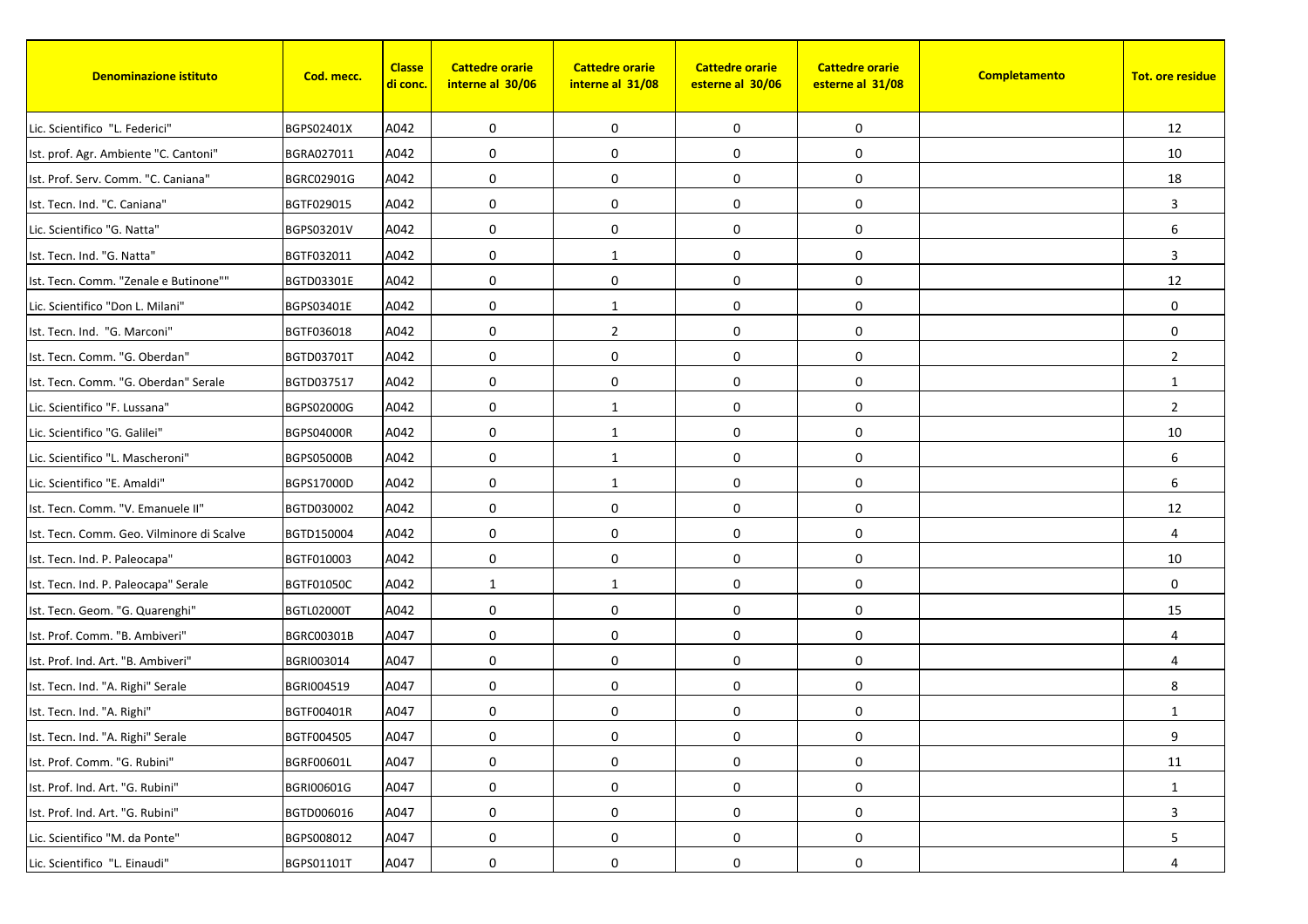| <b>Denominazione istituto</b>              | Cod. mecc.        | <b>Classe</b><br><mark>di conc.</mark> | <b>Cattedre orarie</b><br>interne al 30/06 | <b>Cattedre orarie</b><br>interne al 31/08 | <b>Cattedre orarie</b><br>esterne al 30/06 | <b>Cattedre orarie</b><br>esterne al 31/08 | Completamento                | <b>Tot. ore residue</b> |
|--------------------------------------------|-------------------|----------------------------------------|--------------------------------------------|--------------------------------------------|--------------------------------------------|--------------------------------------------|------------------------------|-------------------------|
| Ist. Prof. Ind. Art. "D.M. Turoldo"        | BGRI01301P        | A047                                   | 0                                          | $\mathbf 0$                                | 0                                          | 0                                          |                              | 12                      |
| Ist. Tecn. Comm. Geo. "D.M. Turoldo"       | BGTD013019        | A047                                   | 0                                          | 0                                          | 0                                          | 0                                          |                              | 8                       |
| Ist. prof. Comm. "L. Lotto"                | <b>BGRC01401T</b> | A047                                   | 0                                          | 0                                          | 0                                          | 0                                          |                              | 17                      |
| Ist. Tecn. Comm. "L. Lotto"                | BGTD014015        | A047                                   | 0                                          | 0                                          | 0                                          | 0                                          |                              | $\overline{4}$          |
| Lic. Scientifico "Valle Seriana"           | BGPS016011        | A047                                   | 0                                          | $\mathbf 0$                                | 1                                          | 0                                          | $\overline{2}$<br>BGRF016017 | $\mathbf 0$             |
| Ist. Prof. Serv. Soc. "Valle Seriana"      | BGRF016017        | A047                                   | 0                                          | $\mathbf 0$                                | $\pmb{0}$                                  | 0                                          |                              | 3                       |
| Ist. tecn. Ind. "Valle Seriana"            | BGTF016013        | A047                                   | 0                                          | 0                                          | $\mathbf 0$                                | 0                                          |                              | 17                      |
| Ist. Prof. Ind. Art. "E. Majorana"         | BGRI017023        | A047                                   | $\mathbf 0$                                | 1                                          | 0                                          | 0                                          |                              | $\overline{4}$          |
| ist. Tecn. Ind. "E. Majorana"              | <b>BGTF01701V</b> | A047                                   | 0                                          | 0                                          | 0                                          | 0                                          |                              | 8                       |
| ist. prof. Ind. Art. "C. Pesenti"          | <b>BGRI02101N</b> | A047                                   | 0                                          | 1                                          | $\pmb{0}$                                  | 0                                          |                              | 6                       |
| ist. prof. Ind. Art. "C. Pesenti" Serale   | BGRI021513        | A047                                   | 0                                          | $\mathbf 0$                                | 0                                          | 0                                          |                              | $\overline{2}$          |
| Ist. Prof. Alberghiero "S. Riva"           | <b>BGRH02301T</b> | A047                                   | 0                                          | 1                                          | 0                                          | 0                                          |                              | 3                       |
| ist. Prof. Ind. Art. "S. Riva"             | BGRI023019        | A047                                   | 0                                          | 0                                          | $\pmb{0}$                                  | 0                                          |                              | 12                      |
| Ins. Tecn. Ind. "S. Riva"                  | BGTF023016        | A047                                   | 0                                          | $\mathbf 0$                                | $\mathbf 0$                                | 0                                          |                              | $\overline{7}$          |
| Lic. Scientifico "L. Federici"             | BGPS02401X        | A047                                   | 0                                          | 0                                          | $\mathbf 0$                                | 0                                          |                              | $\overline{2}$          |
| Lic. Scienze Umane "Mamoli"                | BGPM02601L        | A047                                   | 0                                          | $\mathbf 0$                                | $\mathbf 0$                                | 0                                          |                              | 3                       |
| Ist. Prof. Serv. Soc. "Mamoli"             | BGRF02601T        | A047                                   | 0                                          | $\mathbf 0$                                | 0                                          | 0                                          |                              | 10                      |
| Ist. Prof. Serv. Soc. "Mamoli" Serale      | BGRF026506        | A047                                   | $\mathbf 0$                                | 0                                          | $\mathbf 0$                                | 0                                          |                              | 6                       |
| Ist. Prof. Serv. Comm. "C. Caniana"        | BGRC02901G        | A047                                   | 0                                          | $\mathbf 0$                                | 0                                          | 0                                          |                              | 27                      |
| Ist. Tecn. Ind. "C. Caniana"               | BGTF029015        | A047                                   | 0                                          | 0                                          | 0                                          | 0                                          |                              | $\overline{2}$          |
| Ist. Tecn. Ind. "G. Natta"                 | BGTF032011        | A047                                   | 0                                          | 0                                          | $\pmb{0}$                                  | $\mathbf{1}$                               | BGPS03201V<br>4              | 0                       |
| Ist. prof. Serv. Comm. "Zenale e Butinone" | BGRC033017        | A047                                   | 0                                          | $\mathbf 0$                                | 0                                          | 0                                          |                              | 3                       |
| Ist. Tecn. Comm. "Zenale e Butinone""      | BGTD03301E        | A047                                   | 0                                          | 0                                          | 0                                          | 0                                          |                              | 24                      |
| Ist. Prof. Serv. Comm. "G. Galli"          | BGRC03801A        | A047                                   | 0                                          | 0                                          | $\mathbf 0$                                | 0                                          |                              | 24                      |
| Lic. Scientifico "E. Amaldi"               | BGPS17000D        | A047                                   | 0                                          | 0                                          | 0                                          | $\boldsymbol{0}$                           |                              | 5                       |
| Ist. Prof. Alberghiero S. Pellegrino Terme | BGRH01000P        | A047                                   | 0                                          | $\mathbf 0$                                | 0                                          | $\boldsymbol{0}$                           |                              | 4                       |
| Ist. Prof. Alberghiero "A. Sonzogni"       | BGRH020009        | A047                                   | 0                                          | 3                                          | $\pmb{0}$                                  | $\boldsymbol{0}$                           |                              | $\mathbf 0$             |
| Ist. Tecn. Comm. Geo. Vilminore di Scalve  | BGTD150004        | A047                                   | 0                                          | $\boldsymbol{0}$                           | $\pmb{0}$                                  | $\boldsymbol{0}$                           |                              | 5                       |
| Ist. Tecn. Ind. P. Paleocapa" Serale       | BGTF01050C        | A047                                   | 0                                          | $\boldsymbol{0}$                           | $\pmb{0}$                                  | 0                                          |                              | 15                      |
| Ist. Tecn. Geom. "G. Quarenghi"            | <b>BGTL02000T</b> | A047                                   | 0                                          | 0                                          | 0                                          | 0                                          |                              | 16                      |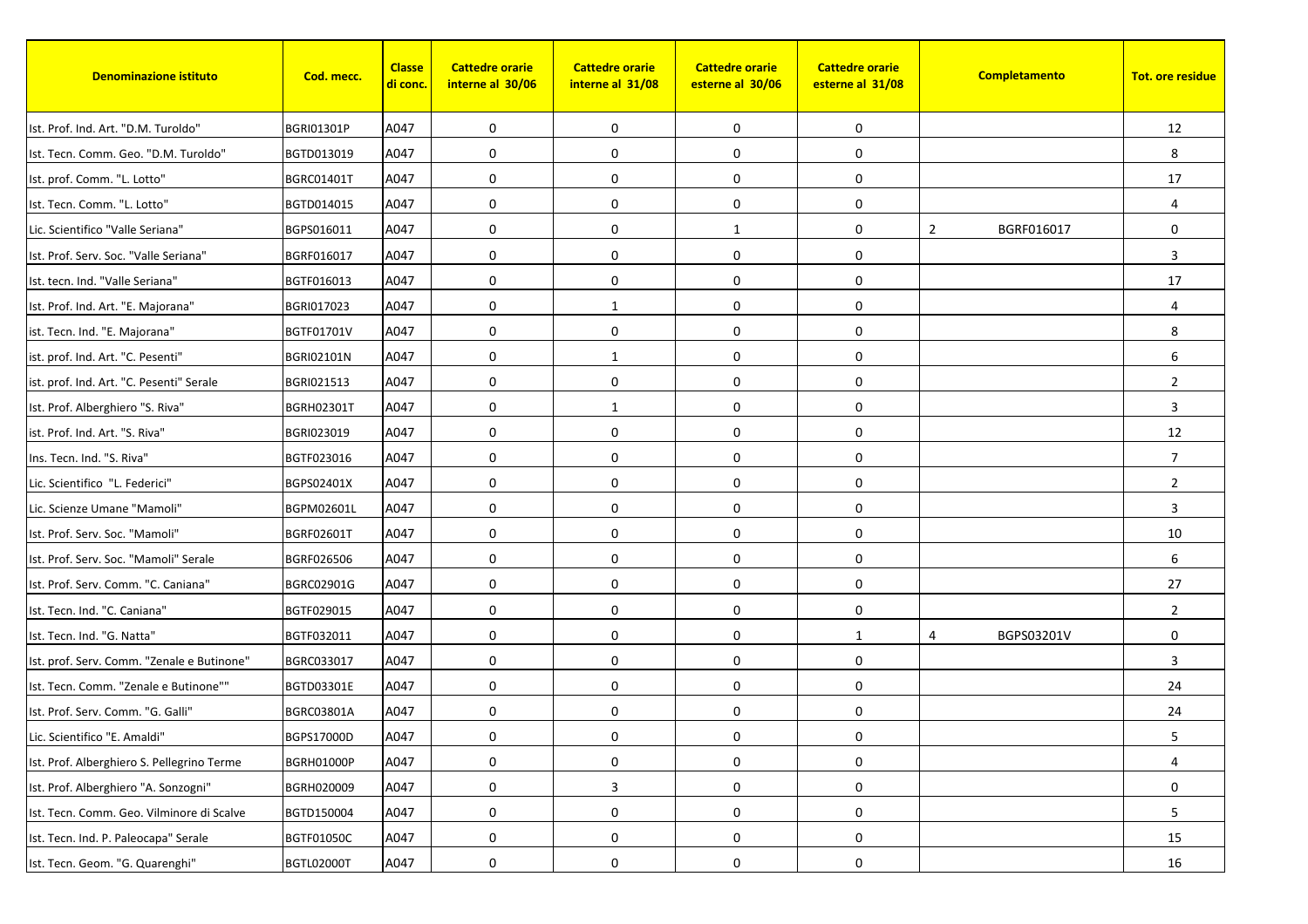| <b>Denominazione istituto</b>              | Cod. mecc.        | <b>Classe</b><br><mark>di conc.</mark> | <b>Cattedre orarie</b><br>interne al 30/06 | <b>Cattedre orarie</b><br>interne al 31/08 | <b>Cattedre orarie</b><br>esterne al 30/06 | <b>Cattedre orarie</b><br>esterne al 31/08 | Completamento | <b>Tot. ore residue</b> |
|--------------------------------------------|-------------------|----------------------------------------|--------------------------------------------|--------------------------------------------|--------------------------------------------|--------------------------------------------|---------------|-------------------------|
| Ist. Tecn. Geom. "G. Quarenghi" Serale     | BGTL020507        | A047                                   | 0                                          | $\mathbf 0$                                | 0                                          | 0                                          |               | 3                       |
| Ist. Prof. Ind. Art. "G. Rubini"           | BGRI00601G        | A048                                   | 0                                          | $\mathbf 0$                                | 0                                          | 0                                          |               | 9                       |
| Ist. Prof. Comm. "I. Piana"                | BGRF00701C        | A048                                   | 0                                          | 0                                          | 0                                          | 0                                          |               | $\overline{2}$          |
| Ist. Prof. Comm. "I. Piana"                | BGRF00701C        | A048                                   | $\mathbf 0$                                | 0                                          | 0                                          | 0                                          |               | 14                      |
| Ist. Tecn. Comm. "I. Piana"                | BGTD007012        | A048                                   | 0                                          | $\mathbf 0$                                | 0                                          | 0                                          |               | 12                      |
| Ist. Tecn. Comm. "M. da Ponte"             | BGTD00801T        | A048                                   | 0                                          | $\mathbf 0$                                | $\pmb{0}$                                  | 0                                          |               | 11                      |
| Ist. Tecn. Comm. "O. Romero"               | BGTD00901N        | A048                                   | 0                                          | 0                                          | $\mathbf 0$                                | 0                                          |               | 15                      |
| Ist. Prof. Ind. Art. "D.M. Turoldo"        | <b>BGRI01301P</b> | A048                                   | $\mathbf 0$                                | $\mathbf 0$                                | 0                                          | 0                                          |               | 12                      |
| Ist. Tecn. Comm. Geo. "D.M. Turoldo"       | BGTD013019        | A048                                   | 0                                          | 0                                          | 0                                          | 0                                          |               | 6                       |
| Ist. Tecn. Comm. "L. Lotto"                | BGTD014015        | A048                                   | 0                                          | 0                                          | $\pmb{0}$                                  | 0                                          |               | 24                      |
| Ist. Prof. Serv. Soc. "Valle Seriana"      | BGRF016017        | A048                                   | 0                                          | $\mathbf 0$                                | 0                                          | 0                                          |               | 16                      |
| Ist. Prof. Ind. Art. "E. Majorana"         | BGRI017023        | A048                                   | 0                                          | $\mathbf 0$                                | 0                                          | 0                                          |               | 18                      |
| ist. Tecn. Ind. "E. Majorana"              | BGTF01701V        | A048                                   | 0                                          | 0                                          | $\pmb{0}$                                  | 0                                          |               | 15                      |
| ist. prof. Ind. Art. "C. Pesenti"          | <b>BGRI02101N</b> | A048                                   | 0                                          | $\mathbf 0$                                | $\mathbf 0$                                | 0                                          |               | 6                       |
| Ist. Prof. Alberghiero "S. Riva"           | <b>BGRH02301T</b> | A048                                   | $\mathbf 0$                                | 0                                          | $\mathbf 0$                                | 0                                          |               | 16                      |
| Ist. prof. Agr. Ambiente "C. Cantoni"      | BGRA027011        | A048                                   | 0                                          | $\mathbf 0$                                | $\mathbf 0$                                | 0                                          |               | 17                      |
| Ist. Prof. Ind. Art. "G. Marconi"          | <b>BGRI03601B</b> | A048                                   | 0                                          | $\mathbf 0$                                | 0                                          | 0                                          |               | 16                      |
| Ist. Tecn. Comm. "G. Oberdan" Serale       | BGTD037517        | A048                                   | $\mathbf 0$                                | $\mathbf 0$                                | $\mathbf 0$                                | 0                                          |               | 6                       |
| Ist. Tecn. Comm. "G. Galli"                | BGTD03801N        | A048                                   | 0                                          | $\mathbf 0$                                | 0                                          | 0                                          |               | 16                      |
| Ist. Prof. Alberghiero S. Pellegrino Terme | BGRH01000P        | A048                                   | 0                                          | $\overline{2}$                             | 0                                          | 0                                          |               | 8                       |
| Ist. Tecn. Comm. "V. Emanuele II"          | BGTD030002        | A048                                   | 0                                          | $\mathbf 0$                                | $\pmb{0}$                                  | 0                                          |               | 8                       |
| Ist. Tecn. Comm. "V. Emanuele II" Serale   | <b>BGTD03050B</b> | A048                                   | 0                                          | $\mathbf 0$                                | 0                                          | 0                                          |               | 12                      |
| Ist. Tecn. Comm. "B. Belotti"              | <b>BGTD06000T</b> | A048                                   | 0                                          | $\mathbf 0$                                | 0                                          | 0                                          |               | 18                      |
| Ist. Tecn. Comm. Geo. Vilminore di Scalve  | BGTD150004        | A048                                   | 0                                          | 0                                          | $\mathbf 0$                                | 0                                          |               | 5                       |
| Lic. Classico "S. Weil"                    | BGPC00201X        | A049                                   | 0                                          | 0                                          | 0                                          | $\boldsymbol{0}$                           |               | $\overline{7}$          |
| Lic. Artistico "S. Weil"                   | BGSL00201X        | A049                                   | 0                                          | 0                                          | 0                                          | 0                                          |               | $\overline{7}$          |
| Lic. Scientifico "M. da Ponte"             | BGPS008012        | A049                                   | 0                                          | 0                                          | 0                                          | 0                                          |               | 13                      |
| Ist. Tecn. Comm. "M. da Ponte"             | BGTD00801T        | A049                                   | 0                                          | 0                                          | 0                                          | 0                                          |               | 10                      |
| Lic. Scienze Umane "O. Romero"             | BGPM00901V        | A049                                   | $\pmb{0}$                                  | 0                                          | $\pmb{0}$                                  | 0                                          |               | 10                      |
| Ist. Tecn. Comm. "O. Romero"               | BGTD00901N        | A049                                   | 0                                          | 0                                          | 0                                          | 0                                          |               | 8                       |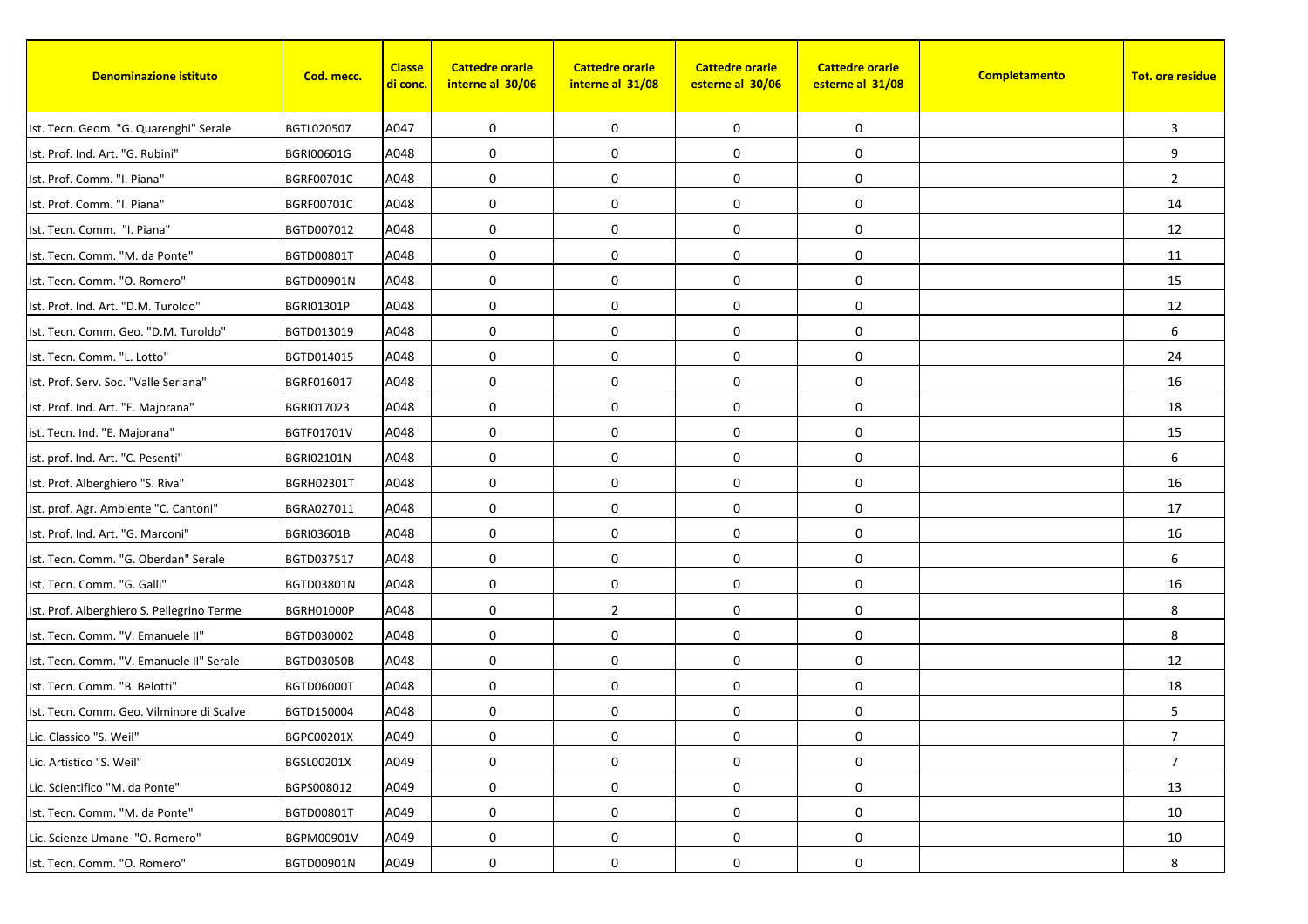| <b>Denominazione istituto</b>         | Cod. mecc.        | <b>Classe</b><br><u>di conc.</u> | <b>Cattedre orarie</b><br>interne al 30/06 | <b>Cattedre orarie</b><br>interne al 31/08 | <b>Cattedre orarie</b><br>esterne al 30/06 | <b>Cattedre orarie</b><br>esterne al 31/08 | Completamento   | <b>Tot. ore residue</b> |
|---------------------------------------|-------------------|----------------------------------|--------------------------------------------|--------------------------------------------|--------------------------------------------|--------------------------------------------|-----------------|-------------------------|
| Lic. Scientifico "L. Einaudi"         | BGPS01101T        | A049                             | 0                                          | 0                                          | 0                                          | 0                                          |                 | 11                      |
| Lic. Scientifico "A. Fantoni"         | BGPS01201N        | A049                             | 0                                          | $\mathbf 0$                                | $\boldsymbol{0}$                           | 0                                          |                 | 20                      |
| Lic. Scienze Umane "D.M. Turoldo"     | BGPM01302G        | A049                             | 0                                          | 0                                          | 0                                          | 0                                          |                 | 14                      |
| Lic. Scientifico "D.M. Turoldo"       | BGPS01301D        | A049                             | $\mathbf 0$                                | 0                                          | 0                                          | 0                                          |                 | $\overline{4}$          |
| Lic. Scienze Umane "L. Federici"      | BGPM024011        | A049                             | 0                                          | $\mathbf 0$                                | 0                                          | 0                                          |                 | 10                      |
| Lic. Scienze Umane "Mamoli"           | BGPM02601L        | A049                             | $\mathbf 0$                                | $\mathbf 0$                                | 0                                          | 0                                          |                 | 3                       |
| Ospedale                              | BGPM02601L        | A049                             | 1                                          | 0                                          | $\mathbf 0$                                | 0                                          |                 | 0                       |
| Ist. prof. Agr. Ambiente "C. Cantoni" | BGRA027011        | A049                             | $\mathbf 0$                                | $\mathbf 0$                                | 0                                          | 0                                          |                 | 8                       |
| Ist. Tecn. Agrario "C. Cantoni"       | <b>BGTA02701R</b> | A049                             | 0                                          | 0                                          | 0                                          | 0                                          |                 | 20                      |
| Ist. prof. Agr. Ambiente "R. Stern"   | BGRA03101L        | A049                             | 0                                          | $\mathbf 0$                                | 0                                          | 0                                          |                 | 15                      |
| Lic. Scientifico "G. Natta"           | BGPS03201V        | A049                             | $\mathbf 0$                                | 0                                          | 0                                          | 0                                          |                 | 18                      |
| Lic. Scienze Umane "Don L. Milani"    | BGPM03401G        | A049                             | 0                                          | 4                                          | 0                                          | 0                                          |                 | 17                      |
| Lic. Scientifico "Don L. Milani"      | BGPS03401E        | A049                             | 0                                          | $\mathbf 0$                                | $\pmb{0}$                                  | 0                                          |                 | 18                      |
| Lic. Scienze Umane "G. Oberdan"       | BGPM037013        | A049                             | $\mathbf 0$                                | $\mathbf{1}$                               | $\mathbf 0$                                | 0                                          |                 | $\mathbf 0$             |
| Lic. Classico "P. Sarpi"              | BGPC02000C        | A049                             | $\mathbf 0$                                | 0                                          | 0                                          | 0                                          |                 | 6                       |
| Lic. Classico "C. Battisti"           | BGPC07000D        | A049                             | $\mathbf 0$                                | 0                                          | 0                                          | 0                                          |                 | 14                      |
| Lic. Scienze Umane "P. Secco Suardo"  | BGPM010002        | A049                             | 0                                          | 0                                          | 0                                          | 0                                          |                 | 9                       |
| Lic. Linguistico "G. Falcone"         | <b>BGPM02000L</b> | A049                             | $\mathbf 0$                                | 0                                          | 0                                          | 0                                          |                 | 21                      |
| Lic. Scientifico "F. Lussana"         | BGPS02000G        | A049                             | 0                                          | $\mathbf 0$                                | 0                                          | 0                                          |                 | 19                      |
| Lic. Scientifico "G. Galilei"         | <b>BGPS04000R</b> | A049                             | 0                                          | $\mathbf{1}$                               | $\boldsymbol{0}$                           | 0                                          |                 | $\overline{7}$          |
| Lic. Scientifico "L. Mascheroni"      | <b>BGPS05000B</b> | A049                             | 0                                          | 0                                          | $\boldsymbol{0}$                           | 0                                          |                 | 17                      |
| Lic. Scientifico "E. Amaldi"          | <b>BGPS17000D</b> | A049                             | $\mathbf 0$                                | $\mathbf 0$                                | 0                                          | 0                                          |                 | 21                      |
| Lic. Artistico "Giacomo e Pio Manzù"  | <b>BGSL01000T</b> | A049                             | 0                                          | 0                                          | 0                                          | 0                                          |                 | 29                      |
| Lic. Artistico "D. Celeri"            | BGSL001014        | A050                             | 0                                          | 0                                          | 0                                          | 0                                          |                 | 22                      |
| Lic. Artistico "S. Weil"              | BGSL00201X        | A050                             | 0                                          | 0                                          | 0                                          | 0                                          |                 | 5                       |
| Lic. Scienze Umane "B. Ambiveri"      | <b>BGPM00301X</b> | A050                             | 0                                          | 0                                          | 0                                          | 0                                          |                 | 5                       |
| Ist. Prof. Comm. "B. Ambiveri"        | BGRC00301B        | A050                             | 0                                          | $\overline{2}$                             | $\boldsymbol{0}$                           | 0                                          |                 | 0                       |
| Ist. Prof. Ind. Art. "B. Ambiveri"    | BGRI003014        | A050                             | 0                                          | $\overline{2}$                             | 0                                          | 0                                          |                 | 11                      |
| Ist. Prof. Ind. Art. "O. Mozzali"     | <b>BGRI00401X</b> | A050                             | $\boldsymbol{0}$                           | $\mathbf 0$                                | $\boldsymbol{0}$                           | $\mathbf{1}$                               | 6<br>BGTF00401R | $\mathbf 0$             |
| Ist. Tecn. Ind. "A. Righi"            | BGTF00401R        | A050                             | 0                                          | -1                                         | 0                                          | 0                                          |                 | 6                       |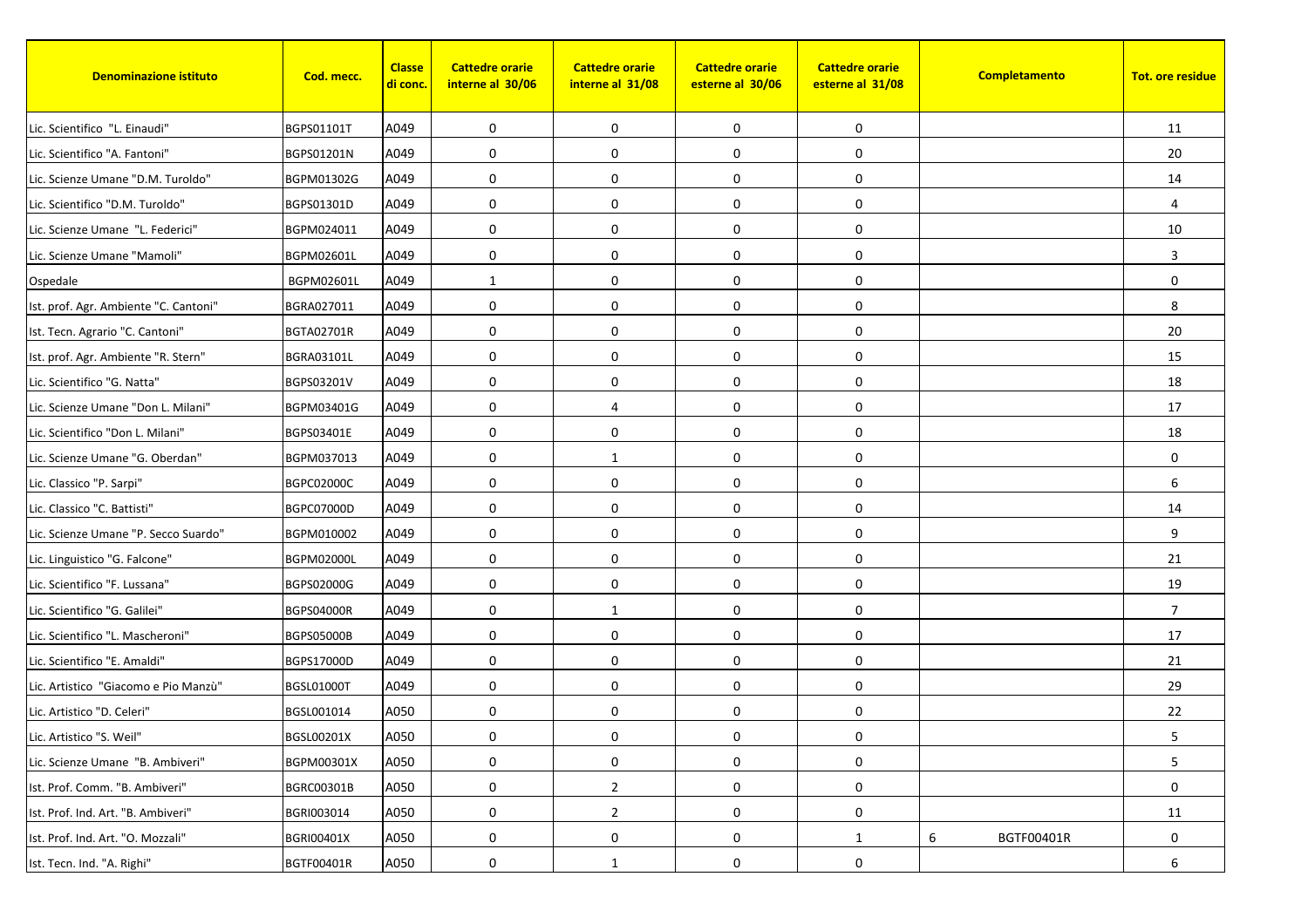| <b>Denominazione istituto</b>            | Cod. mecc.        | <b>Classe</b><br><mark>di conc.</mark> | <b>Cattedre orarie</b><br>interne al 30/06 | <b>Cattedre orarie</b><br>interne al 31/08 | <b>Cattedre orarie</b><br>esterne al 30/06 | <b>Cattedre orarie</b><br>esterne al 31/08 | Completamento | <b>Tot. ore residue</b> |
|------------------------------------------|-------------------|----------------------------------------|--------------------------------------------|--------------------------------------------|--------------------------------------------|--------------------------------------------|---------------|-------------------------|
| Ist. Tecn. Ind. "A. Righi" Serale        | BGRF00601L        | A050                                   | 0                                          | $\overline{2}$                             | 0                                          | 0                                          |               | 14                      |
| Ist. Prof. Ind. Art. "G. Rubini"         | BGRI00601G        | A050                                   | 0                                          | 1                                          | 0                                          | 0                                          |               | 4                       |
| Ist. Tecn. Comm. Geo. "G. Rubini"        | BGTD006016        | A050                                   | 0                                          | 0                                          | 0                                          | 0                                          |               | 9                       |
| Ist. Prof. Comm. "I. Piana"              | BGRF00701C        | A050                                   | $\mathbf 0$                                | 0                                          | 0                                          | 0                                          |               | 12                      |
| Ist. Tecn. Comm. "I. Piana"              | BGTD007012        | A050                                   | 0                                          | $\mathbf 0$                                | 0                                          | 0                                          |               | 6                       |
| Ist. Tecn. Ind. "I. Piana"               | BGTF007018        | A050                                   | 0                                          | $\overline{2}$                             | $\pmb{0}$                                  | 0                                          |               | $\mathbf 0$             |
| Ist. Tecn. Comm. "M. da Ponte"           | <b>BGTD00801T</b> | A050                                   | 0                                          | 0                                          | $\mathbf 0$                                | 0                                          |               | 18                      |
| Ist. Tecn. Comm. "O. Romero"             | BGTD00901N        | A050                                   | $\mathbf 0$                                | $\mathbf 0$                                | 0                                          | 0                                          |               | 12                      |
| Ist. Prof. Comm. "L. Einaudi"            | <b>BGRC01101A</b> | A050                                   | 1                                          | $\overline{2}$                             | 0                                          | 0                                          |               | 6                       |
| Ist. Tecn. Comm. Geo. "O. Romero"        | BGTD01101N        | A050                                   | $\mathbf{1}$                               | $\mathbf 0$                                | $\pmb{0}$                                  | 0                                          |               | $\mathbf 0$             |
| Ist. Prof. Ind. Art. "A. Fantoni"        | BGRI01201V        | A050                                   | $\mathbf 0$                                | $\mathbf 0$                                | 0                                          | 0                                          |               | 6                       |
| Ist. Prof. Ind. Art. "D.M. Turoldo"      | <b>BGRI01301P</b> | A050                                   | 0                                          | 1                                          | 0                                          | 0                                          |               | 8                       |
| Ist. Tecn. Comm. Geo. "D.M. Turoldo"     | BGTD013019        | A050                                   | 0                                          | 0                                          | $\pmb{0}$                                  | 0                                          |               | 14                      |
| Ist. Tecn. Ind. "D.M. Turoldo"           | BGTF01301G        | A050                                   | $\mathbf 0$                                | $\mathbf 0$                                | $\mathbf 0$                                | 0                                          |               | 6                       |
| Ist. prof. Comm. "L. Lotto"              | <b>BGRC01401T</b> | A050                                   | $\mathbf 0$                                | 5                                          | $\mathbf 0$                                | 0                                          |               | 6                       |
| Ist. Tecn. Comm. "L. Lotto"              | BGTD014015        | A050                                   | 0                                          | $\mathbf 0$                                | $\pmb{0}$                                  | 0                                          |               | 6                       |
| Ist. Prof. Serv. Soc. "Valle Seriana"    | BGRF016017        | A050                                   | 0                                          | $\mathbf 0$                                | 0                                          | 0                                          |               | 6                       |
| Ist. tecn. Ind. "Valle Seriana"          | BGTF016013        | A050                                   | $\mathbf 0$                                | $\mathbf 0$                                | $\mathbf 0$                                | 0                                          |               | 24                      |
| Ist. Prof. Ind. Art. "E. Majorana"       | BGRI017023        | A050                                   | 0                                          | 1                                          | 0                                          | 0                                          |               | 12                      |
| ist. Tecn. Ind. "E. Majorana"            | <b>BGTF01701V</b> | A050                                   | 0                                          | 0                                          | 0                                          | 0                                          |               | 12                      |
| ist. prof. Ind. Art. "C. Pesenti"        | <b>BGRI02101N</b> | A050                                   | 0                                          | 0                                          | $\pmb{0}$                                  | 0                                          |               | 16                      |
| ist. prof. Ind. Art. "C. Pesenti" Serale | BGRI021513        | A050                                   | 0                                          | $\mathbf 0$                                | 0                                          | 0                                          |               | 4                       |
| Ist. Prof. Alberghiero "S. Riva"         | <b>BGRH02301T</b> | A050                                   | 0                                          | 1                                          | 0                                          | 0                                          |               | 12                      |
| ist. Prof. Ind. Art. "S. Riva"           | BGRI023019        | A050                                   | 0                                          | $\mathbf 0$                                | $\pmb{0}$                                  | 0                                          |               | $\overline{2}$          |
| Ist. Tecn. Comm. "S. Riva"               | BGTD02301X        | A050                                   | 0                                          | 0                                          | 0                                          | $\boldsymbol{0}$                           |               | 12                      |
| Lic. Scienze Umane "Mamoli"              | BGPM02601L        | A050                                   | 0                                          | 0                                          | 0                                          | 0                                          |               | 19                      |
| Ospedale                                 | BGPM02601L        | A050                                   | $\mathbf{1}$                               | 0                                          | 0                                          | 0                                          |               | 0                       |
| Ist. Prof. Serv. Soc. "Mamoli"           | BGRF02601T        | A050                                   | 0                                          | $\boldsymbol{0}$                           | $\pmb{0}$                                  | 0                                          |               | 18                      |
| Ist. Prof. Serv. Soc. "Mamoli" Serale    | BGRF026506        | A050                                   | $\pmb{0}$                                  | 0                                          | 0                                          | 0                                          |               | 17                      |
| Ist. prof. Agr. Ambiente "C. Cantoni"    | BGRA027011        | A050                                   | 0                                          | 1                                          | 0                                          | 0                                          |               | 0                       |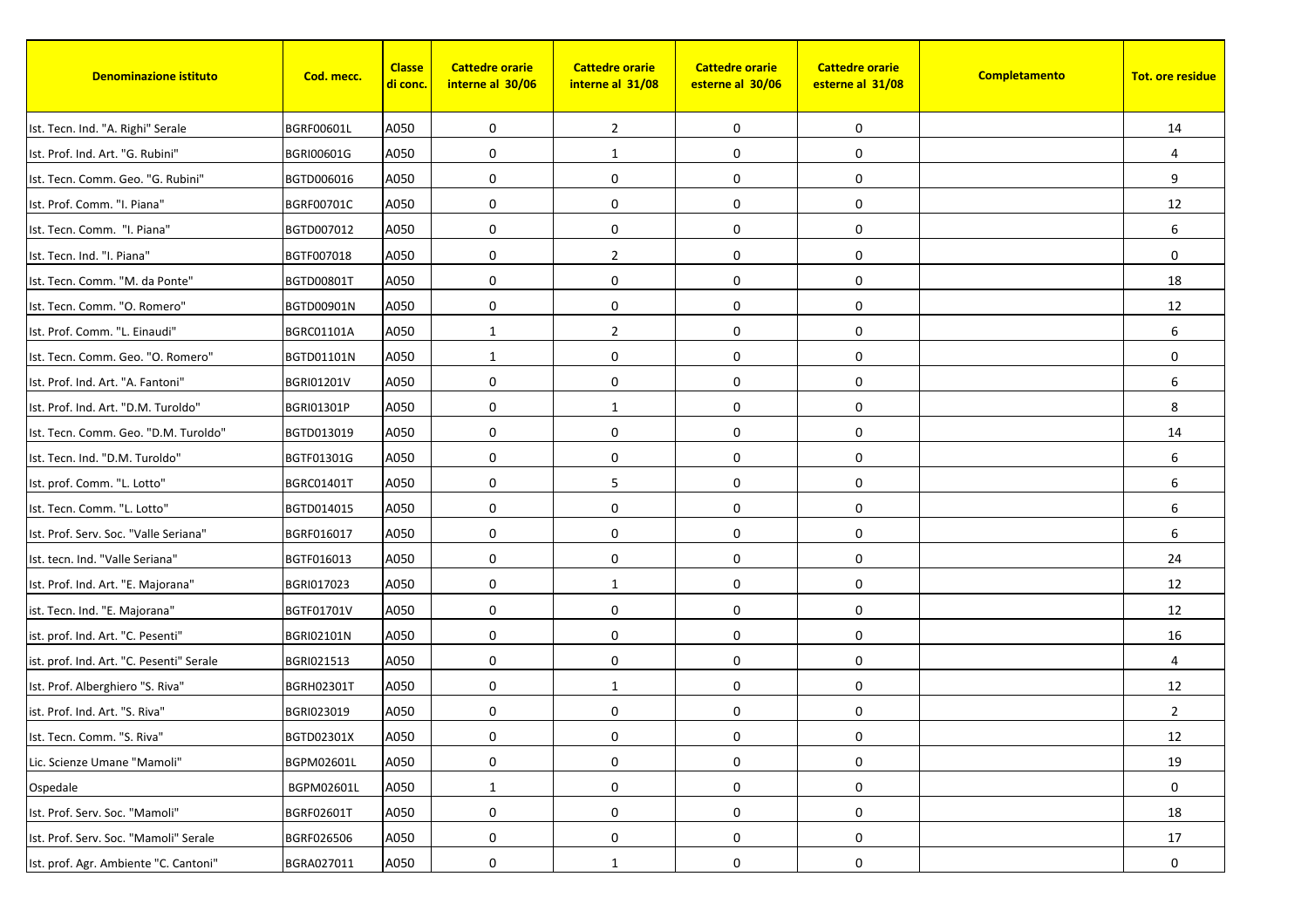| <b>Denominazione istituto</b>              | Cod. mecc.        | <b>Classe</b><br><u>di conc.</u> | <b>Cattedre orarie</b><br>interne al 30/06 | <b>Cattedre orarie</b><br>interne al 31/08 | <b>Cattedre orarie</b><br>esterne al 30/06 | <b>Cattedre orarie</b><br>esterne al 31/08 | Completamento          | <b>Tot. ore residue</b> |
|--------------------------------------------|-------------------|----------------------------------|--------------------------------------------|--------------------------------------------|--------------------------------------------|--------------------------------------------|------------------------|-------------------------|
| Ist. Tecn. Agrario "C. Cantoni"            | <b>BGTA02701R</b> | A050                             | 0                                          | 0                                          | 0                                          | 0                                          |                        | 16                      |
| Ist. Prof. Serv. Comm. "C. Caniana"        | BGRC02901G        | A050                             | 0                                          | $\mathbf 0$                                | 0                                          | 0                                          |                        | 33                      |
| Ist. Tecn. Ind. "C. Caniana"               | BGTF029015        | A050                             | 1                                          | 0                                          | 0                                          | 0                                          |                        | $\mathbf 0$             |
| Lic. Scientifico "G. Natta"                | BGPS03201V        | A050                             | $\mathbf 0$                                | 0                                          | 0                                          | 0                                          |                        | 12                      |
| Ist. Tecn. Ind. "G. Natta"                 | BGTF032011        | A050                             | 0                                          | 0                                          | 0                                          | 0                                          |                        | 16                      |
| Ist. Tecn. Ind. "G. Natta"                 | BGTF032011        | A050                             | 0                                          | $\mathbf 0$                                | $\pmb{0}$                                  | 0                                          |                        | 6                       |
| Ist. prof. Serv. Comm. "Zenale e Butinone" | BGRC033017        | A050                             | $\mathbf 0$                                | $\mathbf 0$                                | $\mathbf 0$                                | $\mathbf{1}$                               | 6<br>BGTD03301E        | $\mathbf 0$             |
| Ist. Tecn. Comm. "Zenale e Butinone""      | BGTD03301E        | A050                             | $\mathbf 0$                                | 4                                          | 0                                          | 0                                          |                        | 12                      |
| Ist. Tecn. Ind. "G. Marconi"               | BGTF036018        | A050                             | 0                                          | 1                                          | 0                                          | $\mathbf{1}$                               | 6<br><b>BGRI03601B</b> | $\mathbf 0$             |
| Lic. Scienze Umane "P. Secco Suardo"       | BGPM010002        | A050                             | 0                                          | $\mathbf 0$                                | 0                                          | 0                                          |                        | 25                      |
| Lic. Linguistico "G. Falcone"              | <b>BGPM02000L</b> | A050                             | 0                                          | 0                                          | 0                                          | 0                                          |                        | 13                      |
| Ist. Prof. Alberghiero S. Pellegrino Terme | <b>BGRH01000P</b> | A050                             | 0                                          | $\overline{2}$                             | 0                                          | 0                                          |                        | 22                      |
| Ist. Prof. Alberghiero "A. Sonzogni"       | BGRH020009        | A050                             | 0                                          | 5                                          | $\pmb{0}$                                  | 0                                          |                        | 18                      |
| Lic. Artistico "Giacomo e Pio Manzù"       | BGSL01000T        | A050                             | $\mathbf 0$                                | $\mathbf 0$                                | $\mathbf 0$                                | 0                                          |                        | 25                      |
| Ist. Tecn. Comm. "V. Emanuele II"          | BGTD030002        | A050                             | 1                                          | 1                                          | 0                                          | 0                                          |                        | 6                       |
| Ist. Tecn. Comm. "V. Emanuele II" Serale   | <b>BGTD03050B</b> | A050                             | $\mathbf 0$                                | 0                                          | 0                                          | 0                                          |                        | 12                      |
| Ist. Tecn. Comm. "B. Belotti"              | <b>BGTD06000T</b> | A050                             | 0                                          | 0                                          | 0                                          | 0                                          |                        | 12                      |
| Ist. Tecn. Comm. Geo. Vilminore di Scalve  | BGTD150004        | A050                             | $\mathbf 0$                                | 0                                          | 0                                          | 0                                          |                        | 12                      |
| Ist. Tecn. Ind. P. Paleocapa"              | BGTF010003        | A050                             | $\mathbf 0$                                | $\mathbf 0$                                | 0                                          | 0                                          |                        | 6                       |
| Ist. Tecn. Ind. P. Paleocapa" Serale       | <b>BGTF01050C</b> | A050                             | 0                                          | $\mathbf{1}$                               | $\boldsymbol{0}$                           | 0                                          |                        | 0                       |
| Ist. Tecn. Geom. "G. Quarenghi"            | <b>BGTL02000T</b> | A050                             | 0                                          | 0                                          | 0                                          | 0                                          |                        | 5                       |
| Ist. Tecn. Geom. "G. Quarenghi" Serale     | BGTL020507        | A050                             | $\mathbf 0$                                | 0                                          | 0                                          | 0                                          |                        | 5                       |
| Lic. Scientifico "D. Celeri"               | BGPS001017        | A051                             | 0                                          | $\mathbf 0$                                | 0                                          | 0                                          |                        | $\overline{4}$          |
| Lic. Classico "S. Weil"                    | BGPC00201X        | A051                             | 0                                          | 0                                          | 0                                          | 0                                          |                        | 15                      |
| Lic. Scienze Umane "B. Ambiveri"           | BGPM00301X        | A051                             | 0                                          | 0                                          | 0                                          | 0                                          |                        | 11                      |
| Lic. Scientifico "M. da Ponte"             | BGPS008012        | A051                             | 0                                          | 0                                          | 0                                          | 0                                          |                        | 15                      |
| Lic. Scientifico "L. Einaudi"              | BGPS01101T        | A051                             | 0                                          | 0                                          | $\boldsymbol{0}$                           | 0                                          |                        | 14                      |
| Lic. Scientifico "A. Fantoni"              | BGPS01201N        | A051                             | 0                                          | $\mathbf 0$                                | 0                                          | 0                                          |                        | 10                      |
| Lic. Scienze Umane "D.M. Turoldo"          | BGPM01302G        | A051                             | $\boldsymbol{0}$                           | 0                                          | $\boldsymbol{0}$                           | 0                                          |                        | 8                       |
| Lic. Scientifico "D.M. Turoldo"            | BGPS01301D        | A051                             | 0                                          | 0                                          | 0                                          | 0                                          |                        | 10                      |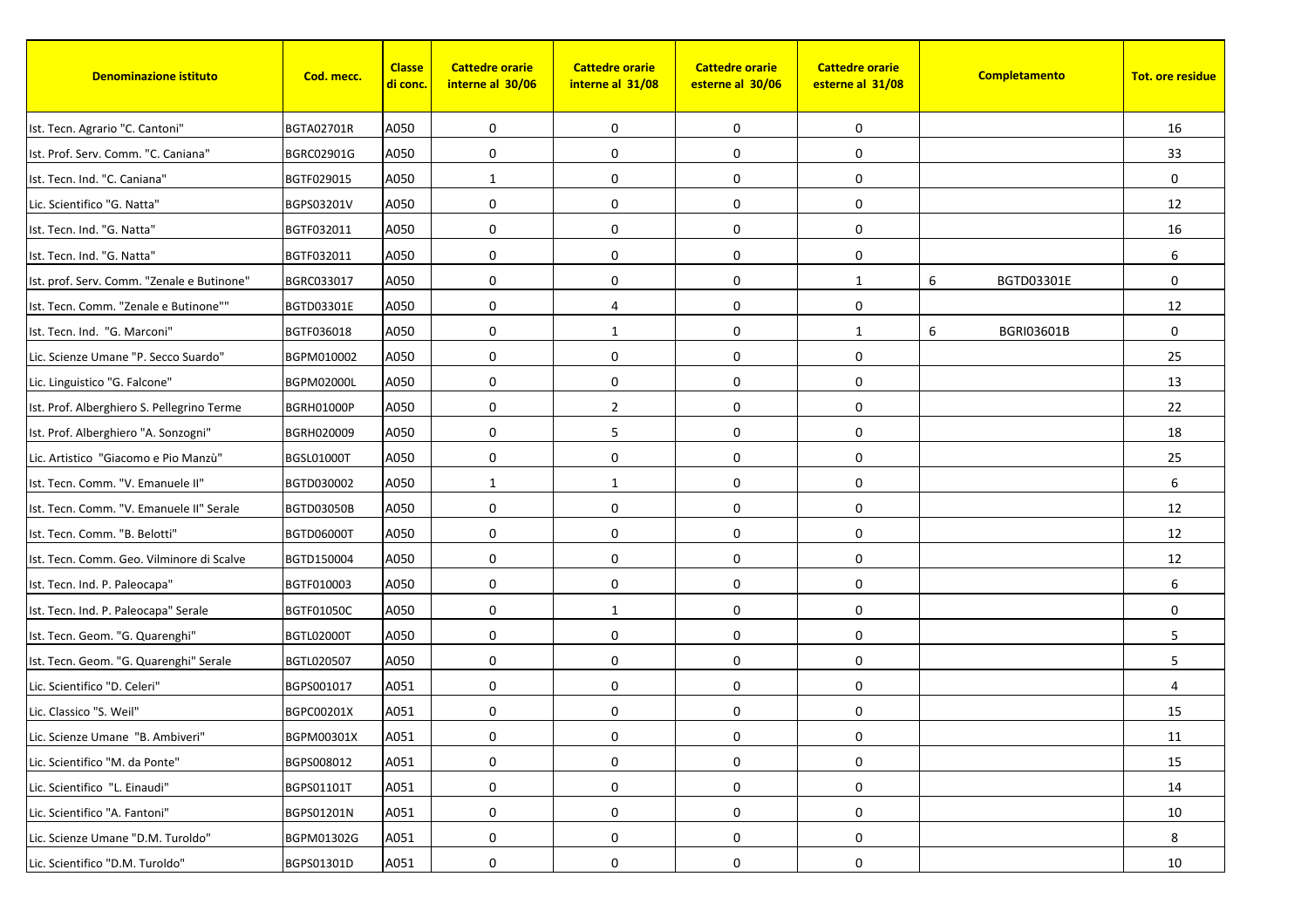| <b>Denominazione istituto</b>              | Cod. mecc.        | <b>Classe</b><br><mark>di conc.</mark> | <b>Cattedre orarie</b><br>interne al 30/06 | <b>Cattedre orarie</b><br>interne al 31/08 | <b>Cattedre orarie</b><br>esterne al 30/06 | <b>Cattedre orarie</b><br>esterne al 31/08 | Completamento                | <b>Tot. ore residue</b> |
|--------------------------------------------|-------------------|----------------------------------------|--------------------------------------------|--------------------------------------------|--------------------------------------------|--------------------------------------------|------------------------------|-------------------------|
| Lic. Scienze Umane "L. Federici"           | BGPM024011        | A051                                   | 0                                          | $\mathbf 0$                                | 0                                          | 0                                          |                              | 26                      |
| Lic. Scienze Umane "Don L. Milani"         | BGPM03401G        | A051                                   | 0                                          | 6                                          | 0                                          | 0                                          |                              | 13                      |
| Lic. Scientifico "Don L. Milani"           | BGPS03401E        | A051                                   | 0                                          | $\mathbf 0$                                | 0                                          | 0                                          |                              | 11                      |
| Lic. Scienze Umane "G. Oberdan"            | BGPM037013        | A051                                   | $\mathbf 0$                                | 1                                          | $\pmb{0}$                                  | 0                                          |                              | 13                      |
| Lic. Classico "C. Battisti"                | BGPC07000D        | A051                                   | $\mathbf{1}$                               | $\mathbf 0$                                | 0                                          | 0                                          |                              | 6                       |
| Lic. Scienze Umane "P. Secco Suardo"       | BGPM010002        | A051                                   | 0                                          | $\mathbf 0$                                | $\pmb{0}$                                  | 0                                          |                              | 10                      |
| Lic. Linguistico "G. Falcone"              | <b>BGPM02000L</b> | A051                                   | 0                                          | $\mathbf 0$                                | $\mathbf 0$                                | 0                                          |                              | $\overline{4}$          |
| Lic. Scientifico "F. Lussana"              | BGPS02000G        | A051                                   | $\mathbf 0$                                | $\mathbf 0$                                | $\pmb{0}$                                  | 0                                          |                              | 21                      |
| Lic. Scientifico "G. Galilei"              | <b>BGPS04000R</b> | A051                                   | 0                                          | 1                                          | 0                                          | 0                                          |                              | $\overline{2}$          |
| Lic. Scientifico "L. Mascheroni"           | <b>BGPS05000B</b> | A051                                   | $\mathbf{1}$                               | $\boldsymbol{0}$                           | $\pmb{0}$                                  | 0                                          |                              | 6                       |
| Lic. Scientifico "E. Amaldi"               | BGPS17000D        | A051                                   | $\mathbf 0$                                | $\mathbf 0$                                | 0                                          | $\mathbf{1}$                               | $\overline{7}$<br>BGPS02000G | 9                       |
| Lic. Classico "S. Weil"                    | BGPC00201X        | A052                                   | 0                                          | $\mathbf 0$                                | 0                                          | 0                                          |                              | $\overline{7}$          |
| Lic. Classico "P. Sarpi"                   | <b>BGPC02000C</b> | A052                                   | $\overline{2}$                             | 0                                          | $\pmb{0}$                                  | 0                                          |                              | 4                       |
| ist. Tecn. Ind. "E. Majorana"              | BGTF01701V        | A055                                   | $\mathbf 0$                                | 1                                          | $\mathbf 0$                                | 0                                          |                              | 4                       |
| Ist. Prof. Alberghiero "S. Riva"           | <b>BGRH02301T</b> | A057                                   | $\mathbf 0$                                | $\mathbf{1}$                               | $\pmb{0}$                                  | 0                                          |                              | 12                      |
| Ist. Prof. Alberghiero S. Pellegrino Terme | <b>BGRH01000P</b> | A057                                   | 0                                          | 1                                          | $\pmb{0}$                                  | 0                                          |                              | 17                      |
| Ist. Prof. Alberghiero "A. Sonzogni"       | BGRH020009        | A057                                   | 0                                          | 1                                          | 0                                          | 0                                          |                              | 27                      |
| Ist. prof. Agr. Ambiente "C. Cantoni"      | BGRA027011        | A058                                   | $\mathbf 0$                                | $\mathbf 0$                                | $\mathbf 0$                                | $\mathbf 0$                                |                              | 17                      |
| Ist. Tecn. Agrario "C. Cantoni"            | BGTA02701R        | A058                                   | 0                                          | $\mathbf 0$                                | 0                                          | 0                                          |                              | $\overline{2}$          |
| Ist. prof. Agr. Ambiente "R. Stern"        | <b>BGRA03101L</b> | A058                                   | 0                                          | 0                                          | 0                                          | 0                                          |                              | 10                      |
| Ist. prof. Agr. Ambiente "R. Stern"        | BGRA03101L        | A058                                   | 0                                          | 0                                          | $\pmb{0}$                                  | 0                                          |                              | $\overline{7}$          |
| Ist. prof. Agr. Ambiente "R. Stern"        | BGRA03101L        | A058                                   | 0                                          | $\mathbf 0$                                | 0                                          | 0                                          |                              | $\overline{2}$          |
| Ist. prof. Agr. Ambiente "R. Stern"        | <b>BGRA03101L</b> | A058                                   | 0                                          | $\mathbf 0$                                | $\pmb{0}$                                  | 0                                          |                              | 8                       |
| Ist. Tecn. Geom. "G. Quarenghi"            | <b>BGTL02000T</b> | A058                                   | 0                                          | $\mathbf 0$                                | $\pmb{0}$                                  | 0                                          |                              | 4                       |
| Lic. Artistico "D. Celeri"                 | BGSL001014        | A060                                   | 0                                          | 0                                          | 0                                          | 0                                          |                              | 4                       |
| Lic. Artistico "S. Weil"                   | BGSL00201X        | A060                                   | 0                                          | 0                                          | 0                                          | $\boldsymbol{0}$                           |                              | 8                       |
| Lic. Scienze Umane "B. Ambiveri"           | BGPM00301X        | A060                                   | 0                                          | 0                                          | 0                                          | $\boldsymbol{0}$                           |                              | 6                       |
| Ist. Prof. Ind. Art. "O. Mozzali"          | BGRI00401X        | A060                                   | 0                                          | $\boldsymbol{0}$                           | $\pmb{0}$                                  | $\boldsymbol{0}$                           |                              | 6                       |
| Ist. Tecn. Ind. "A. Righi" Serale          | BGRI004519        | A060                                   | $\pmb{0}$                                  | $\boldsymbol{0}$                           | $\pmb{0}$                                  | $\boldsymbol{0}$                           |                              | $\overline{2}$          |
| Ist. Tecn. Ind. "A. Righi"                 | BGTF00401R        | A060                                   | 0                                          | 0                                          | 0                                          | 0                                          |                              | 6                       |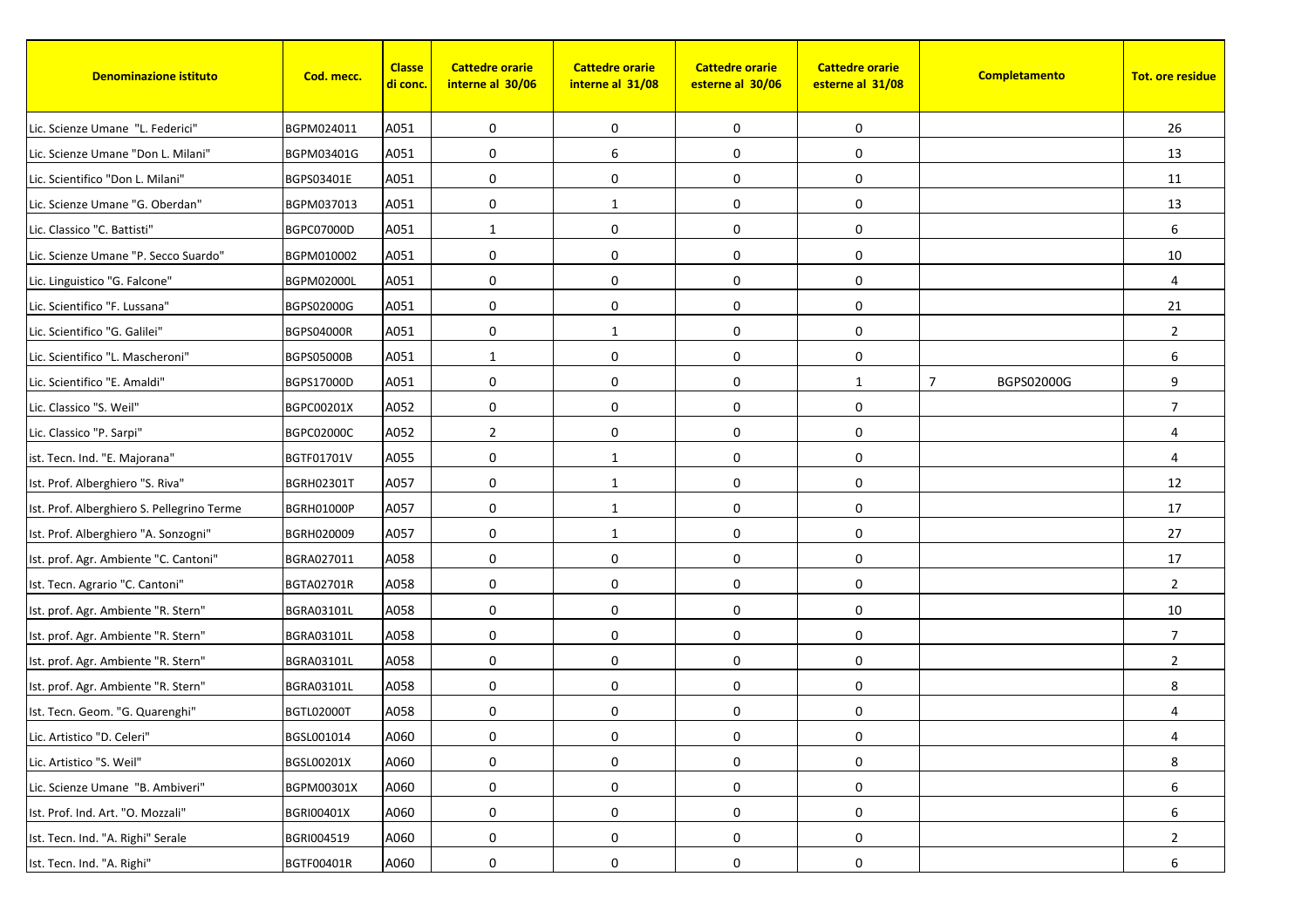| <b>Denominazione istituto</b>         | Cod. mecc.        | <b>Classe</b><br><mark>di conc.</mark> | <b>Cattedre orarie</b><br>interne al 30/06 | <b>Cattedre orarie</b><br>interne al 31/08 | <b>Cattedre orarie</b><br>esterne al 30/06 | <b>Cattedre orarie</b><br>esterne al 31/08 |   | Completamento | <b>Tot. ore residue</b> |
|---------------------------------------|-------------------|----------------------------------------|--------------------------------------------|--------------------------------------------|--------------------------------------------|--------------------------------------------|---|---------------|-------------------------|
| Ist. Prof. Comm. "G. Rubini"          | <b>BGRF00601L</b> | A060                                   | 0                                          | $\mathbf 0$                                | 0                                          | 0                                          |   |               | $\overline{2}$          |
| Ist. Prof. Ind. Art. "G. Rubini"      | BGTD006016        | A060                                   | 0                                          | 0                                          | 0                                          | $\mathbf{1}$                               | 6 | BGRF00601L    | $\mathbf 0$             |
| Ist. Prof. Comm. "I. Piana"           | BGRF00701C        | A060                                   | 0                                          | $\mathbf 0$                                | 0                                          | 0                                          |   |               | $\overline{2}$          |
| Ist. Tecn. Ind. "I. Piana"            | BGTF007018        | A060                                   | $\mathbf 0$                                | 0                                          | 0                                          | 0                                          |   |               | 8                       |
| Lic. Scientifico "M. da Ponte"        | BGPS008012        | A060                                   | 0                                          | $\mathbf 0$                                | 0                                          | 0                                          |   |               | 10                      |
| Ist. Tecn. Comm. "M. da Ponte"        | BGTD00801T        | A060                                   | 0                                          | $\mathbf 0$                                | 0                                          | 0                                          |   |               | 2                       |
| Ist. Prof. Comm. "O. Romero"          | <b>BGRC00902B</b> | A060                                   | 0                                          | $\mathbf 0$                                | $\mathbf 0$                                | 0                                          |   |               | 4                       |
| Ist. Tecn. Comm. "O. Romero"          | BGTD00901N        | A060                                   | 0                                          | $\mathbf 0$                                | 0                                          | 0                                          |   |               | 6                       |
| Lic. Scientifico "A. Fantoni"         | BGPS01201N        | A060                                   | 0                                          | $\mathbf 0$                                | 0                                          | 0                                          |   |               | 4                       |
| Ist. Prof. Ind. Art. "A. Fantoni"     | <b>BGRI01201V</b> | A060                                   | 0                                          | 0                                          | $\pmb{0}$                                  | 0                                          |   |               | $\overline{7}$          |
| Ist. Tecn. Ind. "A. Fantoni"          | BGTF01201Q        | A060                                   | 0                                          | $\mathbf 0$                                | 0                                          | 0                                          |   |               | 5                       |
| Lic. Scientifico "D.M. Turoldo"       | BGPS01301D        | A060                                   | 0                                          | 1                                          | 0                                          | 0                                          |   |               | 0                       |
| Ist. Prof. Ind. Art. "D.M. Turoldo"   | <b>BGRI01301P</b> | A060                                   | 0                                          | 0                                          | $\pmb{0}$                                  | 0                                          |   |               | 4                       |
| Ist. Tecn. Ind. "D.M. Turoldo"        | BGTF01301G        | A060                                   | 0                                          | $\mathbf 0$                                | $\mathbf 0$                                | 0                                          |   |               | 4                       |
| Ist. prof. Comm. "L. Lotto"           | <b>BGRC01401T</b> | A060                                   | $\mathbf 0$                                | 0                                          | 0                                          | 0                                          |   |               | 8                       |
| Ist. Tecn. Comm. "L. Lotto"           | BGTD014015        | A060                                   | 0                                          | $\mathbf 0$                                | 0                                          | 0                                          |   |               | 6                       |
| Ist. Prof. Ind. Art. "E. Majorana"    | BGRI017023        | A060                                   | 0                                          | $\mathbf 0$                                | 0                                          | $\mathbf{1}$                               | 8 | BGTF01701V    | $\overline{2}$          |
| ist. Tecn. Ind. "E. Majorana"         | BGTF01701V        | A060                                   | $\mathbf 0$                                | $\mathbf 0$                                | 0                                          | 0                                          |   |               | 12                      |
| Ist. Prof. Alberghiero "S. Riva"      | <b>BGRH02301T</b> | A060                                   | 0                                          | $\mathbf 0$                                | 0                                          | $\mathbf{1}$                               | 6 | BGTD02301X    | $\mathbf 0$             |
| ist. Prof. Ind. Art. "S. Riva"        | BGRI023019        | A060                                   | 0                                          | 0                                          | 0                                          | 0                                          |   |               | $\overline{2}$          |
| Ist. Tecn. Comm. "S. Riva"            | BGTD02301X        | A060                                   | 0                                          | $\mathbf 0$                                | 0                                          | 0                                          |   |               | $\overline{2}$          |
| Ins. Tecn. Ind. "S. Riva"             | BGTF023016        | A060                                   | 0                                          | $\mathbf 0$                                | 0                                          | 0                                          |   |               | 8                       |
| Lic. Scientifico "L. Federici"        | BGPS02401X        | A060                                   | 1                                          | $\mathbf 0$                                | 0                                          | 0                                          |   |               | 15                      |
| Ist. Prof. Serv. Soc. "Mamoli"        | BGRF02601T        | A060                                   | 0                                          | $\mathbf 0$                                | $\pmb{0}$                                  | 0                                          |   |               | 7                       |
| Ist. Prof. Serv. Soc. "Mamoli" Serale | BGRF026506        | A060                                   | 0                                          | 0                                          | 0                                          | $\boldsymbol{0}$                           |   |               | 4                       |
| Ist. Tecn. Agrario "C. Cantoni"       | BGTA02701R        | A060                                   | 0                                          | $\mathbf 0$                                | 0                                          | $\boldsymbol{0}$                           |   |               | $\overline{2}$          |
| Ist. Prof. Serv. Comm. "C. Caniana"   | BGRC02901G        | A060                                   | 0                                          | 0                                          | $\pmb{0}$                                  | $\boldsymbol{0}$                           |   |               | 4                       |
| Ist. Tecn. Ind. "C. Caniana"          | BGTF029015        | A060                                   | 0                                          | $\mathbf 0$                                | $\pmb{0}$                                  | $\boldsymbol{0}$                           |   |               | 4                       |
| Ist. prof. Agr. Ambiente "R. Stern"   | BGRA03101L        | A060                                   | $\pmb{0}$                                  | $\boldsymbol{0}$                           | $\pmb{0}$                                  | 0                                          |   |               | 6                       |
| Ist. tecn. Agrario "R. Stern"         | BGTA03101C        | A060                                   | 0                                          | 0                                          | 0                                          | 0                                          |   |               | 12                      |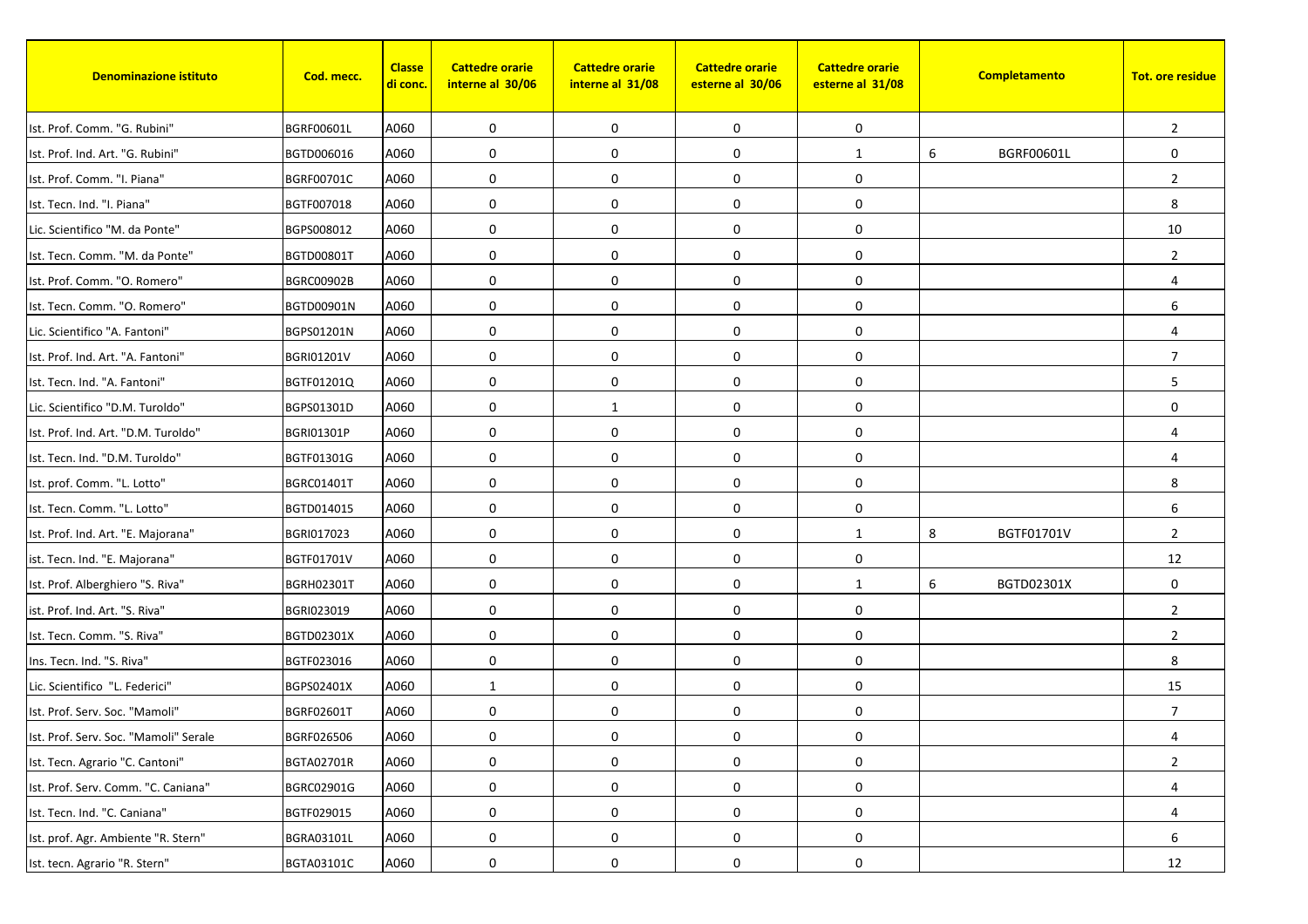| <b>Denominazione istituto</b>              | Cod. mecc.        | <b>Classe</b><br><mark>di conc.</mark> | <b>Cattedre orarie</b><br>interne al 30/06 | <b>Cattedre orarie</b><br>interne al 31/08 | <b>Cattedre orarie</b><br>esterne al 30/06 | <b>Cattedre orarie</b><br>esterne al 31/08 | Completamento   | <b>Tot. ore residue</b> |
|--------------------------------------------|-------------------|----------------------------------------|--------------------------------------------|--------------------------------------------|--------------------------------------------|--------------------------------------------|-----------------|-------------------------|
| Ist. Tecn. Comm. "Zenale e Butinone""      | BGTD03301E        | A060                                   | 0                                          | $\mathbf 0$                                | 0                                          | 0                                          |                 | 12                      |
| Lic. Scienze Umane "Don L. Milani"         | BGPM03401G        | A060                                   | 0                                          | $\mathbf{1}$                               | 0                                          | 0                                          |                 | 8                       |
| Lic. Scientifico "Don L. Milani"           | BGPS03401E        | A060                                   | 0                                          | 1                                          | 0                                          | 0                                          |                 | 8                       |
| Lic. Scienze Umane "G. Oberdan"            | BGPM037013        | A060                                   | $\mathbf 0$                                | 0                                          | $\pmb{0}$                                  | 0                                          |                 | $\overline{4}$          |
| Ist. Tecn. Comm. "G. Oberdan"              | <b>BGTD03701T</b> | A060                                   | 0                                          | $\mathbf 0$                                | 0                                          | 0                                          |                 | 5                       |
| Ist. Prof. Serv. Comm. "G. Galli"          | BGRC03801A        | A060                                   | 0                                          | $\mathbf 0$                                | $\mathbf{1}$                               | 0                                          |                 | $\mathbf 0$             |
| Ist. Tecn. Comm. "G. Galli"                | BGTD03801N        | A060                                   | 0                                          | 0                                          | $\mathbf 0$                                | 0                                          |                 | 10                      |
| Lic. Classico "P. Sarpi"                   | <b>BGPC02000C</b> | A060                                   | $\mathbf 0$                                | $\mathbf 0$                                | 0                                          | 0                                          |                 | 17                      |
| Lic. Linguistico "G. Falcone"              | <b>BGPM02000L</b> | A060                                   | 0                                          | 0                                          | 0                                          | 0                                          |                 | 14                      |
| Lic. Linguistico "G. Falcone"              | <b>BGPM02000L</b> | A060                                   | 0                                          | 0                                          | $\pmb{0}$                                  | 0                                          |                 | $\overline{4}$          |
| Lic. Linguistico "G. Falcone"              | <b>BGPM02000L</b> | A060                                   | 0                                          | $\mathbf 0$                                | 0                                          | 0                                          |                 | 4                       |
| Lic. Scientifico "F. Lussana"              | BGPS02000G        | A060                                   | 0                                          | $\mathbf 0$                                | 0                                          | 0                                          |                 | 9                       |
| Lic. Scientifico "E. Amaldi"               | <b>BGPS17000D</b> | A060                                   | 0                                          | 0                                          | $\pmb{0}$                                  | 0                                          |                 | 27                      |
| Ist. Prof. Alberghiero S. Pellegrino Terme | <b>BGRH01000P</b> | A060                                   | 0                                          | $\mathbf 0$                                | $\mathbf 0$                                | 0                                          |                 | 6                       |
| Ist. Tecn. Comm. "V. Emanuele II"          | BGTD030002        | A060                                   | $\mathbf 0$                                | 0                                          | $\mathbf 0$                                | 0                                          |                 | $\overline{4}$          |
| Ist. Tecn. Comm. "V. Emanuele II" Serale   | <b>BGTD03050B</b> | A060                                   | 0                                          | $\mathbf 0$                                | $\pmb{0}$                                  | 0                                          |                 | 6                       |
| Ist. Tecn. Comm. "B. Belotti"              | <b>BGTD06000T</b> | A060                                   | 0                                          | $\mathbf 0$                                | 0                                          | 0                                          |                 | $\overline{4}$          |
| Ist. Tecn. Comm. Geo. Vilminore di Scalve  | BGTD150004        | A060                                   | $\mathbf 0$                                | $\mathbf 0$                                | 0                                          | 0                                          |                 | 6                       |
| Ist. Tecn. Ind. P. Paleocapa" Serale       | <b>BGTF01050C</b> | A060                                   | 0                                          | $\mathbf 0$                                | 0                                          | 0                                          |                 | 3                       |
| Lic. Classico "D. Celeri"                  | BGPC001014        | A061                                   | 0                                          | 0                                          | 0                                          | 0                                          |                 | 6                       |
| Lic. Artistico "D. Celeri"                 | BGSL001014        | A061                                   | 0                                          | 0                                          | $\pmb{0}$                                  | 0                                          |                 | 3                       |
| Ist. Tecn. Comm. "M. da Ponte"             | BGTD00801T        | A061                                   | 0                                          | $\mathbf 0$                                | 0                                          | 0                                          |                 | $\overline{2}$          |
| Ist. prof. Comm. "L. Lotto"                | <b>BGRC01401T</b> | A061                                   | 0                                          | $\mathbf 0$                                | 0                                          | 0                                          |                 | 6                       |
| ist. Tecn. Ind. "E. Majorana"              | BGTF01701V        | A061                                   | 0                                          | 0                                          | 0                                          | 0                                          |                 | $\overline{2}$          |
| Ist. Tecn. Comm. "S. Riva"                 | BGTD02301X        | A061                                   | 0                                          | 0                                          | 0                                          | $\boldsymbol{0}$                           |                 | 6                       |
| Ist. Prof. Serv. Comm. "C. Caniana"        | BGRC02901G        | A061                                   | 0                                          | 0                                          | 0                                          | 0                                          |                 | $\overline{7}$          |
| Ist. Tecn. Comm. "Zenale e Butinone""      | BGTD03301E        | A061                                   | 0                                          | 0                                          | 0                                          | $\mathbf{1}$                               | 6<br>BGPM037013 | $\overline{2}$          |
| Lic. Scienze Umane "G. Oberdan"            | BGPM037013        | A061                                   | 0                                          | 0                                          | 0                                          | 0                                          |                 | 6                       |
| Ist. Prof. Serv. Comm. "G. Galli"          | BGRC03801A        | A061                                   | $\pmb{0}$                                  | 0                                          | 0                                          | 0                                          |                 | 4                       |
| Ist. Tecn. Comm. "G. Galli"                | BGTD03801N        | A061                                   | 0                                          | 0                                          | 0                                          | 0                                          |                 | 8                       |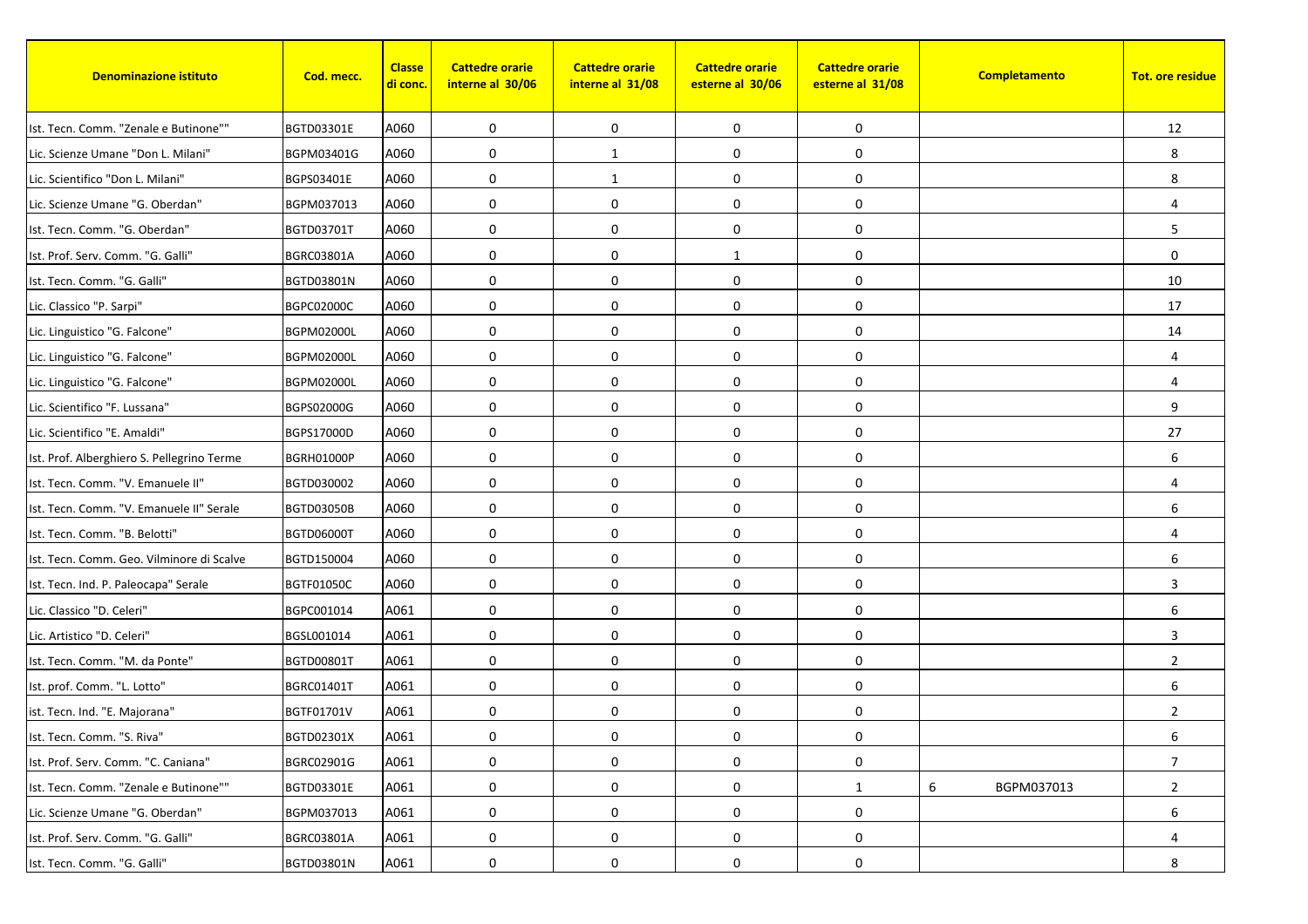| <b>Denominazione istituto</b>              | Cod. mecc.        | <b>Classe</b><br><u>di conc.</u> | <b>Cattedre orarie</b><br>interne al 30/06 | <b>Cattedre orarie</b><br>interne al 31/08 | <b>Cattedre orarie</b><br>esterne al 30/06 | <b>Cattedre orarie</b><br>esterne al 31/08 | Completamento | <b>Tot. ore residue</b> |
|--------------------------------------------|-------------------|----------------------------------|--------------------------------------------|--------------------------------------------|--------------------------------------------|--------------------------------------------|---------------|-------------------------|
| Lic. Classico "C. Battisti"                | BGPC07000D        | A061                             | 0                                          | 0                                          | 0                                          | 0                                          |               | $\overline{2}$          |
| Lic. Scientifico "G. Galilei"              | <b>BGPS04000R</b> | A061                             | 0                                          | $\mathbf{1}$                               | 0                                          | 0                                          |               | $\mathbf 0$             |
| Lic. Artistico "Giacomo e Pio Manzù"       | <b>BGSL01000T</b> | A061                             | 0                                          | 0                                          | 0                                          | 0                                          |               | 6                       |
| Lic. Artistico "Giacomo e Pio Manzù"       | <b>BGSL01000T</b> | A061                             | $\mathbf 0$                                | 0                                          | 0                                          | 0                                          |               | $\overline{4}$          |
| Ist. Tecn. Comm. "V. Emanuele II"          | BGTD030002        | A061                             | 0                                          | 0                                          | 0                                          | 0                                          |               | 8                       |
| Ist. Tecn. Comm. "Zenale e Butinone""      | BGTD03301E        | A064                             | 0                                          | $\mathbf 0$                                | 0                                          | 0                                          |               | 9                       |
| Ist. Tecn. Ind. "C. Caniana"               | BGTF029015        | A065                             | $\mathbf 0$                                | $\mathbf 0$                                | $\mathbf 0$                                | 0                                          |               | 6                       |
| Ist. prof. Serv. Comm. "Zenale e Butinone" | BGRC033017        | A065                             | $\mathbf 0$                                | 1                                          | 0                                          | 0                                          |               | 3                       |
| Ist. Tecn. Comm. "Zenale e Butinone""      | BGTD03301E        | A065                             | 0                                          | 1                                          | 0                                          | 0                                          |               | 10                      |
| Ist. Prof. Ind. Art. "A. Fantoni"          | <b>BGRI01201V</b> | A069                             | 0                                          | $\mathbf 0$                                | 0                                          | 0                                          |               | 16                      |
| Ist. Prof. Serv. Comm. "C. Caniana"        | BGRC02901G        | A070                             | 0                                          | 0                                          | 0                                          | 0                                          |               | 10                      |
| Ist. Prof. Ind. Art. "B. Ambiveri"         | BGTF003011        | A071                             | 0                                          | 0                                          | 0                                          | 0                                          |               | 6                       |
| Ist. Tecn. Ind. "A. Righi"                 | BGTF00401R        | A071                             | 0                                          | $\mathbf{1}$                               | $\pmb{0}$                                  | 0                                          |               | $\mathbf 0$             |
| Ist. Tecn. Ind. "I. Piana"                 | BGTF007018        | A071                             | $\mathbf 0$                                | $\mathbf{0}$                               | $\mathbf 0$                                | 0                                          |               | 3                       |
| Ins. Tecn. Ind. "S. Riva"                  | BGTF023016        | A071                             | $\mathbf 0$                                | 0                                          | 0                                          | 0                                          |               | 12                      |
| Ist. Tecn. Agrario "C. Cantoni"            | BGTA02701R        | A071                             | $\mathbf 0$                                | 0                                          | 0                                          | 0                                          |               | 6                       |
| Ist. Tecn. Ind. "C. Caniana"               | BGTF029015        | A071                             | 0                                          | 0                                          | 0                                          | 0                                          |               | 3                       |
| Ist. Tecn. Comm. "Zenale e Butinone""      | BGTD03301E        | A071                             | $\mathbf 0$                                | 0                                          | 0                                          | 0                                          |               | 6                       |
| Ist. Tecn. Comm. Geo. Vilminore di Scalve  | BGTD150004        | A071                             | 0                                          | $\mathbf 0$                                | 0                                          | 0                                          |               | 6                       |
| Ist. Tecn. Ind. P. Paleocapa"              | BGTF010003        | A071                             | 0                                          | 0                                          | $\boldsymbol{0}$                           | 0                                          |               | 12                      |
| Ist. Tecn. Ind. P. Paleocapa" Serale       | <b>BGTF01050C</b> | A071                             | 0                                          | 0                                          | $\boldsymbol{0}$                           | 0                                          |               | 6                       |
| Ist. prof. Agr. Ambiente "C. Cantoni"      | BGRA027011        | A074                             | $\mathbf 0$                                | 0                                          | 0                                          | 0                                          |               | 13                      |
| Ist. Tecn. Agrario "C. Cantoni"            | <b>BGTA02701R</b> | A074                             | 0                                          | 1                                          | 0                                          | 0                                          |               | 12                      |
| Ist. prof. Agr. Ambiente "R. Stern"        | BGRA03101L        | A074                             | 0                                          | 0                                          | 0                                          | 0                                          |               | 5                       |
| Ist. tecn. Agrario "R. Stern"              | BGTA03101C        | A074                             | 0                                          | 0                                          | 0                                          | 0                                          |               | 3                       |
| Ist. Prof. Ind. Art. "G. Rubini"           | BGRI00601G        | A075                             | 0                                          | 0                                          | 0                                          | 0                                          |               | 16                      |
| Ist. Tecn. Comm. Geo. "G. Rubini"          | BGTD006016        | A075                             | 0                                          | 0                                          | 0                                          | 0                                          |               | 8                       |
| Ist. Tecn. Comm. "M. da Ponte"             | BGTD00801T        | A075                             | 0                                          | $\mathbf 0$                                | 0                                          | 0                                          |               | $\overline{2}$          |
| Ist. Tecn. Comm. Geo. "O. Romero"          | BGTD01101N        | A075                             | $\boldsymbol{0}$                           | $\mathbf 0$                                | 0                                          | 0                                          |               | 4                       |
| Ist. Tecn. Comm. "G. Oberdan"              | <b>BGTD03701T</b> | A075                             | 0                                          | 0                                          | 0                                          | 0                                          |               | 10                      |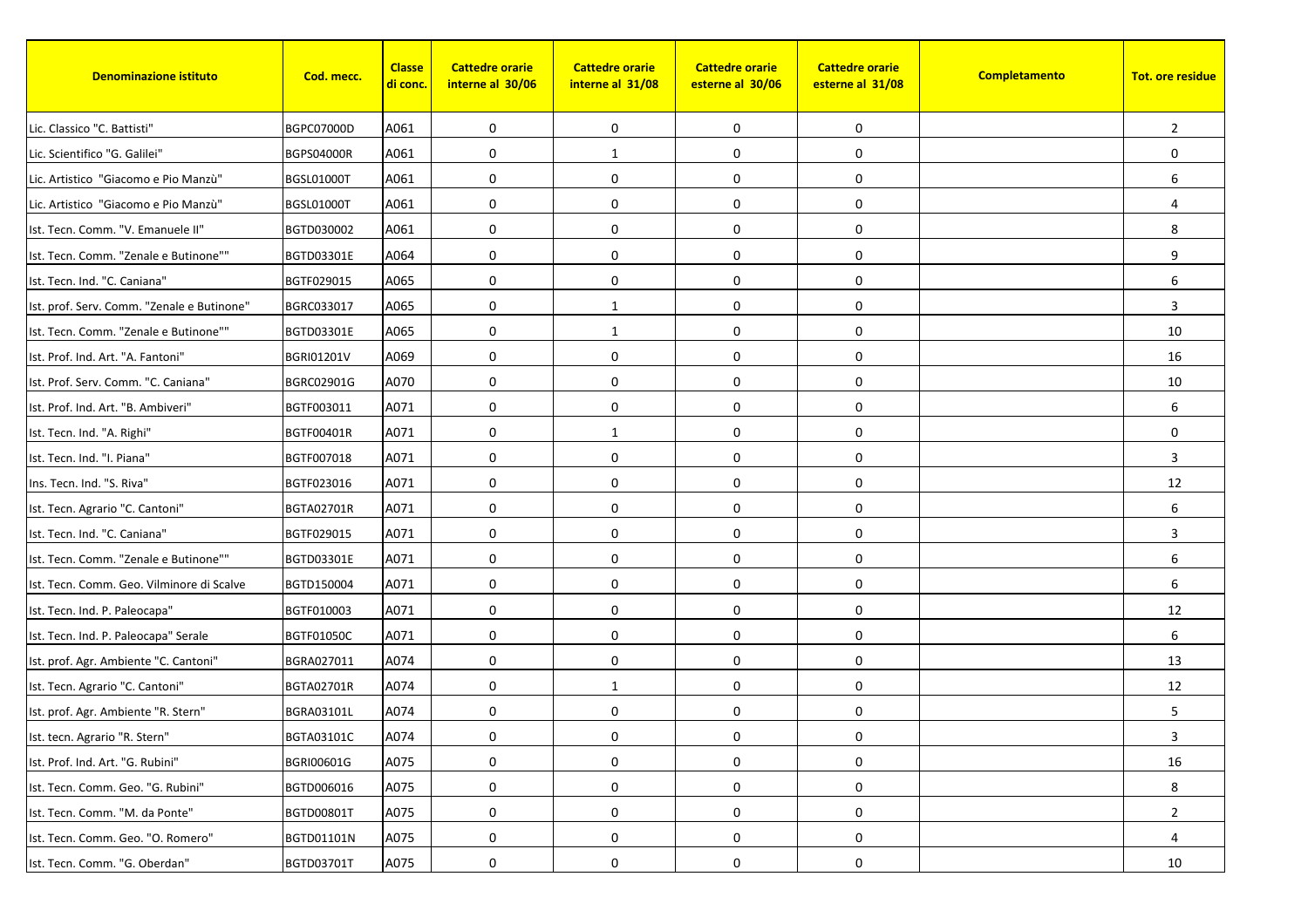| <b>Denominazione istituto</b>              | Cod. mecc.        | <b>Classe</b><br><mark>di conc.</mark> | <b>Cattedre orarie</b><br>interne al 30/06 | <b>Cattedre orarie</b><br>interne al 31/08 | <b>Cattedre orarie</b><br>esterne al 30/06 | <b>Cattedre orarie</b><br>esterne al 31/08 | Completamento   | <b>Tot. ore residue</b> |
|--------------------------------------------|-------------------|----------------------------------------|--------------------------------------------|--------------------------------------------|--------------------------------------------|--------------------------------------------|-----------------|-------------------------|
| Ist. Tecn. Comm. "V. Emanuele II" Serale   | <b>BGTD03050B</b> | A075                                   | 0                                          | $\mathbf 0$                                | 0                                          | 0                                          |                 | 6                       |
| Ist. Tecn. Comm. "B. Belotti"              | <b>BGTD06000T</b> | A075                                   | 0                                          | $\mathbf 0$                                | 0                                          | 0                                          |                 | $\overline{2}$          |
| Ist. Tecn. Comm. Geo. Vilminore di Scalve  | BGTD150004        | A075                                   | 0                                          | 0                                          | 0                                          | 0                                          |                 | $\overline{4}$          |
| Ist. Prof. Comm. "L. Einaudi"              | <b>BGRC01101A</b> | A076                                   | 0                                          | 0                                          | 0                                          | 0                                          |                 | $\overline{4}$          |
| Ist. prof. Comm. "L. Lotto"                | BGRC01401T        | A076                                   | 0                                          | $\mathbf 0$                                | 0                                          | 0                                          |                 | 4                       |
| Ist. prof. Serv. Comm. "Zenale e Butinone" | BGRC033017        | A076                                   | 1                                          | $\mathbf 0$                                | 0                                          | 0                                          |                 | 1                       |
| Ist. Tecn. Comm. "Zenale e Butinone""      | BGTD03301E        | A076                                   | 0                                          | $\mathbf 0$                                | 0                                          | 0                                          |                 | 10                      |
| Ist. Tecn. Comm. "G. Galli"                | BGTD03801N        | A076                                   | 0                                          | $\mathbf 0$                                | 0                                          | 0                                          |                 | 8                       |
| Ist. Prof. Comm. "G. Rubini"               | <b>BGRF00601L</b> | A246                                   | 0                                          | 0                                          | 0                                          | 0                                          |                 | 3                       |
| Ist. Prof. Comm. "G. Rubini"               | BGRF00601L        | A246                                   | 0                                          | 0                                          | 0                                          | 0                                          |                 | $\overline{2}$          |
| Ist. Prof. Comm. "I. Piana"                | BGRF00701C        | A246                                   | 0                                          | $\mathbf 0$                                | 0                                          | 0                                          |                 | 16                      |
| Ist. Tecn. Comm. "M. da Ponte"             | <b>BGTD00801T</b> | A246                                   | 0                                          | 0                                          | 0                                          | 0                                          |                 | 6                       |
| Ist. Prof. Comm. "O. Romero"               | <b>BGRC00902B</b> | A246                                   | 0                                          | $\mathbf 0$                                | 0                                          | 0                                          |                 | 9                       |
| Ist. Tecn. Comm. "O. Romero"               | BGTD00901N        | A246                                   | 0                                          | $\mathbf 0$                                | 0                                          | 0                                          |                 | 12                      |
| Ist. Prof. Comm. "L. Einaudi"              | <b>BGRC01101A</b> | A246                                   | 0                                          | 0                                          | 0                                          | 0                                          |                 | 17                      |
| Ist. Tecn. Comm. Geo. "A. Fantoni"         | BGTD01201D        | A246                                   | 1                                          | $\mathbf 0$                                | 0                                          | 0                                          |                 | $\mathbf 0$             |
| Ist. prof. Comm. "L. Lotto"                | BGRC01401T        | A246                                   | 0                                          | $\mathbf 0$                                | 0                                          | 0                                          |                 | $\overline{2}$          |
| Ist. Tecn. Comm. "L. Lotto"                | BGTD014015        | A246                                   | 0                                          | $\mathbf 0$                                | 0                                          | 0                                          |                 | 3                       |
| Ist. Prof. Alberghiero "S. Riva"           | BGRH02301T        | A246                                   | 0                                          | $\mathbf 0$                                | 0                                          | 0                                          |                 | 13                      |
| Lic. Scienze Umane "Mamoli"                | BGPM02601L        | A246                                   | 0                                          | $\mathbf 0$                                | 0                                          | 0                                          |                 | 9                       |
| Ist. Prof. Serv. Soc. "Mamoli"             | BGRF02601T        | A246                                   | 0                                          | $\mathbf 0$                                | 0                                          | 0                                          |                 | 5                       |
| Ist. Prof. Serv. Comm. "C. Caniana"        | BGRC02901G        | A246                                   | $\mathbf 0$                                | $\mathbf 0$                                | 0                                          | 0                                          |                 | 13                      |
| Ist. Tecn. Comm. "Zenale e Butinone""      | BGTD03301E        | A246                                   | 0                                          | $\mathbf 0$                                | 0                                          | 0                                          |                 | 6                       |
| Lic. Scienze Umane "Don L. Milani"         | BGPM03401G        | A246                                   | 0                                          | 0                                          | 0                                          | 0                                          |                 | 6                       |
| Lic. Scienze Umane "G. Oberdan"            | BGPM037013        | A246                                   | 0                                          | 0                                          | 0                                          | $\mathbf{1}$                               | 6<br>BGPM00301X | 0                       |
| Ist. Prof. Serv. Comm. "G. Galli"          | BGRC03801A        | A246                                   | 0                                          | 0                                          | 0                                          | 0                                          |                 | 21                      |
| Lic. Linguistico "G. Falcone"              | <b>BGPM02000L</b> | A246                                   | 0                                          | 0                                          | 0                                          | 0                                          |                 | 14                      |
| Ist. Prof. Alberghiero S. Pellegrino Terme | BGRH01000P        | A246                                   | 0                                          | $\mathbf 0$                                | $\pmb{0}$                                  | 0                                          |                 | 12                      |
| Ist. Prof. Alberghiero "A. Sonzogni"       | BGRH020009        | A246                                   | $\pmb{0}$                                  | $\boldsymbol{0}$                           | 0                                          | $\boldsymbol{0}$                           |                 | 27                      |
| Ist. Tecn. Comm. "V. Emanuele II"          | BGTD030002        | A246                                   | 0                                          | 0                                          | 0                                          | 0                                          |                 | 12                      |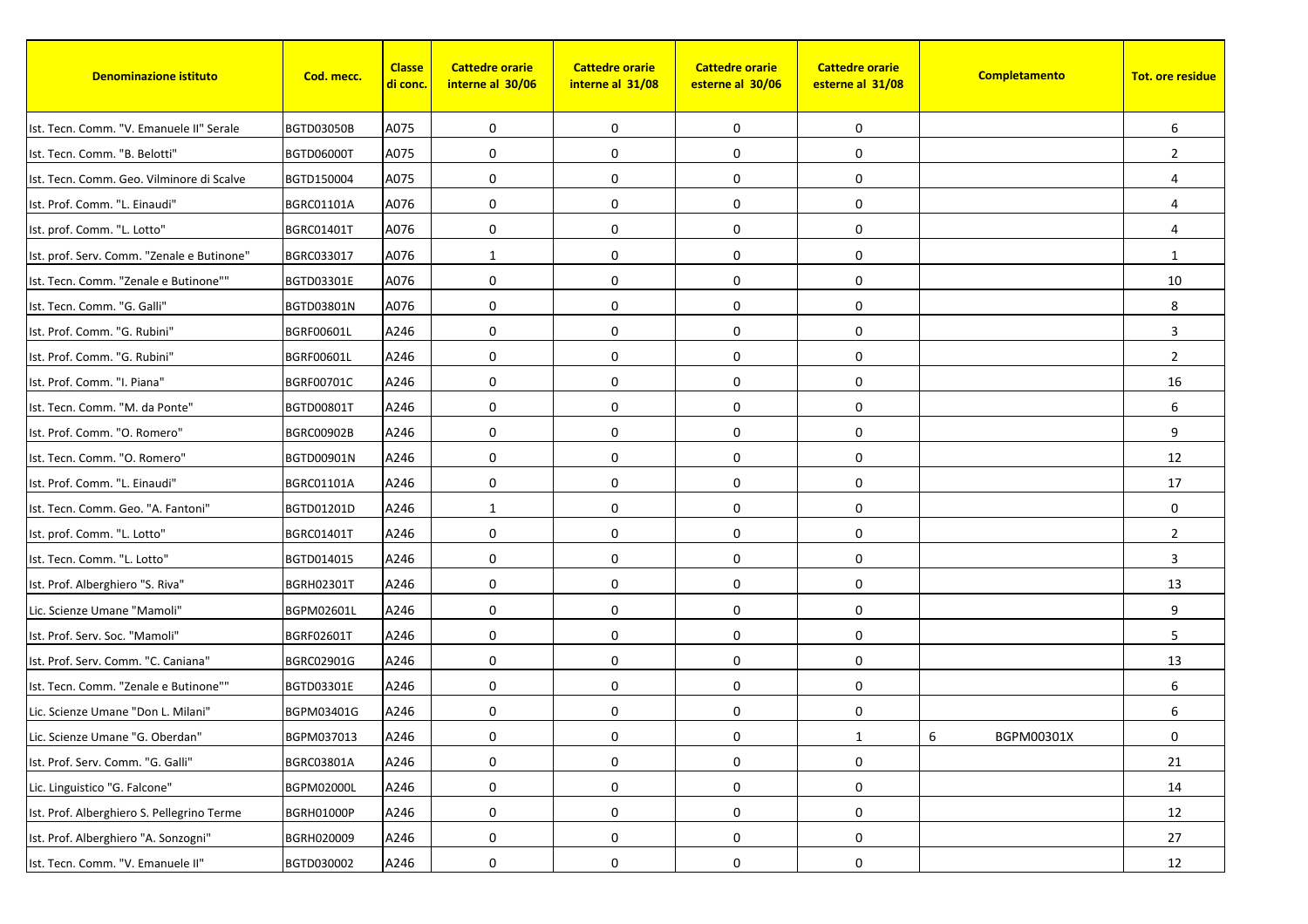| <b>Denominazione istituto</b>             | Cod. mecc.        | <b>Classe</b><br><mark>di conc.</mark> | <b>Cattedre orarie</b><br>interne al 30/06 | <b>Cattedre orarie</b><br>interne al 31/08 | <b>Cattedre orarie</b><br>esterne al 30/06 | <b>Cattedre orarie</b><br>esterne al 31/08 | Completamento   | <b>Tot. ore residue</b> |
|-------------------------------------------|-------------------|----------------------------------------|--------------------------------------------|--------------------------------------------|--------------------------------------------|--------------------------------------------|-----------------|-------------------------|
| Ist. Tecn. Comm. "B. Belotti"             | <b>BGTD06000T</b> | A246                                   | 0                                          | $\mathbf 0$                                | 0                                          | 0                                          |                 | 3                       |
| Ist. Tecn. Comm. Geo. Vilminore di Scalve | BGTD150004        | A246                                   | 0                                          | 0                                          | 0                                          | 0                                          |                 | 6                       |
| Lic. Artistico "D. Celeri"                | BGSL001014        | A346                                   | 0                                          | 0                                          | 0                                          | 0                                          |                 | 6                       |
| Lic. Scienze Umane "B. Ambiveri"          | BGPM00301X        | A346                                   | $\mathbf 0$                                | $\mathbf 0$                                | $\pmb{0}$                                  | 0                                          |                 | 3                       |
| Ist. Prof. Comm. "B. Ambiveri"            | BGRC00301B        | A346                                   | 0                                          | $\mathbf 0$                                | 0                                          | 0                                          |                 | 6                       |
| Ist. Prof. Ind. Art. "B. Ambiveri"        | BGRI003014        | A346                                   | 0                                          | $\mathbf 0$                                | $\pmb{0}$                                  | 0                                          |                 | 3                       |
| Ist. Prof. Ind. Art. "B. Ambiveri"        | BGTF003011        | A346                                   | 0                                          | 0                                          | $\mathbf 0$                                | 0                                          |                 | 9                       |
| Ist. Prof. Ind. Art. "O. Mozzali"         | <b>BGRI00401X</b> | A346                                   | $\mathbf 0$                                | $\mathbf 0$                                | 0                                          | $\mathbf{1}$                               | 3<br>BGTF00401R | $\mathbf 0$             |
| Ist. Tecn. Ind. "A. Righi" Serale         | BGRI004519        | A346                                   | 0                                          | 0                                          | 0                                          | 0                                          |                 | $\overline{4}$          |
| Ist. Tecn. Ind. "A. Righi"                | BGTF00401R        | A346                                   | 0                                          | 1                                          | $\pmb{0}$                                  | 0                                          |                 | 18                      |
| Ist. Tecn. Ind. "A. Righi" Serale         | BGTF004505        | A346                                   | 0                                          | $\mathbf 0$                                | 0                                          | 0                                          |                 | $\overline{7}$          |
| Ist. Prof. Ind. Art. "G. Rubini"          | BGRI00601G        | A346                                   | 0                                          | $\mathbf 0$                                | 0                                          | 0                                          |                 | 6                       |
| Ist. Prof. Comm. "I. Piana"               | <b>BGRF00701C</b> | A346                                   | 0                                          | $\mathbf 0$                                | $\pmb{0}$                                  | 0                                          |                 | 6                       |
| Ist. Tecn. Ind. "I. Piana"                | BGTF007018        | A346                                   | $\mathbf 0$                                | 1                                          | $\mathbf 0$                                | 0                                          |                 | 9                       |
| Lic. Scientifico "M. da Ponte"            | BGPS008012        | A346                                   | $\mathbf 0$                                | 0                                          | $\mathbf 0$                                | 0                                          |                 | 24                      |
| Lic. Scienze Umane "O. Romero"            | BGPM00901V        | A346                                   | 0                                          | $\mathbf 0$                                | $\pmb{0}$                                  | 0                                          |                 | 11                      |
| Ist. Tecn. Comm. "O. Romero"              | BGTD00901N        | A346                                   | 0                                          | $\mathbf 0$                                | 0                                          | 0                                          |                 | 9                       |
| Ist. Tecn. Comm. "O. Romero"              | BGTD00901N        | A346                                   | $\mathbf 0$                                | $\mathbf 0$                                | $\mathbf 0$                                | 0                                          |                 | 9                       |
| Ist. Prof. Comm. "L. Einaudi"             | <b>BGRC01101A</b> | A346                                   | 0                                          | $\mathbf 0$                                | 0                                          | 0                                          |                 | 9                       |
| Ist. Tecn. Comm. Geo. "O. Romero"         | BGTD01101N        | A346                                   | 0                                          | 0                                          | 0                                          | 0                                          |                 | 12                      |
| Ist. Prof. Ind. Art. "A. Fantoni"         | <b>BGRI01201V</b> | A346                                   | 0                                          | $\mathbf 0$                                | $\pmb{0}$                                  | 0                                          |                 | 12                      |
| Ist. Tecn. Comm. Geo. "A. Fantoni"        | BGTD01201D        | A346                                   | 0                                          | $\mathbf 0$                                | 0                                          | 0                                          |                 | 15                      |
| Lic. Scienze Umane "D.M. Turoldo"         | BGPM01302G        | A346                                   | 0                                          | $\mathbf 0$                                | 0                                          | 0                                          |                 | 9                       |
| Lic. Scientifico "D.M. Turoldo"           | BGPS01301D        | A346                                   | 0                                          | 0                                          | $\pmb{0}$                                  | 0                                          |                 | 19                      |
| Ist. Prof. Ind. Art. "D.M. Turoldo"       | BGRI01301P        | A346                                   | 0                                          | $\mathbf{1}$                               | 0                                          | $\boldsymbol{0}$                           |                 | 0                       |
| Ist. Tecn. Ind. "D.M. Turoldo"            | BGTF01301G        | A346                                   | 0                                          | 0                                          | 0                                          | 0                                          |                 | 18                      |
| Ist. prof. Comm. "L. Lotto"               | BGRC01401T        | A346                                   | 0                                          | 0                                          | 0                                          | 0                                          |                 | 6                       |
| Ist. Tecn. Comm. "L. Lotto"               | BGTD014015        | A346                                   | 0                                          | $\boldsymbol{0}$                           | 0                                          | 0                                          |                 | 24                      |
| Ist. Prof. Serv. Soc. "Valle Seriana"     | BGRF016017        | A346                                   | $\pmb{0}$                                  | 0                                          | 0                                          | 0                                          |                 | 12                      |
| Ist. tecn. Ind. "Valle Seriana"           | BGTF016013        | A346                                   | 0                                          | 0                                          | 0                                          | 0                                          |                 | 18                      |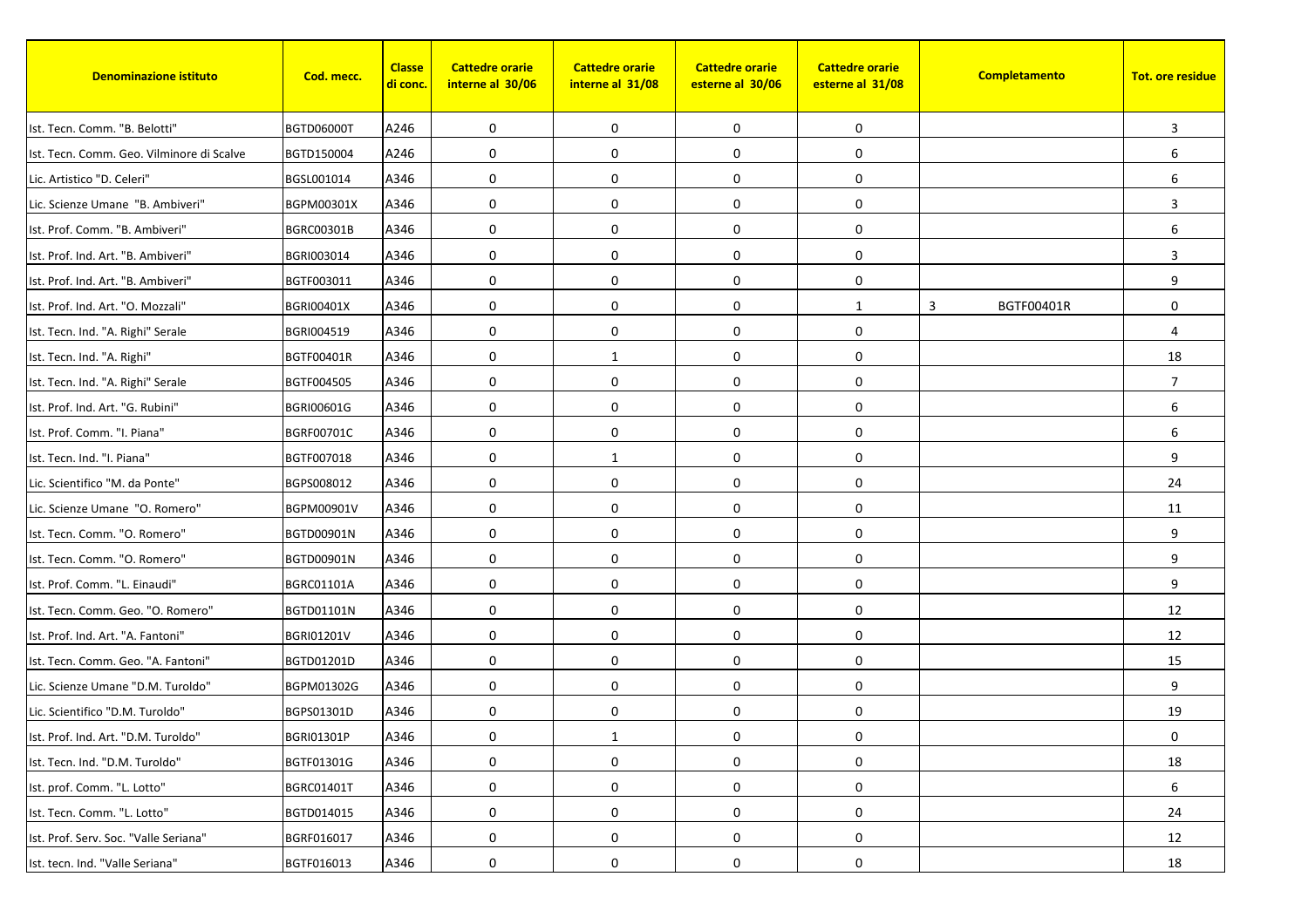| <b>Denominazione istituto</b>              | Cod. mecc.        | <b>Classe</b><br>di conc. | <b>Cattedre orarie</b><br>interne al 30/06 | <b>Cattedre orarie</b><br>interne al 31/08 | <b>Cattedre orarie</b><br>esterne al 30/06 | <b>Cattedre orarie</b><br>esterne al 31/08 |   | Completamento | <b>Tot. ore residue</b> |
|--------------------------------------------|-------------------|---------------------------|--------------------------------------------|--------------------------------------------|--------------------------------------------|--------------------------------------------|---|---------------|-------------------------|
| Ist. Prof. Ind. Art. "E. Majorana"         | BGRI017023        | A346                      | 0                                          | $\mathbf 0$                                | 0                                          | $\mathbf{1}$                               | 8 | BGTF01701V    | 3                       |
| ist. Tecn. Ind. "E. Majorana"              | BGTF01701V        | A346                      | 0                                          | $\mathbf 0$                                | 0                                          | 0                                          |   |               | 31                      |
| ist. prof. Ind. Art. "C. Pesenti"          | <b>BGRI02101N</b> | A346                      | 0                                          | $\mathbf{1}$                               | 0                                          | 0                                          |   |               | 6                       |
| ist. prof. Ind. Art. "C. Pesenti" Serale   | BGRI021513        | A346                      | 0                                          | $\mathbf 0$                                | $\mathbf 0$                                | 0                                          |   |               | 16                      |
| Ist. Prof. Alberghiero "S. Riva"           | <b>BGRH02301T</b> | A346                      | 0                                          | $\mathbf 0$                                | 0                                          | 0                                          |   |               | 9                       |
| ist. Prof. Ind. Art. "S. Riva"             | BGRI023019        | A346                      | 0                                          | $\mathbf 0$                                | $\mathbf 0$                                | 0                                          |   |               | 9                       |
| Ins. Tecn. Ind. "S. Riva"                  | BGTF023016        | A346                      | 0                                          | $\mathbf 0$                                | $\mathbf 0$                                | 0                                          |   |               | 12                      |
| Lic. Scienze Umane "L. Federici"           | BGPM024011        | A346                      | 0                                          | $\mathbf 0$                                | 0                                          | 0                                          |   |               | 9                       |
| Lic. Scientifico "L. Federici"             | BGPS02401X        | A346                      | 0                                          | $\mathbf 0$                                | 0                                          | 0                                          |   |               | 9                       |
| Lic. Scienze Umane "Mamoli"                | BGPM02601L        | A346                      | 0                                          | $\boldsymbol{0}$                           | $\pmb{0}$                                  | 0                                          |   |               | 12                      |
| Ospedale                                   | BGPM02601L        | A346                      | 1                                          | $\mathbf 0$                                | 0                                          | 0                                          |   |               | $\mathbf 0$             |
| Ist. Prof. Serv. Soc. "Mamoli"             | BGRF02601T        | A346                      | 0                                          | 1                                          | 0                                          | 0                                          |   |               | 6                       |
| Ist. Prof. Serv. Soc. "Mamoli" Serale      | BGRF026506        | A346                      | 0                                          | $\mathbf 0$                                | $\boldsymbol{0}$                           | 0                                          |   |               | 8                       |
| Ist. prof. Agr. Ambiente "C. Cantoni"      | BGRA027011        | A346                      | 0                                          | $\mathbf 0$                                | $\mathbf 0$                                | 0                                          |   |               | 11                      |
| Ist. Tecn. Agrario "C. Cantoni"            | BGTA02701R        | A346                      | 0                                          | $\mathbf 0$                                | $\pmb{0}$                                  | 0                                          |   |               | 15                      |
| Ist. Prof. Serv. Comm. "C. Caniana"        | BGRC02901G        | A346                      | 0                                          | $\mathbf 0$                                | $\boldsymbol{0}$                           | 0                                          |   |               | 32                      |
| Ist. Tecn. Ind. "C. Caniana"               | BGTF029015        | A346                      | 0                                          | 0                                          | 0                                          | 0                                          |   |               | 9                       |
| Ist. tecn. Agrario "R. Stern"              | BGTA03101C        | A346                      | 0                                          | $\mathbf 0$                                | $\mathbf 0$                                | 0                                          |   |               | 24                      |
| Ist. Tecn. Ind. "G. Natta"                 | BGTF032011        | A346                      | 0                                          | $\mathbf 0$                                | $\mathbf{1}$                               | 0                                          | 3 | BGPS03201V    | $\mathbf 0$             |
| Ist. prof. Serv. Comm. "Zenale e Butinone" | BGRC033017        | A346                      | 0                                          | $\mathbf{1}$                               | 0                                          | 0                                          |   |               | 1                       |
| Ist. Tecn. Comm. "Zenale e Butinone""      | BGTD03301E        | A346                      | 0                                          | $\mathbf 0$                                | $\boldsymbol{0}$                           | 0                                          |   |               | 18                      |
| Lic. Scienze Umane "Don L. Milani"         | BGPM03401G        | A346                      | 0                                          | $\mathbf 0$                                | 0                                          | 0                                          |   |               | 14                      |
| Lic. Scientifico "Don L. Milani"           | BGPS03401E        | A346                      | 0                                          | $\mathbf 0$                                | 0                                          | 0                                          |   |               | 12                      |
| Ist. Prof. Ind. Art. "G. Marconi"          | <b>BGRI03601B</b> | A346                      | 0                                          | $\mathbf 0$                                | $\pmb{0}$                                  | 1                                          | 6 | BGTF036018    | $\mathbf 0$             |
| Lic. Scienze Umane "G. Oberdan"            | BGPM037013        | A346                      | 0                                          | 0                                          | 0                                          | $\boldsymbol{0}$                           |   |               | 12                      |
| Ist. Tecn. Comm. "G. Oberdan"              | <b>BGTD03701T</b> | A346                      | 0                                          | 0                                          | 0                                          | 0                                          |   |               | 12                      |
| Ist. Tecn. Comm. "G. Oberdan" Serale       | BGTD037517        | A346                      | 0                                          | $\mathbf 0$                                | 0                                          | 0                                          |   |               | 4                       |
| Ist. Prof. Serv. Comm. "G. Galli"          | BGRC03801A        | A346                      | 0                                          | 0                                          | $\mathbf{1}$                               | 0                                          |   |               | 0                       |
| Lic. Classico "C. Battisti"                | BGPC07000D        | A346                      | 0                                          | $\mathbf 0$                                | 0                                          | 0                                          |   |               | 10                      |
| Lic. Scienze Umane "P. Secco Suardo"       | BGPM010002        | A346                      | 0                                          | 0                                          | 0                                          | 0                                          |   |               | 6                       |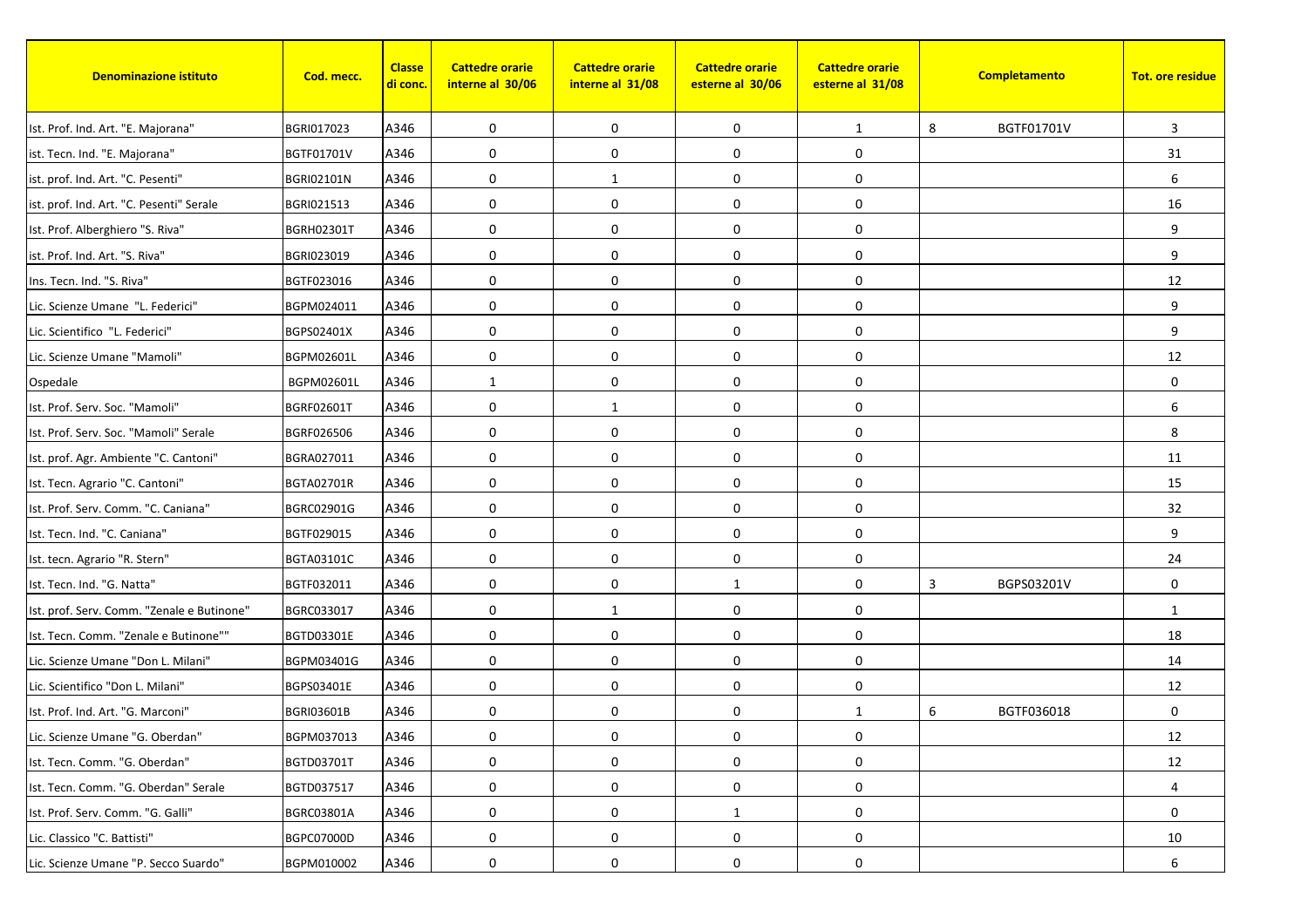| <b>Denominazione istituto</b>              | Cod. mecc.        | <b>Classe</b><br><mark>di conc.</mark> | <b>Cattedre orarie</b><br>interne al 30/06 | <b>Cattedre orarie</b><br>interne al 31/08 | <b>Cattedre orarie</b><br>esterne al 30/06 | <b>Cattedre orarie</b><br>esterne al 31/08 | Completamento   | <b>Tot. ore residue</b> |
|--------------------------------------------|-------------------|----------------------------------------|--------------------------------------------|--------------------------------------------|--------------------------------------------|--------------------------------------------|-----------------|-------------------------|
| Lic. Linguistico "G. Falcone"              | <b>BGPM02000L</b> | A346                                   | 0                                          | $\mathbf 0$                                | 0                                          | 0                                          |                 | 21                      |
| Lic. Scientifico "G. Galilei"              | <b>BGPS04000R</b> | A346                                   | 0                                          | $\mathbf 0$                                | 0                                          | 0                                          |                 | 14                      |
| Lic. Scientifico "L. Mascheroni"           | <b>BGPS05000B</b> | A346                                   | 0                                          | 0                                          | 0                                          | 0                                          |                 | 6                       |
| Lic. Scientifico "E. Amaldi"               | <b>BGPS17000D</b> | A346                                   | $\mathbf{1}$                               | 0                                          | $\pmb{0}$                                  | 0                                          |                 | 15                      |
| Ist. Prof. Alberghiero S. Pellegrino Terme | <b>BGRH01000P</b> | A346                                   | 0                                          | 3                                          | 0                                          | 0                                          |                 | $\mathbf 0$             |
| Ist. Prof. Alberghiero "A. Sonzogni"       | BGRH020009        | A346                                   | 0                                          | 1                                          | $\pmb{0}$                                  | 0                                          |                 | 24                      |
| Lic. Artistico "Giacomo e Pio Manzù"       | <b>BGSL01000T</b> | A346                                   | 0                                          | 0                                          | $\mathbf 0$                                | 0                                          |                 | 9                       |
| Ist. Tecn. Comm. "V. Emanuele II"          | BGTD030002        | A346                                   | $\mathbf 0$                                | $\mathbf 0$                                | 0                                          | 0                                          |                 | 18                      |
| Ist. Tecn. Comm. "V. Emanuele II" Serale   | <b>BGTD03050B</b> | A346                                   | 0                                          | 0                                          | 0                                          | 0                                          |                 | 15                      |
| Ist. Tecn. Comm. "B. Belotti"              | <b>BGTD06000T</b> | A346                                   | 0                                          | 0                                          | $\pmb{0}$                                  | 0                                          |                 | 18                      |
| Ist. Tecn. Comm. Geo. Vilminore di Scalve  | BGTD150004        | A346                                   | 0                                          | $\mathbf 0$                                | 0                                          | 0                                          |                 | 6                       |
| Ist. Tecn. Ind. P. Paleocapa"              | BGTF010003        | A346                                   | 0                                          | $\mathbf 0$                                | 0                                          | 0                                          |                 | 27                      |
| Ist. Tecn. Ind. P. Paleocapa" Serale       | <b>BGTF01050C</b> | A346                                   | 0                                          | 1                                          | $\pmb{0}$                                  | 0                                          |                 | 4                       |
| Ist. Tecn. Geom. "G. Quarenghi"            | <b>BGTL02000T</b> | A346                                   | 0                                          | $\mathbf 0$                                | $\mathbf 0$                                | 0                                          |                 | 9                       |
| Ist. Tecn. Geom. "G. Quarenghi" Serale     | BGTL020507        | A346                                   | 0                                          | 0                                          | 0                                          | 0                                          |                 | $\overline{2}$          |
| Lic. Classico "S. Weil"                    | BGPC00201X        | A446                                   | 0                                          | $\mathbf 0$                                | $\mathbf 0$                                | 0                                          |                 | 3                       |
| Ist. Tecn. Comm. Geo. "G. Rubini"          | BGTD006016        | A446                                   | 0                                          | $\mathbf 0$                                | 0                                          | 0                                          |                 | 9                       |
| Lic. Scienze Umane "O. Romero"             | BGPM00901V        | A446                                   | $\mathbf 0$                                | 0                                          | $\mathbf 0$                                | 0                                          |                 | 17                      |
| Ist. Tecn. Comm. Geo. "O. Romero"          | BGTD01101N        | A446                                   | 0                                          | 1                                          | 0                                          | 0                                          |                 | $\mathbf 0$             |
| Ist. Tecn. Comm. Geo. "A. Fantoni"         | BGTD01201D        | A446                                   | 0                                          | $\mathbf 0$                                | 0                                          | 0                                          |                 | 15                      |
| Ist. Tecn. Comm. "L. Lotto"                | BGTD014015        | A446                                   | 0                                          | 1                                          | $\pmb{0}$                                  | 0                                          |                 | 3                       |
| Ist. Prof. Serv. Soc. "Valle Seriana"      | BGRF016017        | A446                                   | 0                                          | 1                                          | 0                                          | 0                                          |                 | 8                       |
| ist. Tecn. Ind. "E. Majorana"              | <b>BGTF01701V</b> | A446                                   | 0                                          | $\mathbf 0$                                | $\mathbf 0$                                | 0                                          |                 | 3                       |
| Ist. Tecn. Comm. "S. Riva"                 | BGTD02301X        | A446                                   | 0                                          | 0                                          | 0                                          | 0                                          |                 | 9                       |
| Lic. Scienze Umane "L. Federici"           | BGPM024011        | A446                                   | 0                                          | 0                                          | 0                                          | $\boldsymbol{0}$                           |                 | 7                       |
| Lic. Scienze Umane "Mamoli"                | BGPM02601L        | A446                                   | 0                                          | 0                                          | 0                                          | 0                                          |                 | 3                       |
| Ist. Prof. Serv. Soc. "Mamoli"             | BGRF02601T        | A446                                   | 0                                          | 1                                          | 0                                          | $\mathbf{1}$                               | 6<br>BGPM02601L | 0                       |
| Ist. Prof. Serv. Soc. "Mamoli" Serale      | BGRF026506        | A446                                   | 0                                          | 0                                          | $\pmb{0}$                                  | 0                                          |                 | 10                      |
| Ist. Tecn. Comm. "Zenale e Butinone""      | BGTD03301E        | A446                                   | $\pmb{0}$                                  | $\mathbf{1}$                               | 0                                          | 0                                          |                 | 0                       |
| Lic. Scienze Umane "Don L. Milani"         | BGPM03401G        | A446                                   | 0                                          | 1                                          | 0                                          | 0                                          |                 | 18                      |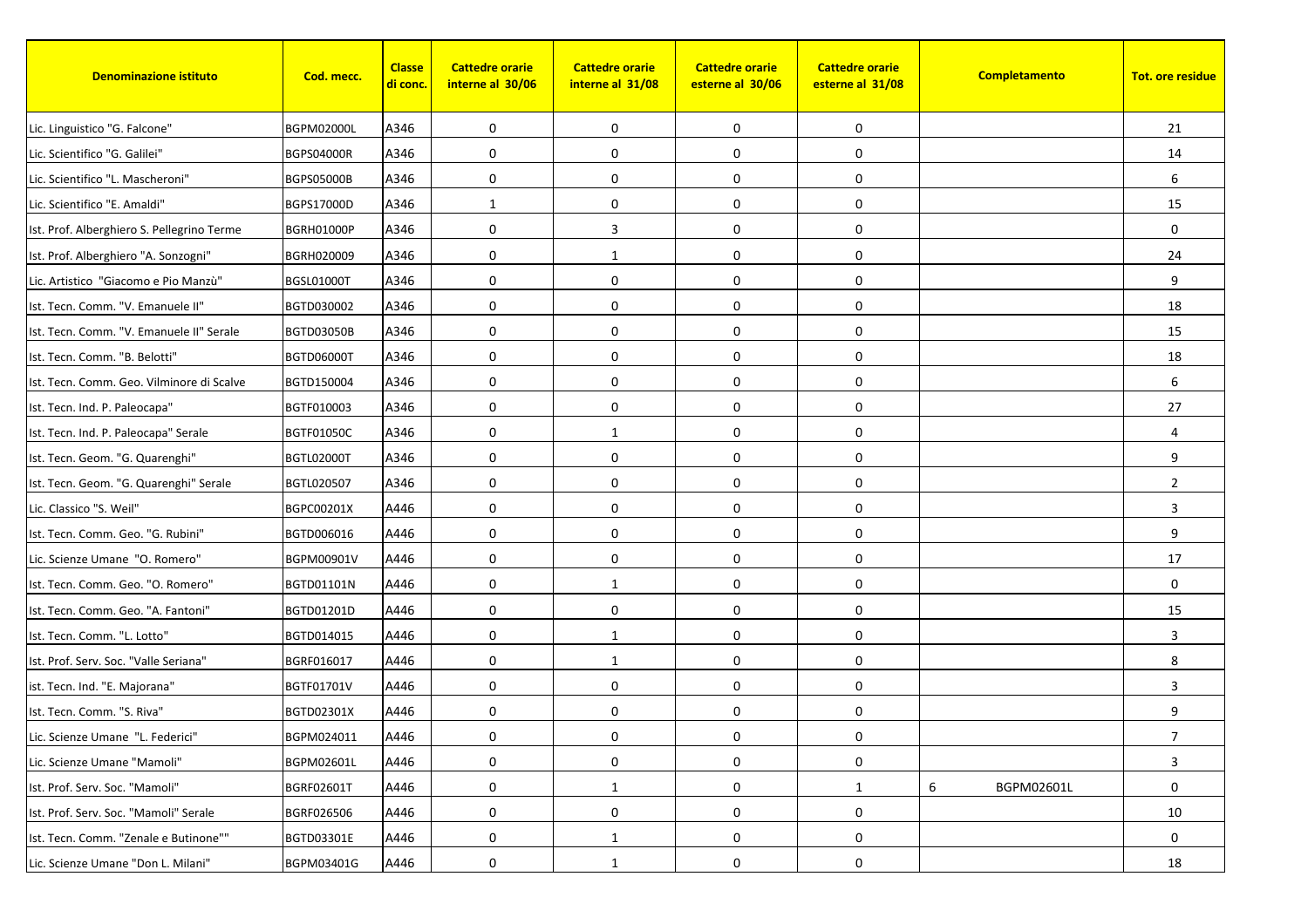| <b>Denominazione istituto</b>              | Cod. mecc.        | <b>Classe</b><br><mark>di conc.</mark> | <b>Cattedre orarie</b><br>interne al 30/06 | <b>Cattedre orarie</b><br>interne al 31/08 | <b>Cattedre orarie</b><br>esterne al 30/06 | <b>Cattedre orarie</b><br>esterne al 31/08 | Completamento   | <b>Tot. ore residue</b> |
|--------------------------------------------|-------------------|----------------------------------------|--------------------------------------------|--------------------------------------------|--------------------------------------------|--------------------------------------------|-----------------|-------------------------|
| Ist. Tecn. Comm. "G. Oberdan"              | BGTD03701T        | A446                                   | 0                                          | 1                                          | 0                                          | 0                                          |                 | 23                      |
| Ist. Prof. Serv. Comm. "G. Galli"          | BGRC03801A        | A446                                   | 0                                          | 0                                          | 0                                          | 0                                          |                 | 9                       |
| Lic. Classico "C. Battisti"                | BGPC07000D        | A446                                   | 0                                          | 1                                          | 0                                          | 0                                          |                 | 14                      |
| Lic. Linguistico "G. Falcone"              | <b>BGPM02000L</b> | A446                                   | $\mathbf 0$                                | 0                                          | $\pmb{0}$                                  | 0                                          |                 | 35                      |
| Lic. Scientifico "G. Galilei"              | <b>BGPS04000R</b> | A446                                   | 0                                          | $\mathbf 0$                                | 0                                          | 0                                          |                 | 12                      |
| Ist. Prof. Alberghiero S. Pellegrino Terme | BGRH01000P        | A446                                   | 0                                          | $\overline{2}$                             | $\pmb{0}$                                  | 0                                          |                 | 18                      |
| Ist. Prof. Alberghiero "A. Sonzogni"       | BGRH020009        | A446                                   | 0                                          | $\overline{2}$                             | $\mathbf 0$                                | 0                                          |                 | 17                      |
| Ist. Tecn. Comm. "V. Emanuele II"          | BGTD030002        | A446                                   | $\mathbf 0$                                | $\mathbf 0$                                | 0                                          | 0                                          |                 | 33                      |
| Ist. Tecn. Comm. "B. Belotti"              | <b>BGTD06000T</b> | A446                                   | 0                                          | 0                                          | 0                                          | 0                                          |                 | 15                      |
| Lic. Classico "S. Weil"                    | BGPC00201X        | A546                                   | 0                                          | 0                                          | $\pmb{0}$                                  | 0                                          |                 | 3                       |
| Ist. Tecn. Comm. "M. da Ponte"             | BGTD00801T        | A546                                   | 0                                          | $\mathbf 0$                                | 0                                          | 0                                          |                 | 9                       |
| Lic. Scienze Umane "O. Romero"             | BGPM00901V        | A546                                   | 0                                          | $\mathbf 0$                                | 0                                          | 0                                          |                 | 17                      |
| Ist. Tecn. Comm. "O. Romero"               | BGTD00901N        | A546                                   | 0                                          | 0                                          | $\pmb{0}$                                  | 0                                          |                 | 3                       |
| Ist. Tecn. Comm. Geo. "O. Romero"          | BGTD01101N        | A546                                   | 0                                          | $\mathbf 0$                                | $\mathbf 0$                                | 0                                          |                 | $6\phantom{.}6$         |
| Ist. Tecn. Comm. "L. Lotto"                | BGTD014015        | A546                                   | 0                                          | 0                                          | $\mathbf 0$                                | 0                                          |                 | 3                       |
| ist. Tecn. Ind. "E. Majorana"              | <b>BGTF01701V</b> | A546                                   | 0                                          | $\mathbf 0$                                | $\pmb{0}$                                  | 0                                          |                 | 11                      |
| Lic. Scienze Umane "L. Federici"           | BGPM024011        | A546                                   | 0                                          | $\mathbf 0$                                | 0                                          | 0                                          |                 | 10                      |
| Ist. Tecn. Comm. "G. Oberdan"              | <b>BGTD03701T</b> | A546                                   | $\mathbf 0$                                | $\mathbf 0$                                | $\mathbf 0$                                | 0                                          |                 | 9                       |
| Ist. Prof. Serv. Comm. "G. Galli"          | BGRC03801A        | A546                                   | 0                                          | $\mathbf 0$                                | 0                                          | $\mathbf{1}$                               | 3<br>BGTD00801T | $\mathbf 0$             |
| Ist. Tecn. Comm. "G. Galli"                | BGTD03801N        | A546                                   | 0                                          | 0                                          | 0                                          | 0                                          |                 | 6                       |
| Lic. Classico "C. Battisti"                | BGPC07000D        | A546                                   | 0                                          | $\mathbf{1}$                               | $\pmb{0}$                                  | $\mathbf{1}$                               | 6<br>BGTD007012 | 0                       |
| Lic. Linguistico "G. Falcone"              | <b>BGPM02000L</b> | A546                                   | 0                                          | $\mathbf 0$                                | 0                                          | 0                                          |                 | $\overline{4}$          |
| Lic. Scientifico "G. Galilei"              | <b>BGPS04000R</b> | A546                                   | 0                                          | $\mathbf 0$                                | $\mathbf 0$                                | 0                                          |                 | 18                      |
| Ist. Prof. Alberghiero S. Pellegrino Terme | <b>BGRH01000P</b> | A546                                   | 0                                          | 0                                          | $\pmb{0}$                                  | 0                                          |                 | 19                      |
| Ist. Tecn. Comm. "V. Emanuele II"          | BGTD030002        | A546                                   | 0                                          | 0                                          | 0                                          | 0                                          |                 | 15                      |
| Ist. Tecn. Comm. "B. Belotti"              | BGTD06000T        | A546                                   | 0                                          | 0                                          | 0                                          | 0                                          |                 | 12                      |
| Lic. Scienze Umane "Don L. Milani"         | BGPM03401G        | A556                                   | 0                                          | 0                                          | 0                                          | 0                                          |                 | 4                       |
| Lic. Scienze Umane "O. Romero"             | BGPM00901V        | A646                                   | 0                                          | 0                                          | $\pmb{0}$                                  | 0                                          |                 | 9                       |
| Lic. Linguistico "G. Falcone"              | <b>BGPM02000L</b> | AA46                                   | $\pmb{0}$                                  | $\mathbf{1}$                               | 0                                          | 0                                          |                 | 14                      |
| Lic. Linguistico "G. Falcone"              | <b>BGPM02000L</b> | AB46                                   | 0                                          | 1                                          | 0                                          | 0                                          |                 | 0                       |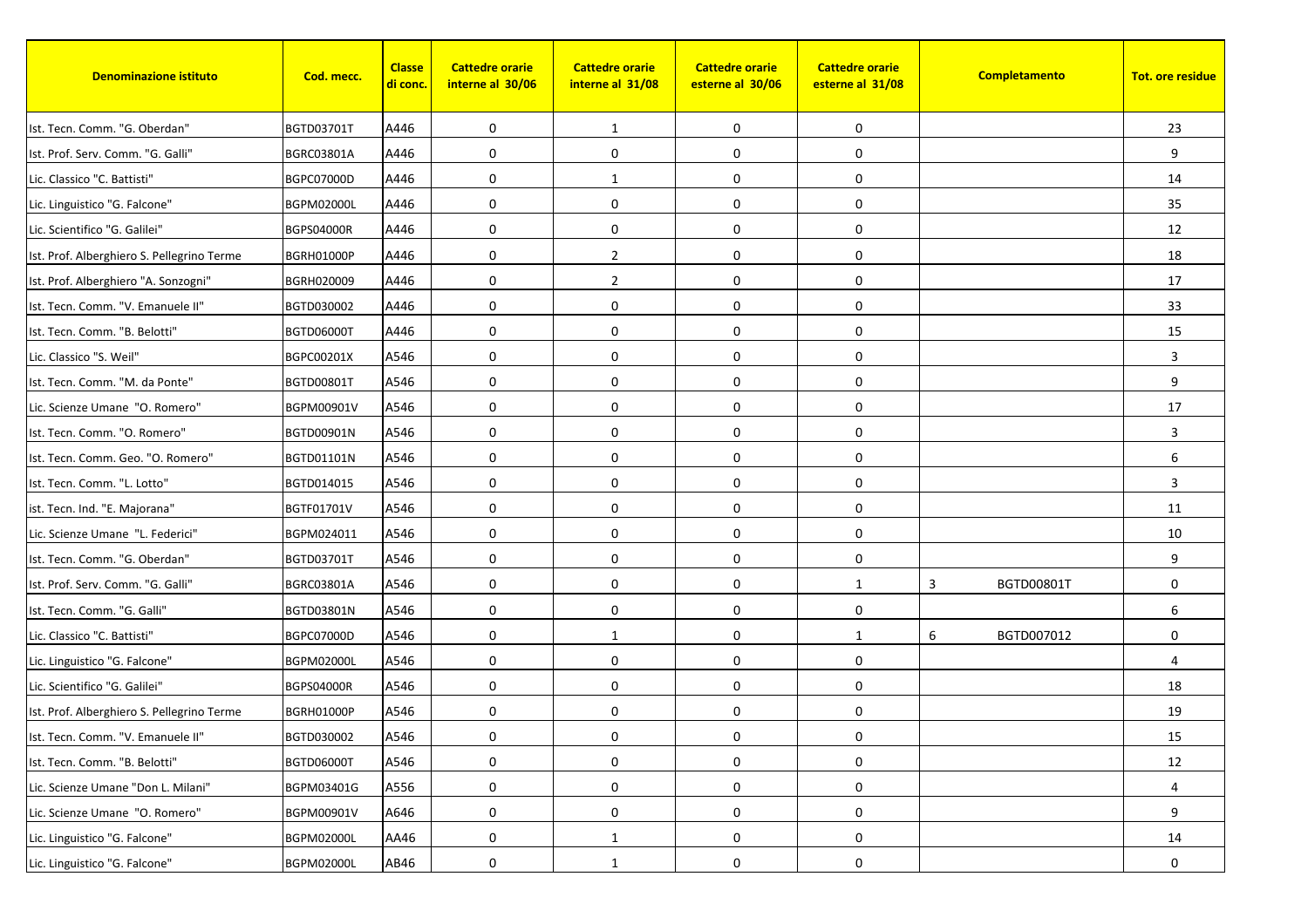| <b>Denominazione istituto</b>      | Cod. mecc.        | <b>Classe</b><br><mark>di conc.</mark> | <b>Cattedre orarie</b><br>interne al 30/06 | <b>Cattedre orarie</b><br>interne al 31/08 | <b>Cattedre orarie</b><br>esterne al 30/06 | <b>Cattedre orarie</b><br>esterne al 31/08 |   | Completamento         | <b>Tot. ore residue</b> |
|------------------------------------|-------------------|----------------------------------------|--------------------------------------------|--------------------------------------------|--------------------------------------------|--------------------------------------------|---|-----------------------|-------------------------|
| Lic. Linguistico "G. Falcone"      | <b>BGPM02000L</b> | AD46                                   | 0                                          | 1                                          | 0                                          | 0                                          |   |                       | $\mathbf 0$             |
| Lic. Scienze Umane "B. Ambiveri"   | BGPM00301X        | C031                                   | 0                                          | 0                                          | 0                                          | 0                                          |   |                       | 6                       |
| Lic. Scienze Umane "O. Romero"     | BGPM00901V        | C031                                   | 0                                          | 0                                          | 0                                          | 0                                          |   |                       | 5                       |
| Lic. Scientifico "D.M. Turoldo"    | BGPS01301D        | C031                                   | $\mathbf 0$                                | 0                                          | 0                                          | 0                                          |   |                       | 6                       |
| Lic. Scienze Umane "L. Federici"   | BGPM024011        | C031                                   | 0                                          | $\mathbf 0$                                | 0                                          | 0                                          |   |                       | $\overline{2}$          |
| Lic. Scienze Umane "Don L. Milani" | BGPM03401G        | C031                                   | 0                                          | $\mathbf 0$                                | $\pmb{0}$                                  | 0                                          |   |                       | 6                       |
| Lic. Scientifico "G. Galilei"      | <b>BGPS04000R</b> | C031                                   | 0                                          | 0                                          | $\mathbf 0$                                | 0                                          |   |                       | 5                       |
| Lic. Scienze Umane "B. Ambiveri"   | BGPM00301X        | C032                                   | 0                                          | $\mathbf 0$                                | 0                                          | 0                                          |   |                       | $\overline{4}$          |
| Lic. Scientifico "D.M. Turoldo"    | BGPS01301D        | C032                                   | 0                                          | 0                                          | 0                                          | 0                                          |   |                       | 6                       |
| Lic. Scientifico "E. Majorana"     | <b>BGPS01702T</b> | C032                                   | 0                                          | 0                                          | $\pmb{0}$                                  | 0                                          |   |                       | $\overline{4}$          |
| ist. Tecn. Ind. "E. Majorana"      | <b>BGTF01701V</b> | C032                                   | 0                                          | $\mathbf 0$                                | 0                                          | 0                                          |   |                       | 10                      |
| Lic. Scienze Umane "L. Federici"   | BGPM024011        | C032                                   | 0                                          | $\mathbf 0$                                | 0                                          | $\mathbf{1}$                               | 3 | <b>BGPM02000L</b>     | 0                       |
| Lic. Scienze Umane "Don L. Milani" | BGPM03401G        | C032                                   | 0                                          | 0                                          | $\pmb{0}$                                  | $\mathbf{1}$                               | 7 | BGPS04000R BGPM04000R | $\mathbf 0$             |
| Lic. Classico "C. Battisti"        | BGPC07000D        | C032                                   | 0                                          | $\mathbf 0$                                | $\mathbf 0$                                | 0                                          |   |                       | 9                       |
| Lic. Linguistico "G. Falcone"      | <b>BGPM02000L</b> | C032                                   | 0                                          | $\overline{2}$                             | 0                                          | 0                                          |   |                       | $\mathbf 0$             |
| Lic. Scientifico "G. Galilei"      | <b>BGPS04000R</b> | C032                                   | 0                                          | $\mathbf 0$                                | 0                                          | 0                                          |   |                       | 1                       |
| Lic. Classico "S. Weil"            | BGPC00201X        | C033                                   | 0                                          | $\mathbf 0$                                | 0                                          | 0                                          |   |                       | 6                       |
| Lic. Scienze Umane "B. Ambiveri"   | BGPM00301X        | C033                                   | $\mathbf 0$                                | 0                                          | 0                                          | 0                                          |   |                       | 1                       |
| Lic. Scienze Umane "O. Romero"     | BGPM00901V        | C033                                   | 0                                          | $\mathbf 0$                                | 0                                          | 0                                          |   |                       | 14                      |
| Lic. Scientifico "D.M. Turoldo"    | BGPS01301D        | C033                                   | 0                                          | 0                                          | 0                                          | 0                                          |   |                       | 6                       |
| Lic. Scienze Umane "L. Federici"   | BGPM024011        | C033                                   | 0                                          | 0                                          | 0                                          | 0                                          |   |                       | 15                      |
| Lic. Scienze Umane "Don L. Milani" | BGPM03401G        | C033                                   | 0                                          | $\mathbf 0$                                | 0                                          | 0                                          |   |                       | 6                       |
| Lic. Classico "C. Battisti"        | BGPC07000D        | C033                                   | 0                                          | 0                                          | 0                                          | 0                                          |   |                       | 9                       |
| Lic. Linguistico "G. Falcone"      | <b>BGPM02000L</b> | C033                                   | 0                                          | 0                                          | 0                                          | $\mathbf{1}$                               | 5 | BGPM00301X            | 3                       |
| Lic. Scientifico "G. Galilei"      | BGPS04000R        | C033                                   | 0                                          | 0                                          | 0                                          | $\boldsymbol{0}$                           |   |                       | 8                       |
| Lic. Classico "S. Weil"            | BGPC00201X        | C034                                   | 0                                          | 0                                          | 0                                          | 0                                          |   |                       | 6                       |
| Lic. Scienze Umane "O. Romero"     | BGPM00901V        | C034                                   | 0                                          | 0                                          | 0                                          | 0                                          |   |                       | 10                      |
| ist. Tecn. Ind. "E. Majorana"      | BGTF01701V        | C034                                   | 0                                          | 0                                          | 0                                          | 0                                          |   |                       | $\mathbf{1}$            |
| Lic. Scienze Umane "L. Federici"   | BGPM024011        | C034                                   | 0                                          | 0                                          | $\pmb{0}$                                  | 0                                          |   |                       | 10                      |
| Lic. Scienze Umane "Don L. Milani" | BGPM03401G        | C034                                   | 0                                          | 0                                          | 0                                          | 0                                          |   |                       | 6                       |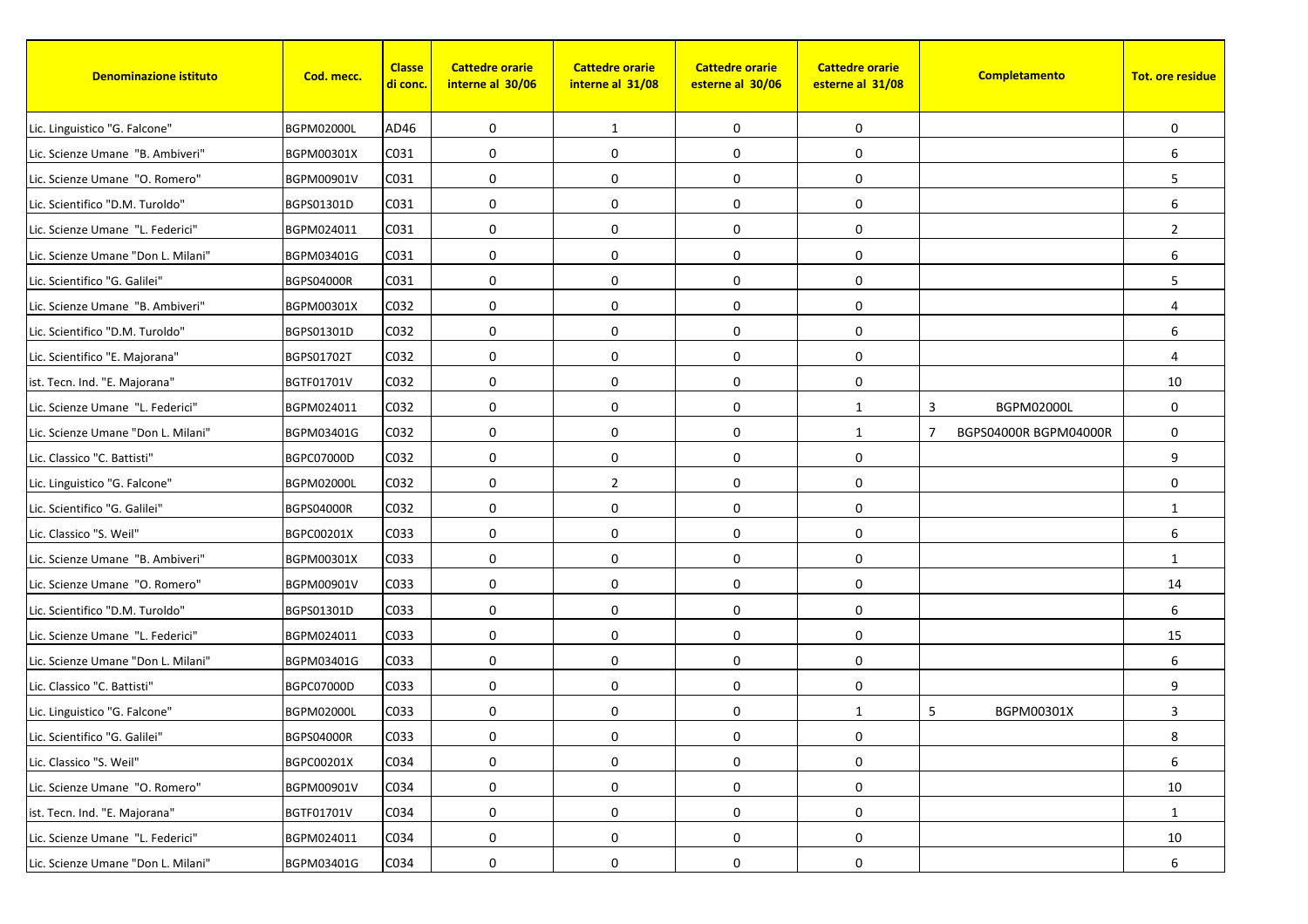| <b>Denominazione istituto</b>         | Cod. mecc.        | <b>Classe</b><br><u>di conc.</u> | <b>Cattedre orarie</b><br>interne al 30/06 | <b>Cattedre orarie</b><br>interne al 31/08 | <b>Cattedre orarie</b><br>esterne al 30/06 | <b>Cattedre orarie</b><br>esterne al 31/08 | Completamento   | <b>Tot. ore residue</b> |
|---------------------------------------|-------------------|----------------------------------|--------------------------------------------|--------------------------------------------|--------------------------------------------|--------------------------------------------|-----------------|-------------------------|
| Lic. Classico "C. Battisti"           | BGPC07000D        | C034                             | 0                                          | $\mathbf 0$                                | 0                                          | 0                                          |                 | 9                       |
| Lic. Linguistico "G. Falcone"         | <b>BGPM02000L</b> | C034                             | 0                                          | $\mathbf 0$                                | 0                                          | 0                                          |                 | $\overline{2}$          |
| Lic. Scientifico "G. Galilei"         | <b>BGPS04000R</b> | C034                             | 0                                          | $\mathbf 0$                                | 0                                          | $\mathbf{1}$                               | 5<br>BGPM03401G | $\mathbf 0$             |
| Lic. Scienze Umane "O. Romero"        | BGPM00901V        | C035                             | $\mathbf 0$                                | $\mathbf 0$                                | 0                                          | 0                                          |                 | 3                       |
| Lic. Linguistico "G. Falcone"         | <b>BGPM02000L</b> | C <sub>03</sub> A                | 0                                          | $\mathbf 0$                                | 0                                          | 0                                          |                 | 9                       |
| Lic. Linguistico "G. Falcone"         | <b>BGPM02000L</b> | C03B                             | 0                                          | $\mathbf 0$                                | $\pmb{0}$                                  | 0                                          |                 | 5                       |
| Lic. Linguistico "G. Falcone"         | <b>BGPM02000L</b> | CO3D                             | $\mathbf 0$                                | $\mathbf 0$                                | $\pmb{0}$                                  | 0                                          |                 | 5                       |
| Ist. prof. Agr. Ambiente "C. Cantoni" | BGRA027011        | C050                             | $\mathbf 0$                                | $\overline{2}$                             | 0                                          | 0                                          |                 | 9                       |
| Ist. Tecn. Agrario "C. Cantoni"       | <b>BGTA02701R</b> | C050                             | $\mathbf 0$                                | $\overline{2}$                             | 0                                          | 0                                          |                 | 8                       |
| Ist. prof. Agr. Ambiente "R. Stern"   | BGRA03101L        | C050                             | 0                                          | $\mathbf{1}$                               | 0                                          | 0                                          |                 | 15                      |
| Ist. tecn. Agrario "R. Stern"         | BGTA03101C        | C050                             | $\mathbf 0$                                | $\overline{2}$                             | $\boldsymbol{0}$                           | 0                                          |                 | $\mathbf 0$             |
| Ist. Prof. Serv. Comm. "C. Caniana"   | BGRC02901G        | C070                             | 0                                          | 0                                          | 0                                          | 0                                          |                 | 28                      |
| ist. Tecn. Ind. "E. Majorana"         | BGTF01701V        | C230                             | 0                                          | $\mathbf{1}$                               | $\pmb{0}$                                  | 0                                          |                 | $\mathbf 0$             |
| Ist. Prof. Ind. Art. "B. Ambiveri"    | BGRI003014        | C240                             | $\mathbf 0$                                | $\mathbf 0$                                | $\mathbf 0$                                | 0                                          |                 | $\overline{2}$          |
| Ist. Tecn. Ind. "B. Ambiveri"         | BGTF003011        | C240                             | $\mathbf 0$                                | 0                                          | 0                                          | 0                                          |                 | $\overline{2}$          |
| Ist. Tecn. Ind. "A. Righi"            | BGTF00401R        | C240                             | $\mathbf 0$                                | 0                                          | 0                                          | 0                                          |                 | 3                       |
| Ist. Tecn. Ind. "I. Piana"            | BGTF007018        | C240                             | 0                                          | 0                                          | 0                                          | 0                                          |                 | 8                       |
| Ist. Tecn. Comm. Geo. "A. Fantoni"    | BGTD01201D        | C240                             | $\mathbf 0$                                | 0                                          | 0                                          | 0                                          |                 | $\overline{2}$          |
| Ist. Tecn. Ind. "A. Fantoni"          | BGTF01201Q        | C240                             | 0                                          | $\mathbf 0$                                | 0                                          | 0                                          |                 | $\overline{2}$          |
| Ist. Tecn. Comm. Geo. "D.M. Turoldo"  | BGTD013019        | C240                             | 0                                          | $\mathbf 0$                                | $\boldsymbol{0}$                           | 0                                          |                 | $\overline{2}$          |
| Ist. Tecn. Ind. "D.M. Turoldo"        | BGTF01301G        | C240                             | 0                                          | 0                                          | $\boldsymbol{0}$                           | 0                                          |                 | $\overline{4}$          |
| Ist. Tecn. Comm. "L. Lotto"           | BGTD014015        | C240                             | $\mathbf 0$                                | $\mathbf 0$                                | 0                                          | 0                                          |                 | $\overline{2}$          |
| Ist. Prof. Ind. Art. "E. Majorana"    | BGRI017023        | C240                             | 0                                          | $\mathbf 0$                                | $\mathbf 0$                                | 0                                          |                 | $\overline{4}$          |
| ist. prof. Ind. Art. "C. Pesenti"     | <b>BGRI02101N</b> | C240                             | 0                                          | 0                                          | 0                                          | 0                                          |                 | 3                       |
| Ins. Tecn. Ind. "S. Riva"             | BGTF023016        | C240                             | 0                                          | 0                                          | 0                                          | 0                                          |                 | 4                       |
| Ist. Prof. Serv. Comm. "C. Caniana"   | BGRC02901G        | C240                             | 0                                          | 0                                          | 0                                          | 0                                          |                 | 5                       |
| Ist. Tecn. Ind. "C. Caniana"          | BGTF029015        | C240                             | 0                                          | 0                                          | 0                                          | 0                                          |                 | 3                       |
| Ist. Tecn. Ind. "G. Natta"            | BGTF032011        | C240                             | 0                                          | $\mathbf 0$                                | 0                                          | 0                                          |                 | 11                      |
| Ist. Tecn. Comm. "Zenale e Butinone"" | BGTD03301E        | C240                             | $\boldsymbol{0}$                           | $\mathbf 0$                                | 0                                          | 0                                          |                 | 8                       |
| Ist. Tecn. Ind. P. Paleocapa"         | BGTF010003        | C240                             | 0                                          | -1                                         | 0                                          | 0                                          |                 | 0                       |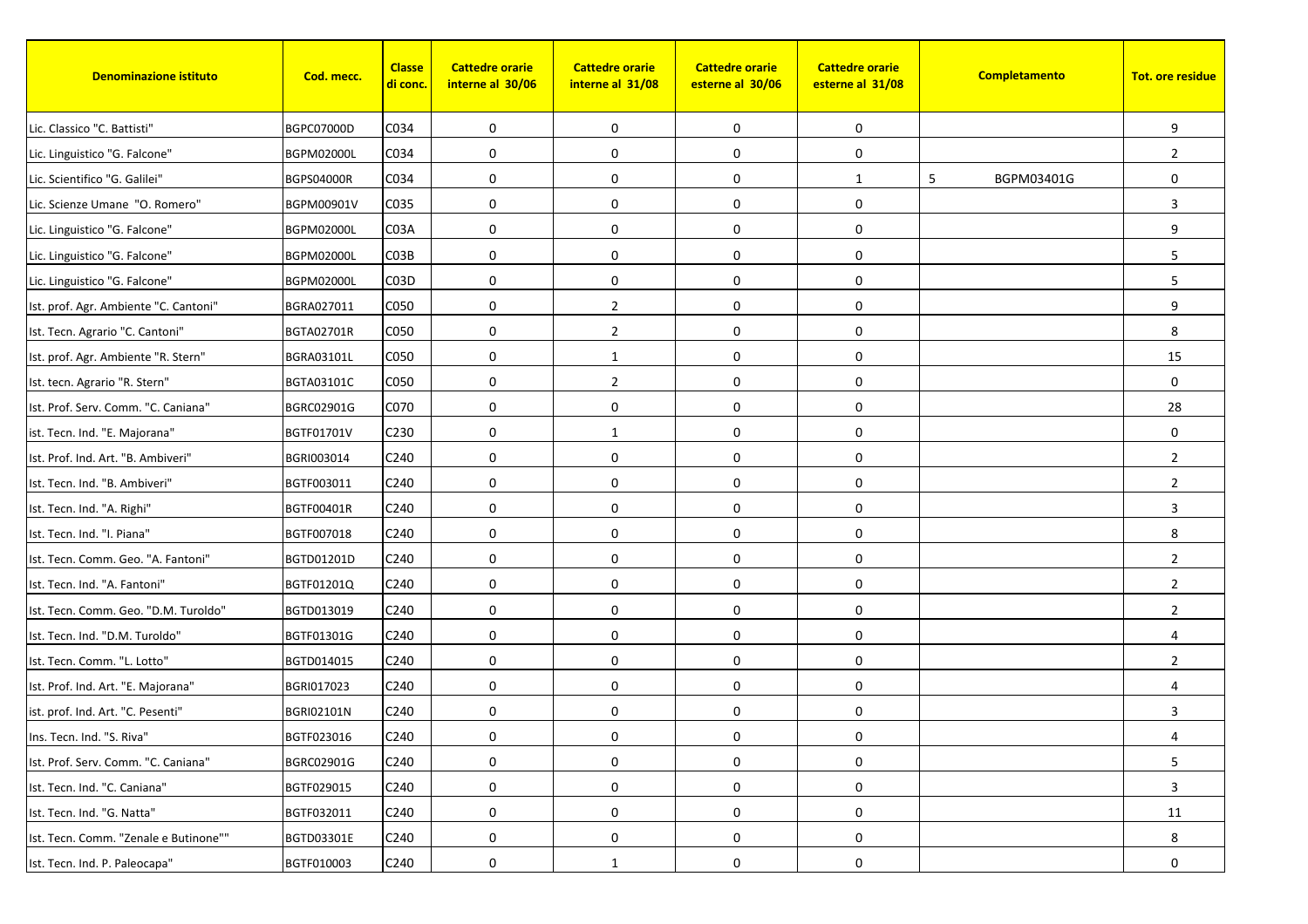| <b>Denominazione istituto</b>              | Cod. mecc.        | <b>Classe</b><br><u>di conc.</u> | <b>Cattedre orarie</b><br>interne al 30/06 | <b>Cattedre orarie</b><br>interne al 31/08 | <b>Cattedre orarie</b><br>esterne al 30/06 | <b>Cattedre orarie</b><br>esterne al 31/08 | Completamento | <b>Tot. ore residue</b> |
|--------------------------------------------|-------------------|----------------------------------|--------------------------------------------|--------------------------------------------|--------------------------------------------|--------------------------------------------|---------------|-------------------------|
| Ist. Tecn. Ind. P. Paleocapa" Serale       | <b>BGTF01050C</b> | C240                             | 0                                          | 0                                          | 0                                          | 0                                          |               | $\overline{2}$          |
| Ist. Tecn. Geom. "G. Quarenghi"            | <b>BGTL02000T</b> | C240                             | 0                                          | $\mathbf 0$                                | $\boldsymbol{0}$                           | 0                                          |               | 3                       |
| Ist. Tecn. Ind. "A. Fantoni"               | BGTF01201Q        | C <sub>260</sub>                 | 0                                          | 0                                          | 0                                          | 0                                          |               | $\overline{2}$          |
| Ist. Prof. Ind. Art. "E. Majorana"         | BGRI017023        | C260                             | $\mathbf 0$                                | 0                                          | 0                                          | 0                                          |               | $\overline{4}$          |
| ist. Tecn. Ind. "E. Majorana"              | BGTF01701V        | C <sub>260</sub>                 | 0                                          | $\mathbf 0$                                | 0                                          | 0                                          |               | 8                       |
| ist. prof. Ind. Art. "C. Pesenti"          | <b>BGRI02101N</b> | C <sub>260</sub>                 | 0                                          | $\mathbf 0$                                | 0                                          | 0                                          |               | 14                      |
| Ins. Tecn. Ind. "S. Riva"                  | BGTF023016        | C <sub>260</sub>                 | $\mathbf 0$                                | 0                                          | $\mathbf 0$                                | 0                                          |               | $\overline{4}$          |
| Ist. prof. Serv. Comm. "Zenale e Butinone" | BGRC033017        | C260                             | 1                                          | $\mathbf 0$                                | 0                                          | 0                                          |               | $\mathbf 0$             |
| Ist. Tecn. Ind. "G. Marconi"               | BGTF036018        | C260                             | 0                                          | 0                                          | 0                                          | 0                                          |               | $\overline{7}$          |
| Ist. Tecn. Ind. P. Paleocapa" Serale       | <b>BGTF01050C</b> | C260                             | 0                                          | $\mathbf 0$                                | 0                                          | 0                                          |               | $\overline{2}$          |
| Ist. Prof. Ind. Art. "D.M. Turoldo"        | <b>BGRI01301P</b> | C270                             | $\mathbf 0$                                | 0                                          | 0                                          | 0                                          |               | 8                       |
| Ist. tecn. Ind. "Valle Seriana"            | BGTF016013        | C270                             | 0                                          | 0                                          | 0                                          | 0                                          |               | 14                      |
| ist. prof. Ind. Art. "C. Pesenti"          | <b>BGRI02101N</b> | C270                             | 0                                          | $\mathbf 0$                                | 0                                          | 0                                          |               | 10                      |
| Ist. Prof. Ind. Art. "B. Ambiveri"         | BGTF003011        | C290                             | $\mathbf 0$                                | $\mathbf 0$                                | $\mathbf 0$                                | 0                                          |               | $\overline{2}$          |
| Ist. Tecn. Ind. "A. Righi"                 | BGTF00401R        | C290                             | $\mathbf 0$                                | 0                                          | 0                                          | 0                                          |               | 9                       |
| Ist. Tecn. Ind. "I. Piana"                 | BGTF007018        | C290                             | $\mathbf 0$                                | 0                                          | 0                                          | 0                                          |               | 8                       |
| Ist. Tecn. Comm. Geo. "A. Fantoni"         | BGTD01201D        | C290                             | 0                                          | 0                                          | 0                                          | 0                                          |               | $\overline{2}$          |
| Ist. Tecn. Ind. "A. Fantoni"               | BGTF01201Q        | C290                             | $\mathbf 0$                                | 0                                          | 0                                          | 0                                          |               | $\overline{2}$          |
| Ist. Tecn. Comm. Geo. "D.M. Turoldo"       | BGTD013019        | C290                             | 0                                          | $\mathbf 0$                                | 0                                          | 0                                          |               | $\overline{2}$          |
| Ist. Tecn. Ind. "D.M. Turoldo"             | BGTF01301G        | C290                             | 0                                          | 0                                          | $\boldsymbol{0}$                           | 0                                          |               | $\overline{4}$          |
| Ist. Tecn. Comm. "L. Lotto"                | BGTD014015        | C290                             | 0                                          | 0                                          | $\boldsymbol{0}$                           | 0                                          |               | $\overline{2}$          |
| Ins. Tecn. Ind. "S. Riva"                  | BGTF023016        | C <sub>290</sub>                 | $\mathbf 0$                                | $\mathbf 0$                                | 0                                          | 0                                          |               | $\overline{4}$          |
| Ist. Prof. Serv. Comm. "C. Caniana"        | BGRC02901G        | C290                             | 0                                          | 0                                          | 0                                          | 0                                          |               | 5                       |
| Ist. Tecn. Ind. "C. Caniana"               | BGTF029015        | C290                             | 0                                          | 0                                          | 0                                          | 0                                          |               | 3                       |
| Ist. Tecn. Comm. "Zenale e Butinone""      | BGTD03301E        | C290                             | 0                                          | 0                                          | 0                                          | 0                                          |               | 8                       |
| Ist. Tecn. Ind. P. Paleocapa"              | BGTF010003        | C290                             | 0                                          | 0                                          | 0                                          | 0                                          |               | 10                      |
| Ist. Tecn. Ind. P. Paleocapa" Serale       | BGTF01050C        | C290                             | 0                                          | 0                                          | $\boldsymbol{0}$                           | 0                                          |               | $\overline{2}$          |
| Ist. Tecn. Geom. "G. Quarenghi"            | <b>BGTL02000T</b> | C290                             | 0                                          | $\mathbf 0$                                | 0                                          | 0                                          |               | 9                       |
| Ist. Tecn. Comm. "I. Piana"                | BGTD007012        | C300                             | $\boldsymbol{0}$                           | $\mathbf 0$                                | $\boldsymbol{0}$                           | 0                                          |               | 6                       |
| Ist. Tecn. Ind. "I. Piana"                 | BGTF007018        | C300                             | 0                                          | 0                                          | 0                                          | 0                                          |               | 8                       |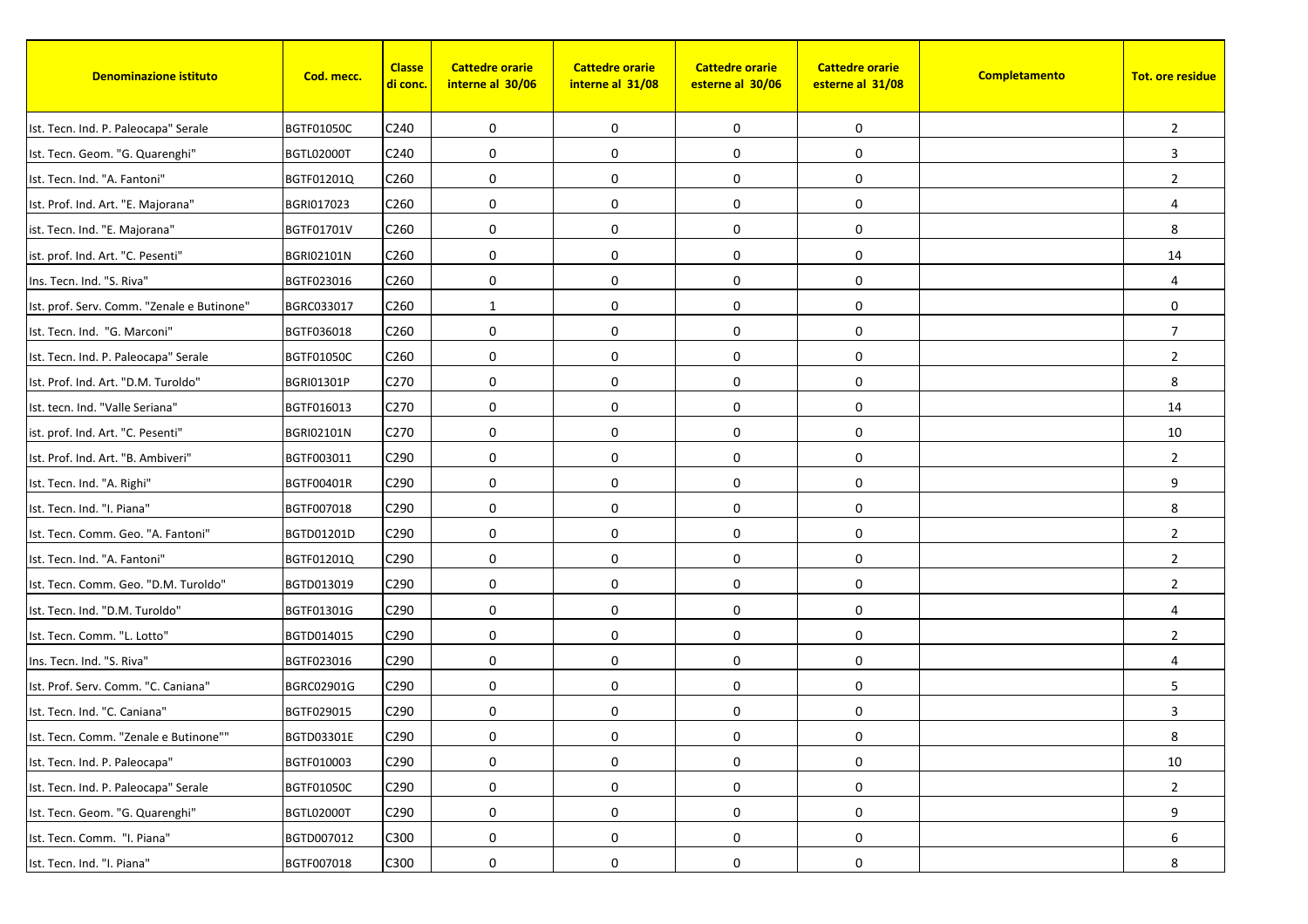| <b>Denominazione istituto</b>              | Cod. mecc.        | <b>Classe</b><br><mark>di conc.</mark> | <b>Cattedre orarie</b><br>interne al 30/06 | <b>Cattedre orarie</b><br>interne al 31/08 | <b>Cattedre orarie</b><br>esterne al 30/06 | <b>Cattedre orarie</b><br>esterne al 31/08 | Completamento   | <b>Tot. ore residue</b> |
|--------------------------------------------|-------------------|----------------------------------------|--------------------------------------------|--------------------------------------------|--------------------------------------------|--------------------------------------------|-----------------|-------------------------|
| Ist. Tecn. Comm. "Zenale e Butinone""      | BGTD03301E        | C300                                   | 0                                          | $\mathbf 0$                                | 0                                          | 0                                          |                 | 8                       |
| Ist. Tecn. Ind. "B. Ambiveri"              | BGTF003011        | C310                                   | 0                                          | $\mathbf 0$                                | 0                                          | 0                                          |                 | $\overline{2}$          |
| Ist. Tecn. Ind. "A. Righi"                 | BGTF00401R        | C310                                   | 0                                          | $\overline{2}$                             | 0                                          | 0                                          |                 | $\mathbf 0$             |
| Ist. Tecn. Comm. Geo. "A. Fantoni"         | BGTD01201D        | C310                                   | $\mathbf 0$                                | 0                                          | 0                                          | 0                                          |                 | $\overline{2}$          |
| Ist. Tecn. Ind. "A. Fantoni"               | BGTF01201Q        | C310                                   | 0                                          | 1                                          | 0                                          | 0                                          |                 | $\mathbf 0$             |
| Ist. Tecn. Comm. Geo. "D.M. Turoldo"       | BGTD013019        | C310                                   | 0                                          | $\mathbf 0$                                | $\pmb{0}$                                  | 0                                          |                 | $\overline{2}$          |
| Ist. Tecn. Ind. "D.M. Turoldo"             | BGTF01301G        | C310                                   | 0                                          | 0                                          | $\mathbf 0$                                | 0                                          |                 | $\overline{4}$          |
| Ist. tecn. Ind. "Valle Seriana"            | BGTF016013        | C310                                   | 0                                          | $\mathbf 0$                                | 0                                          | 0                                          |                 | 12                      |
| Ins. Tecn. Ind. "S. Riva"                  | BGTF023016        | C310                                   | 0                                          | $\mathbf 0$                                | 0                                          | 0                                          |                 | 9                       |
| Ist. Tecn. Ind. "C. Caniana"               | BGTF029015        | C310                                   | 0                                          | 0                                          | $\pmb{0}$                                  | 0                                          |                 | $\overline{2}$          |
| Ist. Tecn. Ind. "G. Marconi"               | BGTF036018        | C310                                   | 0                                          | 1                                          | 0                                          | $\mathbf{1}$                               | 8<br>BGTF01701V | 5                       |
| Ist. Tecn. Ind. P. Paleocapa"              | BGTF010003        | C310                                   | 0                                          | $\mathbf 0$                                | 0                                          | 0                                          |                 | $\overline{2}$          |
| Ist. Tecn. Ind. P. Paleocapa" Serale       | <b>BGTF01050C</b> | C310                                   | 0                                          | 0                                          | $\pmb{0}$                                  | 0                                          |                 | 6                       |
| Ist. Prof. Ind. Art. "O. Mozzali"          | <b>BGRI00401X</b> | C320                                   | $\mathbf 0$                                | $\mathbf 0$                                | $\mathbf 0$                                | 0                                          |                 | 6                       |
| Ist. Prof. Ind. Art. "G. Rubini"           | BGRI00601G        | C320                                   | $\mathbf 0$                                | 0                                          | $\mathbf 0$                                | 0                                          |                 | $\overline{2}$          |
| Ist. Prof. Ind. Art. "G. Rubini"           | BGTD006016        | C320                                   | 0                                          | $\mathbf 0$                                | $\pmb{0}$                                  | 0                                          |                 | $\overline{2}$          |
| Ist. Tecn. Ind. "I. Piana"                 | BGTF007018        | C320                                   | 0                                          | $\mathbf 0$                                | 0                                          | 0                                          |                 | $\overline{7}$          |
| Ist. Tecn. Comm. Geo. "A. Fantoni"         | BGTD01201D        | C320                                   | $\mathbf 0$                                | $\mathbf 0$                                | 0                                          | 0                                          |                 | $\overline{2}$          |
| Ist. Tecn. Ind. "A. Fantoni"               | BGTF01201Q        | C320                                   | $\mathbf{1}$                               | $\mathbf 0$                                | 0                                          | 0                                          |                 | $\overline{2}$          |
| Ist. Tecn. Comm. Geo. "D.M. Turoldo"       | BGTD013019        | C320                                   | 0                                          | 0                                          | 0                                          | 0                                          |                 | $\overline{2}$          |
| Ist. Tecn. Comm. "L. Lotto"                | BGTD014015        | C320                                   | 0                                          | $\mathbf 0$                                | $\pmb{0}$                                  | 0                                          |                 | $\overline{2}$          |
| Ist. tecn. Ind. "Valle Seriana"            | BGTF016013        | C320                                   | 0                                          | $\mathbf 0$                                | 0                                          | 0                                          |                 | 12                      |
| ist. prof. Ind. Art. "C. Pesenti"          | <b>BGRI02101N</b> | C320                                   | 0                                          | $\mathbf 0$                                | 0                                          | 0                                          |                 | 8                       |
| ist. Prof. Ind. Art. "S. Riva"             | BGRI023019        | C320                                   | 0                                          | 0                                          | $\mathbf 0$                                | 0                                          |                 | 4                       |
| Ins. Tecn. Ind. "S. Riva"                  | BGTF023016        | C320                                   | 0                                          | 0                                          | 0                                          | 0                                          |                 | 4                       |
| Ist. Tecn. Ind. "C. Caniana"               | BGTF029015        | C320                                   | 0                                          | $\mathbf 0$                                | 0                                          | $\boldsymbol{0}$                           |                 | 3                       |
| Ist. tecn. Agrario "R. Stern"              | BGTA03101C        | C320                                   | 0                                          | 0                                          | $\pmb{0}$                                  | $\boldsymbol{0}$                           |                 | $5\phantom{.0}$         |
| Ist. Tecn. Comm. "Zenale e Butinone""      | BGTD03301E        | C320                                   | 0                                          | $\mathbf 0$                                | $\pmb{0}$                                  | $\boldsymbol{0}$                           |                 | $\overline{2}$          |
| Ist. Tecn. Ind. P. Paleocapa" Serale       | BGTF01050C        | C320                                   | $\pmb{0}$                                  | $\boldsymbol{0}$                           | $\pmb{0}$                                  | 0                                          |                 | 3                       |
| Ist. Prof. Alberghiero S. Pellegrino Terme | <b>BGRH01000P</b> | C350                                   | 0                                          | 0                                          | 0                                          | 0                                          |                 | 4                       |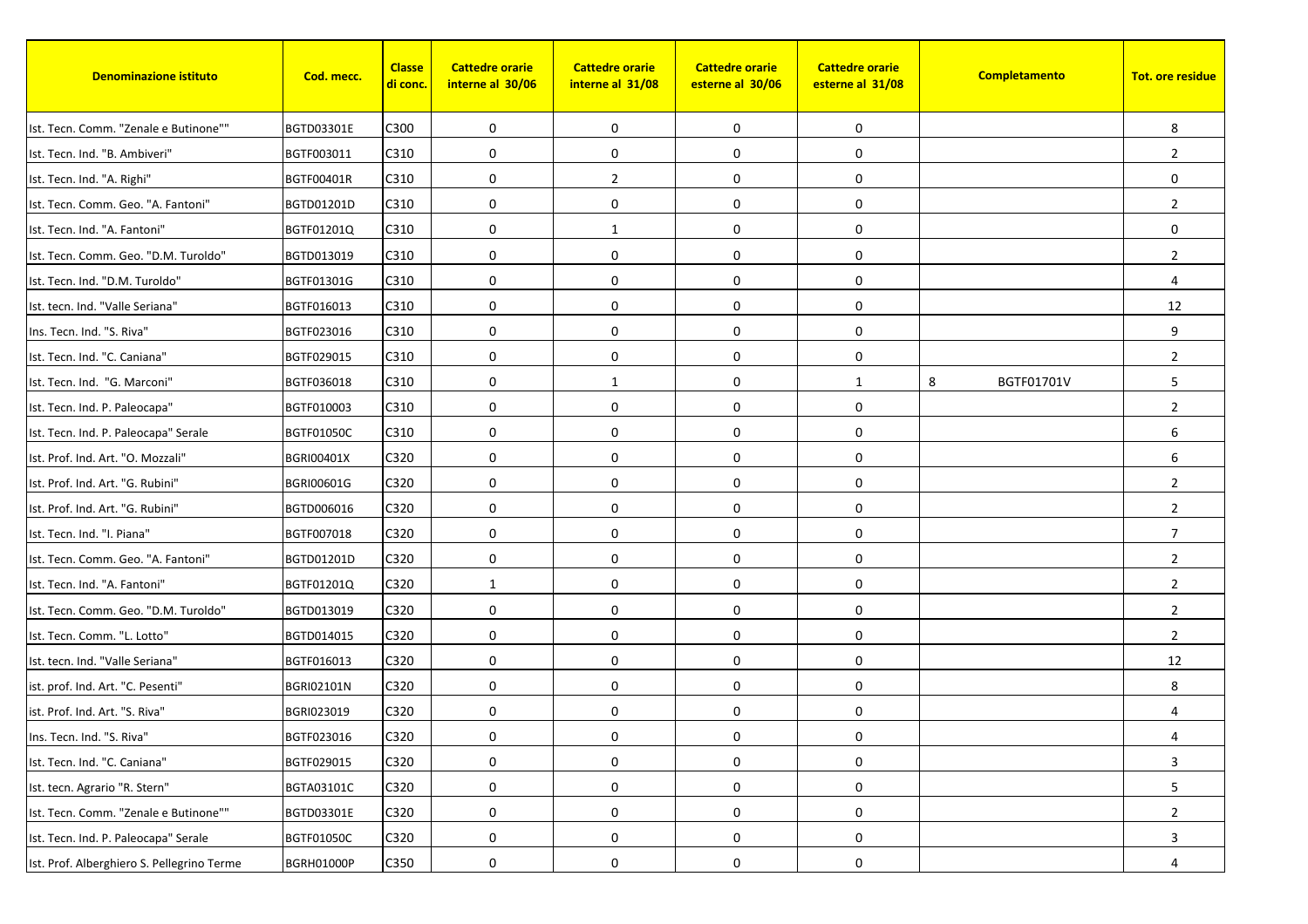| <b>Denominazione istituto</b>              | Cod. mecc.        | <b>Classe</b><br><u>di conc.</u> | <b>Cattedre orarie</b><br>interne al 30/06 | <b>Cattedre orarie</b><br>interne al 31/08 | <b>Cattedre orarie</b><br>esterne al 30/06 | <b>Cattedre orarie</b><br>esterne al 31/08 | Completamento | <b>Tot. ore residue</b> |
|--------------------------------------------|-------------------|----------------------------------|--------------------------------------------|--------------------------------------------|--------------------------------------------|--------------------------------------------|---------------|-------------------------|
| Ist. Tecn. Comm. Geo. "D.M. Turoldo"       | BGTD013019        | C370                             | 0                                          | 0                                          | 0                                          | 0                                          |               | 13                      |
| Ist. Tecn. Geom. "G. Quarenghi"            | <b>BGTL02000T</b> | C370                             | 0                                          | 0                                          | $\boldsymbol{0}$                           | 0                                          |               | 20                      |
| Ist. Prof. Serv. Comm. "C. Caniana"        | BGRC02901G        | C380                             | 0                                          | 0                                          | 0                                          | 0                                          |               | 16                      |
| Ist. Tecn. Ind. "C. Caniana"               | BGTF029015        | C380                             | $\mathbf 0$                                | 1                                          | 0                                          | 0                                          |               | 9                       |
| Ist. Tecn. Geom. "G. Quarenghi"            | <b>BGTL02000T</b> | C390                             | 0                                          | 1                                          | 0                                          | 0                                          |               | $\mathbf 0$             |
| Ist. Tecn. Comm. Geo. "G. Rubini"          | BGTD006016        | C430                             | 0                                          | 1                                          | $\pmb{0}$                                  | 0                                          |               | 8                       |
| Ist. Tecn. Comm. Geo. "A. Fantoni"         | BGTD01201D        | C430                             | $\mathbf 0$                                | $\mathbf{1}$                               | $\mathbf 0$                                | 0                                          |               | 10                      |
| Ist. Tecn. Comm. Geo. "D.M. Turoldo"       | BGTD013019        | C430                             | 0                                          | 1                                          | 0                                          | 0                                          |               | $\mathbf 0$             |
| Ist. Tecn. Comm. "L. Lotto"                | BGTD014015        | C430                             | 0                                          | $\overline{2}$                             | 0                                          | 0                                          |               | $\mathbf 0$             |
| Ist. Tecn. Geom. "G. Quarenghi"            | <b>BGTL02000T</b> | C430                             | 0                                          | 4                                          | 0                                          | 0                                          |               | 3                       |
| Ist. Tecn. Geom. "G. Quarenghi" Serale     | BGTL020507        | C430                             | 0                                          | 0                                          | 0                                          | 0                                          |               | $\overline{7}$          |
| Ist. Tecn. Ind. "A. Righi" Serale          | BGRF00601L        | C450                             | 0                                          | 1                                          | 0                                          | 0                                          |               | $\mathbf 0$             |
| Ist. Prof. Comm. "I. Piana"                | BGRF00701C        | C450                             | 0                                          | $\mathbf 0$                                | $\pmb{0}$                                  | 0                                          |               | 12                      |
| Ist. prof. Comm. "L. Lotto"                | BGRC01401T        | C450                             | $\mathbf 0$                                | $\mathbf 0$                                | $\mathbf 0$                                | 0                                          |               | 12                      |
| Ist. Prof. Serv. Soc. "Valle Seriana"      | BGRF016017        | C450                             | $\mathbf 0$                                | 1                                          | 0                                          | 0                                          |               | $\overline{4}$          |
| Ist. Prof. Serv. Soc. "Mamoli"             | <b>BGRF02601T</b> | C450                             | 0                                          | 0                                          | 0                                          | 0                                          |               | 10                      |
| Ist. Prof. Serv. Soc. "Mamoli" Serale      | BGRF026506        | C450                             | 0                                          | 0                                          | 0                                          | 0                                          |               | 12                      |
| Ist. prof. Serv. Comm. "Zenale e Butinone" | BGRC033017        | C480                             | $\mathbf 0$                                | 0                                          | 0                                          | 0                                          |               | 9                       |
| Ist. Tecn. Comm. "Zenale e Butinone""      | BGTD03301E        | C480                             | 0                                          | 4                                          | 0                                          | 0                                          |               | 8                       |
| Ist. Prof. Ind. Art. "A. Fantoni"          | <b>BGRI01201V</b> | C490                             | 0                                          | 0                                          | $\boldsymbol{0}$                           | 0                                          |               | 11                      |
| Ist. prof. Comm. "L. Lotto"                | <b>BGRC01401T</b> | C490                             | 0                                          | 0                                          | $\boldsymbol{0}$                           | 0                                          |               | 6                       |
| Ist. Prof. Serv. Comm. "C. Caniana"        | BGRC02901G        | C490                             | $\mathbf 0$                                | $\mathbf 0$                                | 0                                          | 0                                          |               | $\overline{4}$          |
| Ist. Tecn. Ind. "C. Caniana"               | BGTF029015        | C490                             | 0                                          | 1                                          | 0                                          | 0                                          |               | 9                       |
| Ist. Prof. Alberghiero "S. Riva"           | <b>BGRH02301T</b> | C500                             | 0                                          | 1                                          | 0                                          | 0                                          |               | 12                      |
| Ist. Prof. Alberghiero S. Pellegrino Terme | <b>BGRH01000P</b> | C500                             | 0                                          | 5                                          | 0                                          | 0                                          |               | $17\,$                  |
| Ist. Prof. Alberghiero "A. Sonzogni"       | BGRH020009        | C500                             | 0                                          | $\overline{2}$                             | 0                                          | 0                                          |               | 8                       |
| Ist. Prof. Alberghiero "S. Riva"           | BGRH02301T        | C510                             | 0                                          | $\overline{2}$                             | 0                                          | 0                                          |               | $\overline{2}$          |
| Ist. Prof. Alberghiero "A. Sonzogni"       | BGRH020009        | C510                             | 0                                          | $\mathbf 0$                                | 0                                          | 0                                          |               | 14                      |
| Ist. Prof. Ind. Art. "G. Rubini"           | BGRI00601G        | C520                             | $\boldsymbol{0}$                           | $\mathbf 0$                                | 0                                          | 0                                          |               | $\overline{2}$          |
| Ist. Prof. Alberghiero "S. Riva"           | BGRH02301T        | C520                             | 0                                          | 1                                          | 0                                          | 0                                          |               | 0                       |